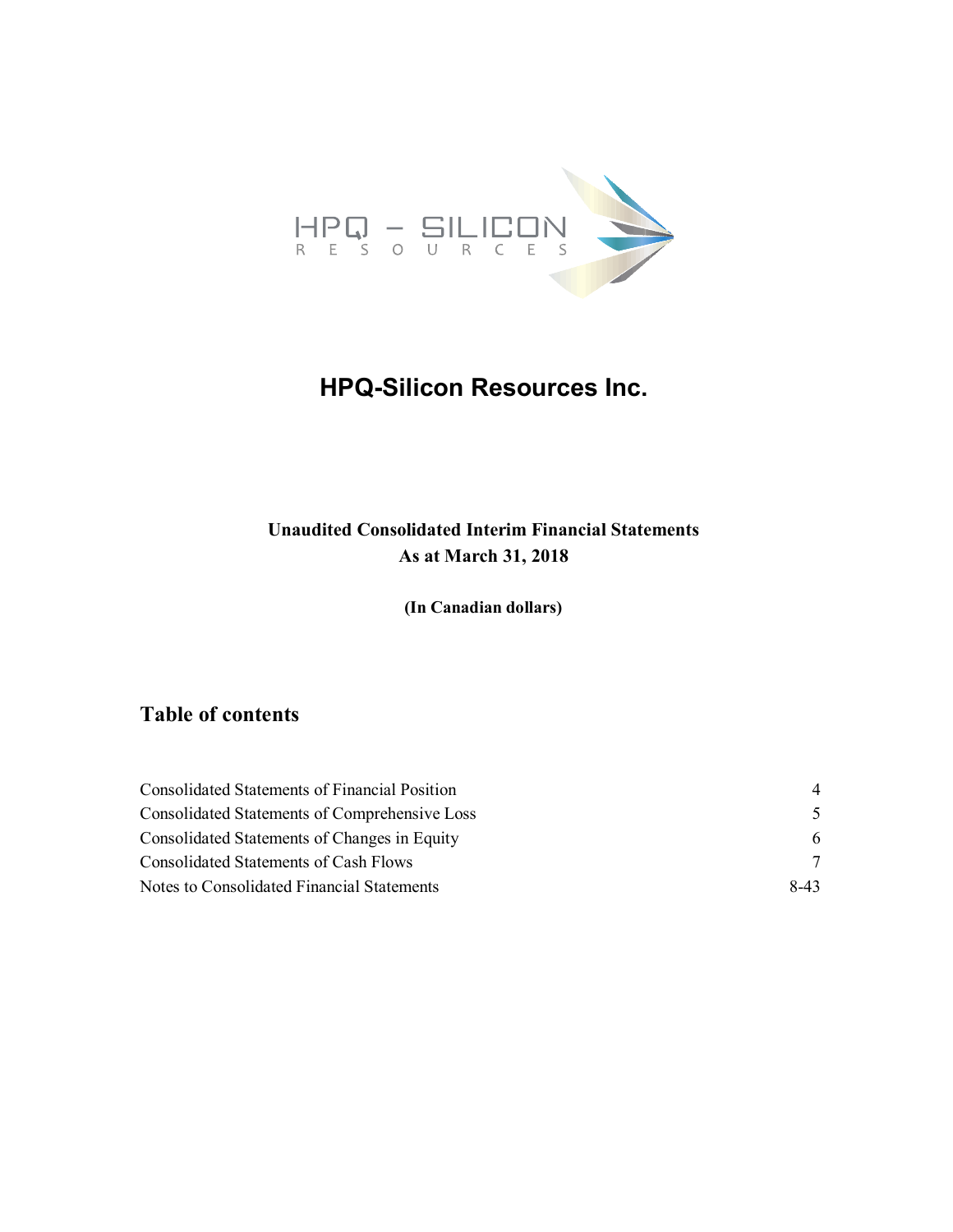## **HPQ-Silicon Resources Inc. Consolidated Statements of Financial Position (unaudited)**

## As at March 31, 2018

(in Canadian dollars)

|                                                                                                                                                                          |                      | March 31,                                 | December31,                               |
|--------------------------------------------------------------------------------------------------------------------------------------------------------------------------|----------------------|-------------------------------------------|-------------------------------------------|
|                                                                                                                                                                          | <b>Notes</b>         | 2018<br>\$                                | 2017<br>\$                                |
| <b>ASSETS</b>                                                                                                                                                            |                      |                                           |                                           |
| Current                                                                                                                                                                  |                      |                                           |                                           |
| Cash<br>Marketable securities in a quoted company<br>Goods and services tax receivable                                                                                   |                      | 139,737<br>576,550<br>30,393              | 314,103<br>414,855<br>105,940             |
| Prepaidexpenses<br>Assets held for distribution to the owners<br>Installments on due to a company<br>Installments on due to directors, officers and companies owned by a | $6 - 8$<br>7         | 53,205<br>1,505,000<br>124,178            | 6,225<br>1,505,000<br>123,251             |
| director or an officer                                                                                                                                                   | $\tau$               | 376,378                                   | 373,992                                   |
|                                                                                                                                                                          |                      | 2,805,441                                 | 2,843,366                                 |
| Non-current<br>Exploration and evaluation assets                                                                                                                         | 8                    | 1,293,037                                 | 1,285,360                                 |
| Property and equipment                                                                                                                                                   | 9                    | 3,268,244                                 | 3,268,499                                 |
|                                                                                                                                                                          | 10                   | 2,326,900                                 |                                           |
| Intangible assets                                                                                                                                                        |                      |                                           | 2,205,166                                 |
|                                                                                                                                                                          |                      | 6,888,181                                 | 6,759,025                                 |
| <b>Total assets</b>                                                                                                                                                      |                      | 9,693,622                                 | 9,602,391                                 |
| <b>LIABILITIES</b>                                                                                                                                                       |                      |                                           |                                           |
| Current                                                                                                                                                                  |                      |                                           |                                           |
| Trade and other payables<br>Note payable classified for distribution to the owners<br>Royalties payable                                                                  | 11<br>$6 - 12$<br>10 | 197,218<br>180,000<br>134,785             | 170,755<br>180,000<br>129,713             |
| Non-current                                                                                                                                                              |                      | 512,003                                   | 480,468                                   |
| Due to directors, officers and a company owned by a director, without<br>interest (effective rate of 1.88%; effective rate of 1,88% in 2017)                             | 7                    | 1,373,350                                 | 1,370,138                                 |
| Royalties payable                                                                                                                                                        | 10                   | 969,464                                   | 919,821                                   |
|                                                                                                                                                                          |                      | 2,342,814                                 | 2,289,959                                 |
| <b>Total liabilities</b>                                                                                                                                                 |                      | 2,854,817                                 | 2,770,427                                 |
| <b>EQUITY</b>                                                                                                                                                            |                      |                                           |                                           |
| Share capital<br>Contributed surplus<br>Retained deficit                                                                                                                 | 13                   | 30,505,800<br>1,737,781<br>(25, 404, 776) | 30,149,744<br>1,908,285<br>(25, 226, 065) |
| <b>Total equity</b>                                                                                                                                                      |                      | 6,838,805                                 | 6,831,964                                 |
| <b>Total liabilities and equity</b>                                                                                                                                      |                      | 9,693,622                                 | 9,602,391                                 |
|                                                                                                                                                                          |                      |                                           |                                           |

The accompanying notes are an integral part of the consolidated financial statements.

Theseconsolidated financial statements were approved and authorized for issue by the Board of Directors on May 29, 2018.

#### **ON BEHALF OF THE BOARD**

| (s) Patrick Levasseur    | Director |
|--------------------------|----------|
| (s) Bernard J. Tourillon | Director |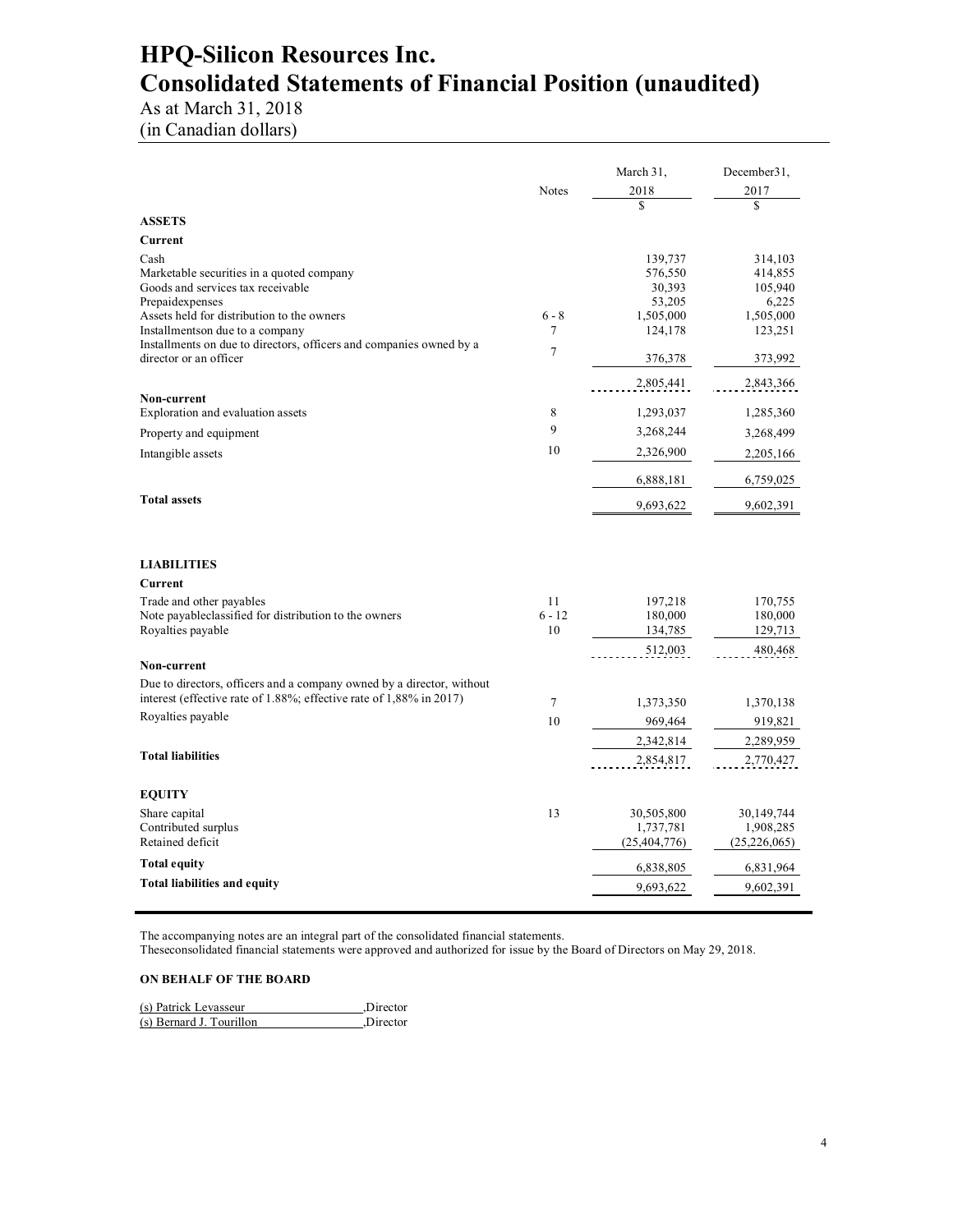# **HPQ-Silicon Resources Inc**. **Consolidated Statements of Comprehensive loss (unaudited)**

March 31, 2018 and 2017 (in Canadian dollars)

|                                                      | For the period ending March 31, |            |            |
|------------------------------------------------------|---------------------------------|------------|------------|
|                                                      | <b>Notes</b>                    | 2018<br>\$ | 2017<br>\$ |
| <b>Expenses</b>                                      |                                 |            |            |
| Salaries and employee benefits expense               | 14.1                            | 101,499    | 101,843    |
| Other operating expenses                             | 16                              | 168,815    | 190,339    |
| Restructuring costs                                  |                                 | 24,225     |            |
| Amortization of property and equipment               |                                 | 255        | 255        |
| <b>Operating loss</b>                                |                                 | 294,794    | 292,437    |
| Other income and expenses                            |                                 |            |            |
| Finance income                                       | 17                              | 174,359    | 233,628    |
| Financial costs                                      | 17                              | (69, 023)  | (61, 907)  |
|                                                      |                                 | 105,336    | 171,721    |
|                                                      |                                 |            |            |
| Net loss and total comprehensive loss for the period |                                 | (189, 458) | (120, 716) |
| Loss per share                                       |                                 |            |            |
| Basic and diluted loss per share                     | 18                              | (0.00)     | (0.00)     |

The accompanying notes are an integral part of the consolidated financial statements.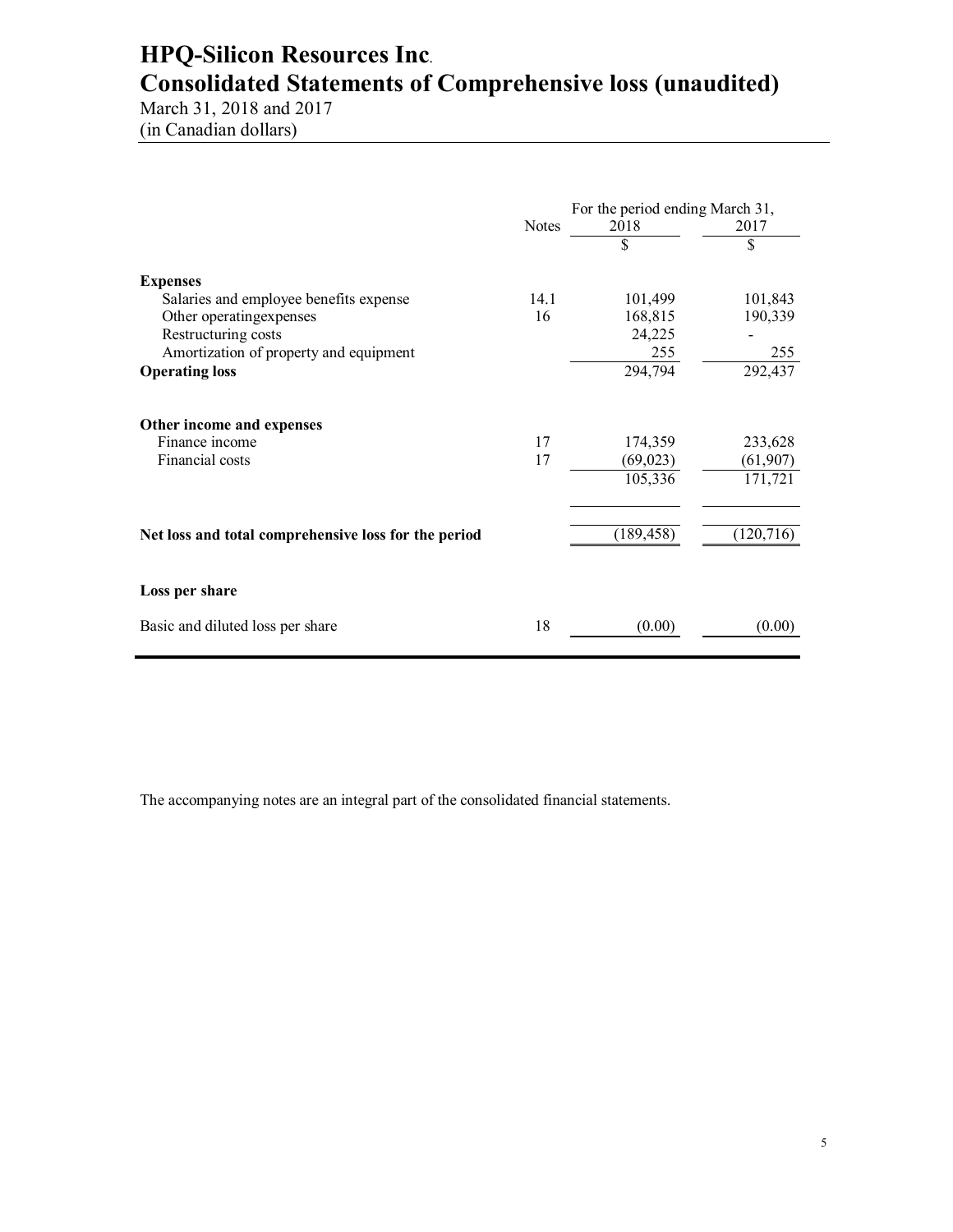## **HPQ-Silicon Resources Inc. Consolidated Statements of Changes in Equity(unaudited)**

March 31, 2018 and 2017 (in Canadian dollars)

|                                                              | <b>Notes</b> | Share capital | Contributed<br>surplus<br>\$ | Retained<br>deficit<br>\$ | Total<br>equity<br>\$ |
|--------------------------------------------------------------|--------------|---------------|------------------------------|---------------------------|-----------------------|
| <b>Balance at January 1st, 2017</b>                          |              | 25,917,327    | 1,588,685                    | (22, 470, 311)            | 5,035,701             |
| Units issued by private placements                           | 13.1         | 2,023,000     |                              |                           | 2,023,000             |
| Exercise of warrants                                         | 13.1         | 133,862       | (14, 862)                    |                           | 119,000               |
| Issuance for the payment of accounts<br>payable              | 13.1         | 14,125        |                              |                           | 14,125                |
| Share-basedpayments                                          |              |               | 8,177                        |                           | 8,177                 |
| Issuancecost of units                                        | 13.1         |               | 27,388                       | (91, 135)                 | (63, 747)             |
|                                                              |              | 28,088,314    | 1,609,388                    | (22, 562, 446)            | 7,136,256             |
| Net loss and total comprehensive loss for the period         |              |               |                              | (120, 716)                | (120, 716)            |
| <b>Balance at March 31, 2017</b>                             |              | 28,088,314    | 1,609,388                    | (22, 682, 162)            | 7,015,540             |
| <b>Balance at January 1st, 2018</b>                          |              | 30,149,744    | 1,908,285                    | (25, 226, 065)            | 6,831,964             |
| Exercise of warrants<br>Issuance for the payment of accounts | 13.1         | 341,931       | (159,616)                    |                           | 182,315               |
| payable                                                      | 13.1         | 14,125        |                              |                           | 14,125                |
| Expiration of broker's warrants                              |              |               | (10, 888)                    | 10,888                    |                       |
| Issuance cost of units                                       | 13.1         |               |                              | (141)                     | (141)                 |
|                                                              |              | 30,505,800    | 1,737,781                    | (25, 215, 318)            | 7,028,263             |
| Net loss and total comprehensive loss for the period         |              |               |                              | (189, 458)                | (189, 458)            |
| <b>Balance at March 31, 2018</b>                             |              | 30,505,800    | 1,737,781                    | (25, 404, 776)            | 6,838,805             |
|                                                              |              |               |                              |                           |                       |

The accompanying notes are an integral part of the consolidated financial statements.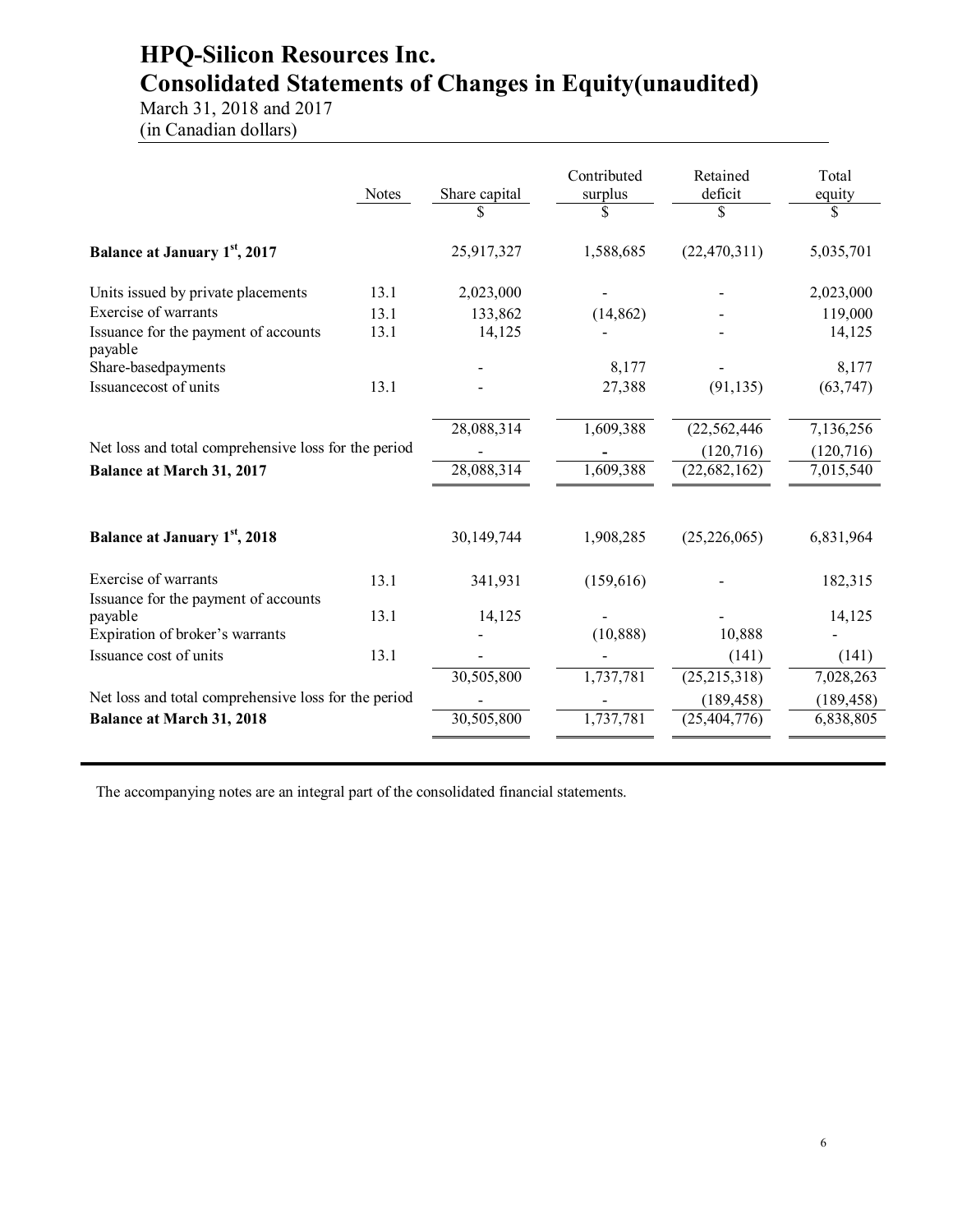### **HPQ-Silicon Resources Inc. Consolidated Statements of Cash Flows (unaudited)**

March 31, 2018 and 2017 (in Canadian dollars)

|                                                                      | <b>Notes</b> |            |               |
|----------------------------------------------------------------------|--------------|------------|---------------|
|                                                                      |              | 2018       | 2017          |
|                                                                      |              |            | \$            |
| <b>OPERATING ACTIVITIES</b>                                          |              |            |               |
| Net loss                                                             |              | (189, 458) | (120, 716)    |
| Non cash items                                                       |              |            |               |
| Amortization of property and equipment                               |              | 255        | 255           |
| Share-based payments                                                 |              |            | 8,177         |
| Net change in fair value of marketable securities in a quotedcompany |              | (171, 043) | (230,000)     |
| Accretion expenses- due to directors, officers and a company owned   |              |            |               |
| by a director                                                        |              | 3,212      | 5,717         |
| Accretion revenues -- installments on due to directors, officers and |              |            |               |
| companies owned by a director or an officer                          |              | (2,386)    | (2,729)       |
| Accretion revenues - installments on due to a company                |              | (927)      | (899)         |
| Accretion expenses-royalties payable                                 |              | 54,715     | 44,848        |
| Accretion expenses-installments on due to a company                  |              |            | 1,629         |
| Financial costs                                                      |              | 11,096     |               |
| Changes in working capital items                                     | 19           | 21,022     | (76, 470)     |
| Cash flows used tooperating activities                               |              | (273, 514) | (370, 188)    |
|                                                                      |              |            |               |
| <b>INVESTING ACTIVITIES</b>                                          |              |            |               |
| Addition to exploration and evaluationassets                         |              | (3,374)    | (117,015)     |
| Addition to property and equipment                                   |              |            | (1,063,200)   |
| Addition to intangible assets                                        |              | (89,000)   |               |
| Acquisition of marketable securities in a quoted company             |              | (175,000)  |               |
| Disposal of marketable securities in a quoted company                |              | 184,348    |               |
| Installments on due to a company                                     |              |            | (28,000)      |
| Cash flows used to<br>investing activities                           |              | (83,026)   | (1, 208, 215) |
| <b>FINANCING ACTIVITIES</b>                                          |              |            |               |
| Issuance of units by private placements and flow-through private     |              |            | 2,023,000     |
| Exercise of warrants                                                 |              | 182,315    | 119,000       |
| Issuance cost of units                                               |              | (141)      | (63, 747)     |
| Cash flows from financing activities                                 |              | 182.714    | 2,078,253     |
|                                                                      |              |            |               |
| Net change in cash                                                   |              | (174, 366) | 499,850       |
| Cash beginning of the period                                         |              | 314,103    | 472,393       |
| Cash end of the period                                               |              | 139,737    | 972.243       |
|                                                                      |              |            |               |
|                                                                      |              |            |               |

For additional cash flows information refer to Note 19. **Cash operations** Interests paid related tooperating activities - 11,342

The accompanying notes arean integral part of theconsolidated financial statements**.**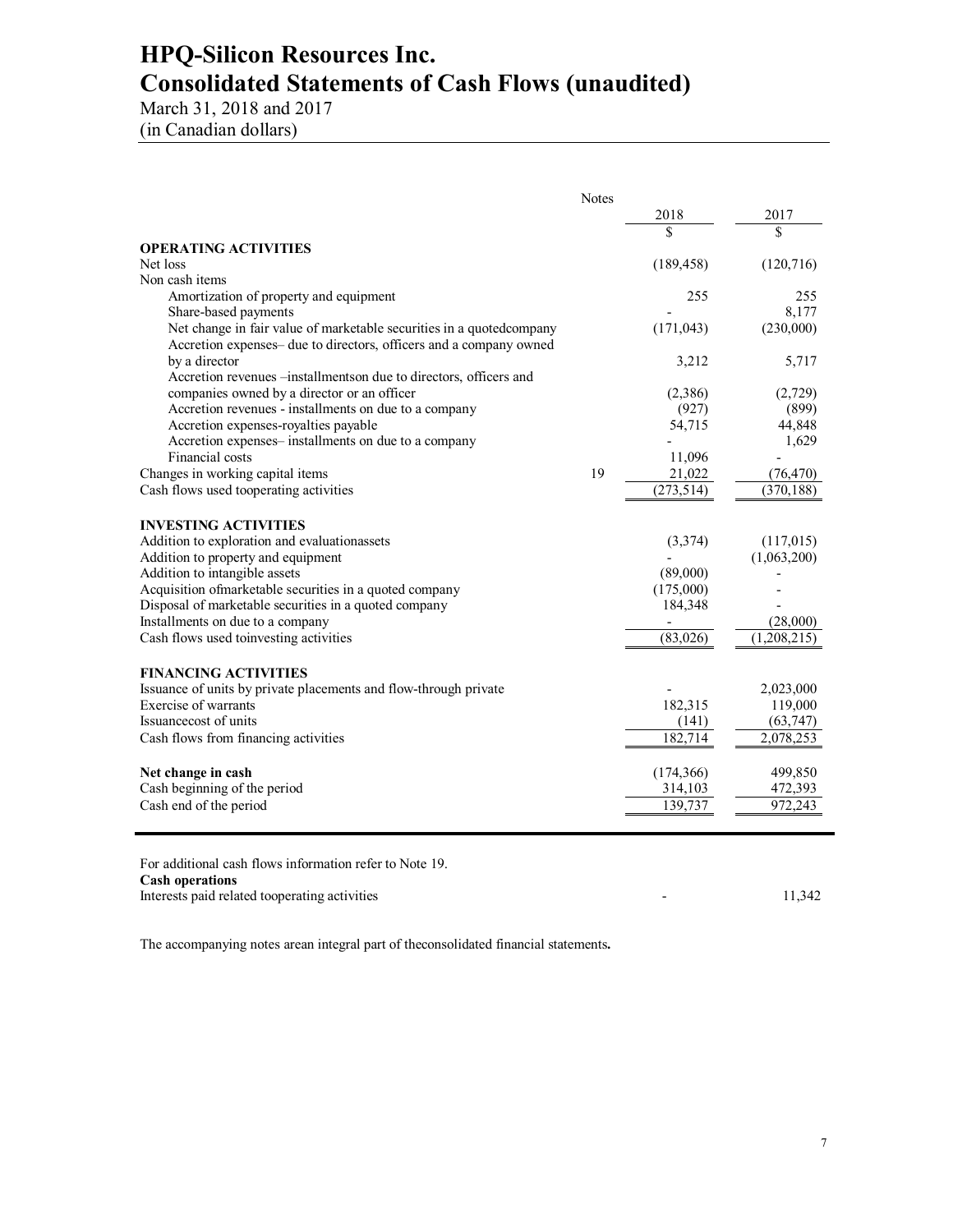As at March 31, 2018 (in Canadian dollars)

#### **1. NATURE OF OPERATIONS**

HPQ-Silicon Resources Inc. ("HPQ") and its subsidiary (hereinafter the "Company") specialize in the exploration of gold and quartz in mining sites located in Quebec.

#### **2. GOING CONCERN AND STATEMENT OF COMPLIANCE WITH IFRS**

The consolidated financial statements have been prepared in compliance with International Financial Reporting Standards (IFRS) and the basis of the going concern assumption, meaning the Company will be able to realize its assets and discharge its liabilities in the normal course of operations.

Given that the Company has not yet determined whether its properties contain mineral deposits that are economically recoverable, the Company has not yet generated income or cash flows from its operations. As at March 31, 2018, the Company has cumulated retained deficit of \$25,404,776 (\$25,226,065 as at December 31, 2017). The liquidities of the Company arenot sufficient to fund its administrative andexploration and evaluation expenses of the nextyear. These material uncertainties cast a significant doubt on the Company's ability to continue as a going concern.

The Company's ability to continue as a going concern is dependent upon its ability to raise additional financing to further explore its mineral properties and continued support of suppliers and creditors. Even if the Company has been successful in the past in doing so, there is no assurance that it will manage to obtain additional financing in the future.

After the period, the Company received an amount of \$46,200 when warrants were exercised. Refer to Note 24 for further details.

The carrying amounts of assets, liabilities, revenues and expenses presented in the consolidated financial statements and the classification used in the statement of financial position have not been adjusted as would be required if the going concern assumption was not appropriate. Those adjustments could be material.

#### **3. GENERAL INFORMATION**

HPQ is incorporated under the *Canada Business Corporations Act*.The address of the registered office and its principal place of business is 3000 Omer-Lavallee Street, office 306, Montreal, Quebec, Canada. HPQ shares are listed on the TSX Venture Exchange.

#### **4. SUMMARY OF ACCOUNTING POLICIES**

#### **4.1 Overall considerations**

The significant accounting policies that have been applied in the preparation of these consolidated financial statements are summarized below.

#### **4.2Principle consolidation**

The Company's consolidated financial statements include the accounts of the parent company and its wholly owned subsidiary, Beauce Gold Fields Inc. ("BGF"), incorporated in August 2016 under the Canada Business Corporations Act.and specializes in the exploration of gold. The parent company controls a subsidiary if it is exposed, or has rights, tovariable returns from its involvement with the subsidiary and has the ability to influence these returns through its power over the subsidiary. All intra-group transactions, balances, revenues and expenses are eliminated upon consolidation. BGF's financial reporting date is March 31.

#### **4.3 Functional and presentation currency**

Theseconsolidated financial statements are presented in Canadian dollars, which is also the functional currency of the Company.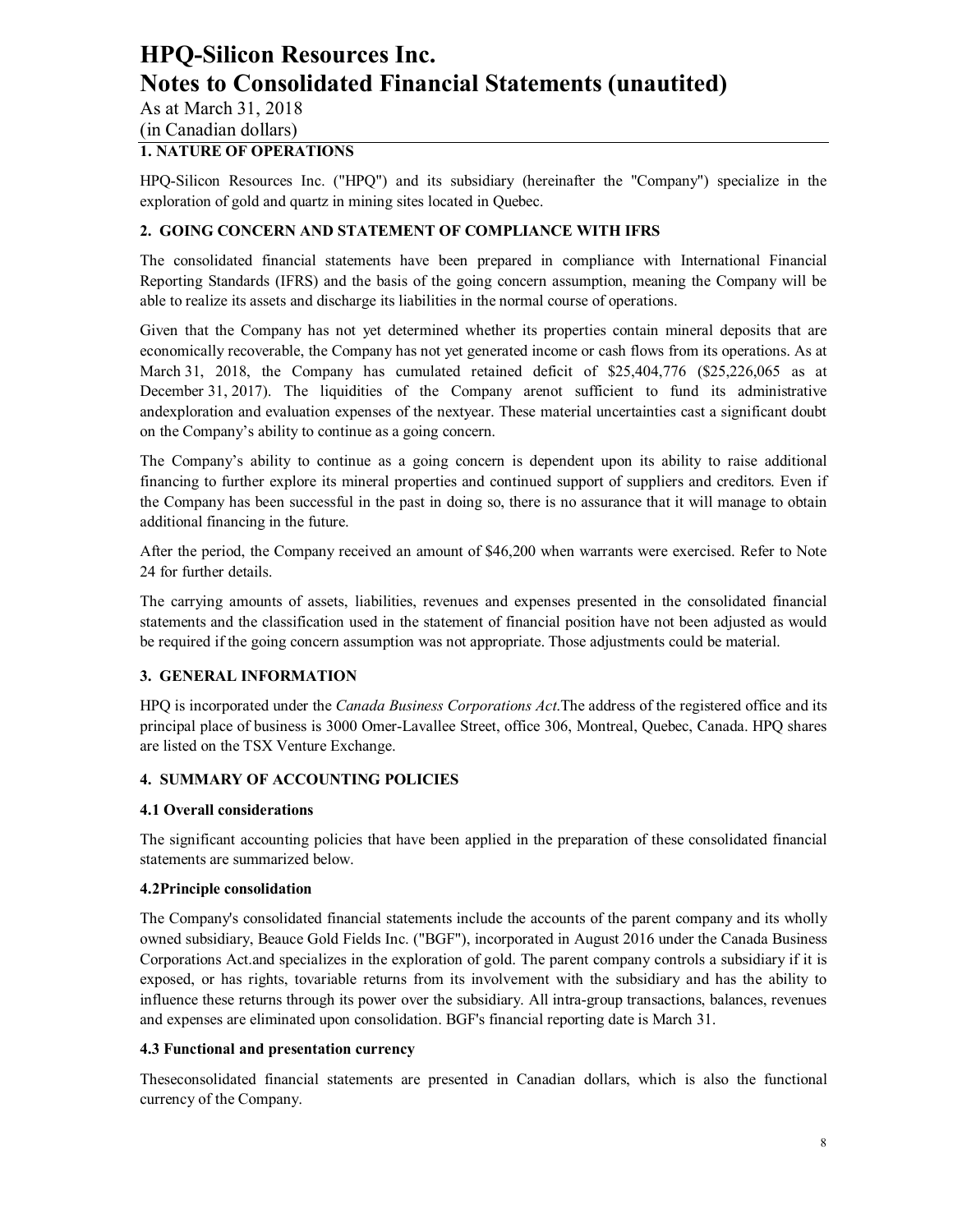As at March 31, 2018

(in Canadian dollars)

### **4.4 Financial instruments**

#### **Recognition, initial measurement and derecognition**

Financial assets and financial liabilities are recognized when the Company becomes a party to the contractual provisions of the financial instrument. Financial assets and financial liabilities are measured initially at fair value plus transaction costs, except for financial assets and financial liabilities carried at fair value through profit or loss, which are measured initially at fair value.

Financial assets are derecognized when the contractual rights to the cash flows from the financial asset expire, or when the financial asset and all substantial risks and rewards are transferred. A financial liability is derecognized when it is extinguished, discharged, cancelled or when it expires.

Financial assets and financial liabilities are measured subsequently as described below.

#### **Financial assets**

For the purpose of subsequent measurement, financial assets are classified into the categories loans and receivables and financial assets at fair value through profit or lossupon initial recognition.

All income and expenses relating to financial assets that are recognizedin profit or loss are presented within financial costs or finance income,if applicable.

#### *Loans and receivables*

Loans and receivables are non-derivative financial assets with fixed or determinable payments that are not quoted in an active market. After initial recognition, these are measured at amortized cost using the effective interest method, less provision for impairment. Discounting is omitted where the effect of discounting is immaterial. The Company's cash, advances for exploration expenses, installments on due to a company and instalments on due to directors, officers and companies owned by a director or an officer belong to this category of financial instruments.

#### *Financial assets at fair value through profit or loss*

Financial assets at fair value through profit or loss include financial assets that are either classified as heldfor-trading or that meet certain conditions and are designated at fair value through profit or loss upon initial recognition. Marketable securities in a quoted company are classified into this category of financial instruments.

Assets in this category are measured at fair value with gains or losses recognized in profit or loss.

#### *Impairment of financial assets*

All financial assets, except for those at fair value through profit or loss, are reviewed for impairment at least at each reporting date, to identify whether there is any objective evidence that a financial asset or a group of financial assets is impaired.

Objective evidence of impairment could include:

- significant financial difficulty of the issuer or counterparty;
- default or delinquency in interest or principal payments;
- it becoming probable that the borrower will enter bankruptcy or financial reorganization.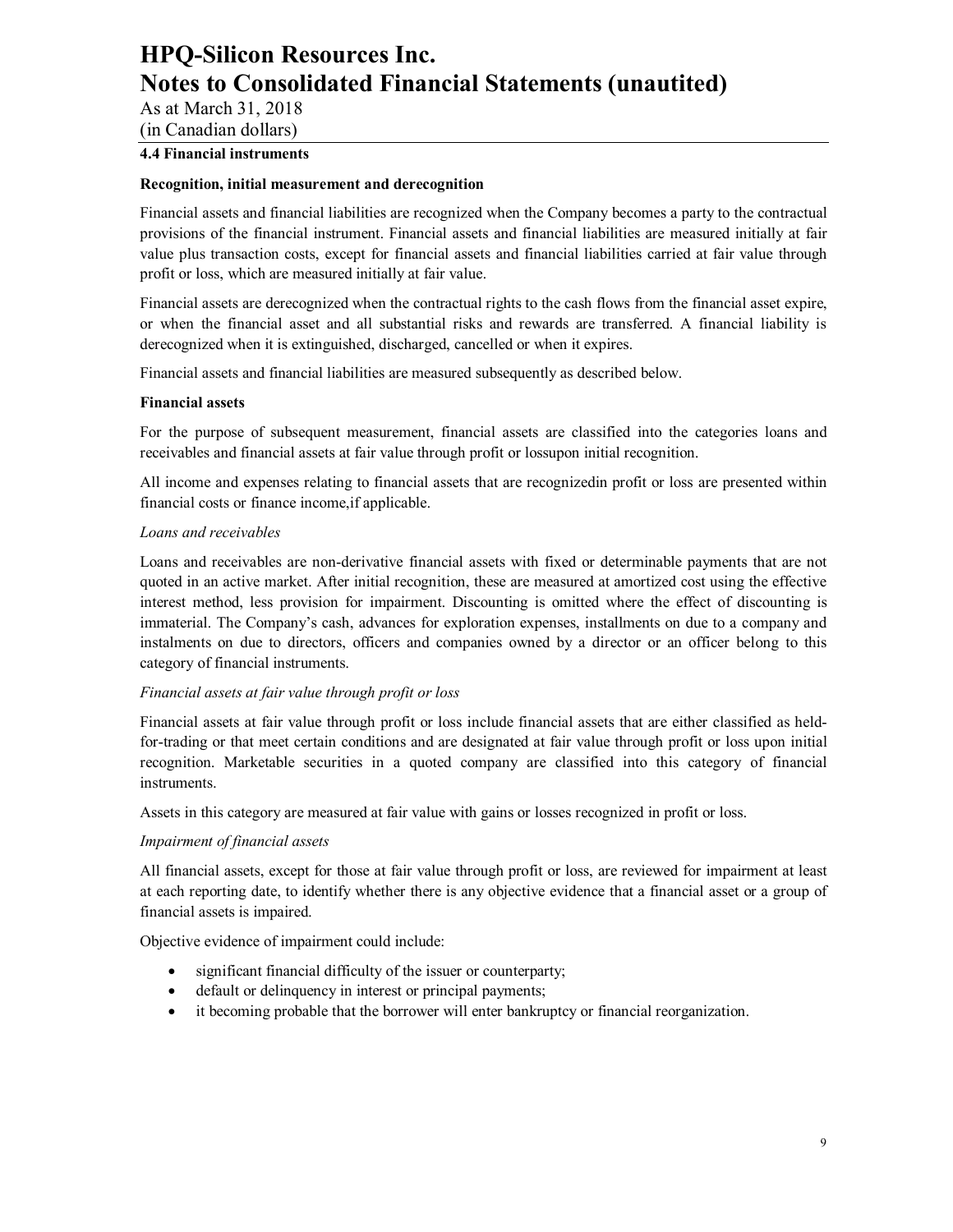As at March 31, 2018

(in Canadian dollars)

#### **Financial liabilities**

The Company's financial liabilities include trade and other payables (excluding salaries and employee benefits expense),note payable classified for distribution to the owners, due to directors, officers and a company owned by a director (excluding salaries and employee benefits expense) androyalties payable.

Financial liabilities are measured subsequently at amortized cost using the effective interest method.

All interest-related charges are reported in profit or loss within financial costs.

#### **4.5 Basic and diluted loss per share**

Basic loss per share is calculated by dividing the loss attributable to common equity holders of the Company by the weighted average number of common shares outstanding during the period. Diluted earnings per share is calculated by adjusting loss attributable to common equity holders of theCompany, and the weighted average number of common shares outstanding, for the effects of all dilutive potential common shares which include share options, broker's options, broker's warrants, broker's units and warrants. Dilutive potential common shares shall be deemed to have been converted into common shares at the average market price at the beginning of the period or, if later, at the date of issue of the potential common shares.

#### **4.6 Tax credits receivable**

The Company is entitled to a refundable tax credit on qualified exploration expenditures incurred and refundable credit on duties for losses under the Mining Tax Act. The tax credits are recognized as a reduction of the exploration costs incurred based on estimates made by management. The Company records these tax credits when there is reasonable assurance with regards to collections and assessments and that the Company will comply with the conditions associated to them.

#### **4.7 Exploration and evaluation assets and exploration and evaluation expenditures**

Exploration and evaluation expenditures are costs incurred in the course of initial search for mineral deposits before the technical feasibility and commercial viability of extracting a mineral resource are demonstrable. Costs incurred before the legal rights to undertake exploration and evaluation activities are recognized in profit or loss when they are incurred.

Once the legal right to undertake exploration and evaluation activities has been obtained, all costs of acquiring mineral rights and expenses related to the exploration and evaluation of mining properties, less refundable tax credits related to these expenses, are recognized as exploration and evaluation assets. Expenses related to exploration and evaluation include topographical, geological, geochemical and geophysical studies, exploration drilling, trenching, sampling and other costs related to the evaluation of the technical feasibility and commercial viability of extracting a mineral resource. The various costs are capitalized on a property-byproperty basis pending determination of the technical feasibility and commercial viability of extracting a mineral resource. These assets are recognized as intangible assets and are carried at cost less any accumulated impairment losses. No depreciation expenses are recognized for these assets during the exploration and evaluation phase. Exploration and evaluation assets include a land recorded as non-amortizable fixed asset and carried at cost less any accumulated impairment losses.

Whenever a mining property is considered no longer viable, or is abandoned, the capitalized amounts are written down to their recoverable amounts (see Note 4.10), the difference is then immediately recognized in profit or loss.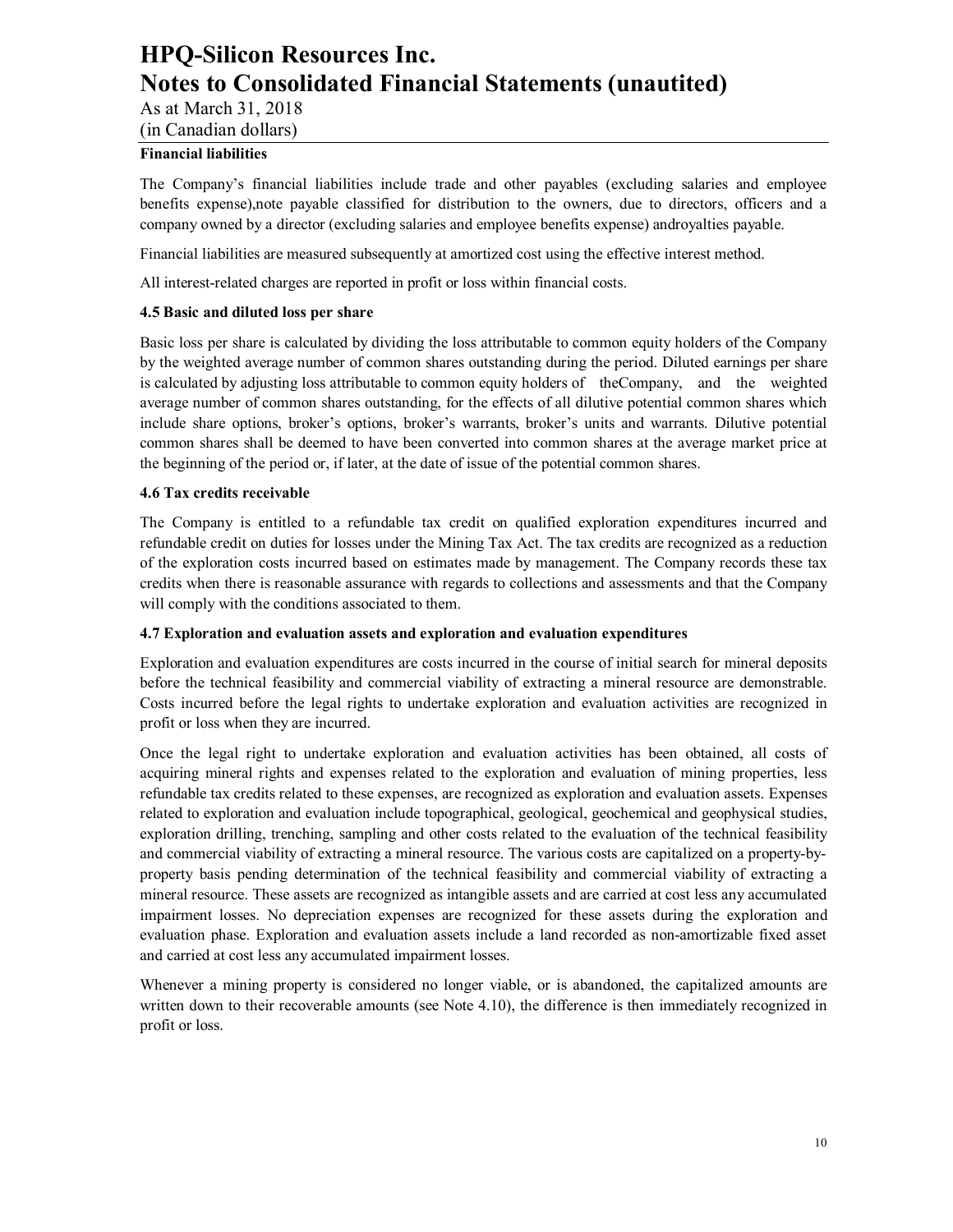As at March 31, 2018

(in Canadian dollars)

#### **4.7 Exploration and evaluation assets and exploration and evaluation expenditures (continued)**

When technical feasibility and commercial viability of extracting a mineral resource are demonstrable, exploration and evaluation assets related to the mining property are transferred to property and equipment in Mining assets under construction. Before the reclassification, exploration and evaluation assets are tested for impairment (see Note 4.10), and any impairment loss is recognized in profit or loss before reclassification.

Presently, neither the technical feasibility nor commercial viability of extracting a mineral resource has been demonstrated.

Although the Company has taken steps to verify title to the mining properties in which it holds an interest in accordance with industry practices for the current stage of exploration and development of such properties, these procedures do not guarantee the validity of the Company's titles. Property titles may be subject to unregistered prior agreements and non-compliance with regulatory requirements.

#### **Disposal of interest in connection with option agreement**

On the disposal of interest in connection with the option agreement, the Company does not recognize expenses related to the exploration and evaluation performed on the property by the acquirer. In addition, the cash or the shares consideration received directly from the acquirer are credited against the costs previously capitalized to the property, and the surplus is recognized as a gain on the disposal of exploration and evaluation assets in profit or loss.

#### **4.8 Property and equipment**

Property and equipment are held at cost less accumulated amortization and accumulated impairment losses.

Cost includes all costs incurred initially to acquire or construct an item of property and equipment, costs directly attributable to bringing the asset to the location and condition necessary for it to be capable of operating in the manner intended by management and costs incurred subsequently to add to or replace part thereof. Recognition of costs in the carrying amount of an item of property and equipment ceases when the asset is in the location and condition necessary for it to be capable of operating in the manner intended by management.

Upon the transfer of exploration and evaluation assets to property and equipment under Mining assets under construction, all subsequent expenditures on the construction, installation or completion of equipment and infrastructure facilities are capitalized within Mining assets under construction. When development stage is completed, all assets included in the mining assets under construction category are then transferred to Mining assets.

Amortization is recognized on a straight-line basis to write the cost to its estimated residual value, with a constant charge over the useful life of the asset. The periods generally applicable are as follows:

Useful

life

Computer equipment 3 years

Equipment under construction will be amortized using the straight-line basis over a period of 10 years when it will be ready for use.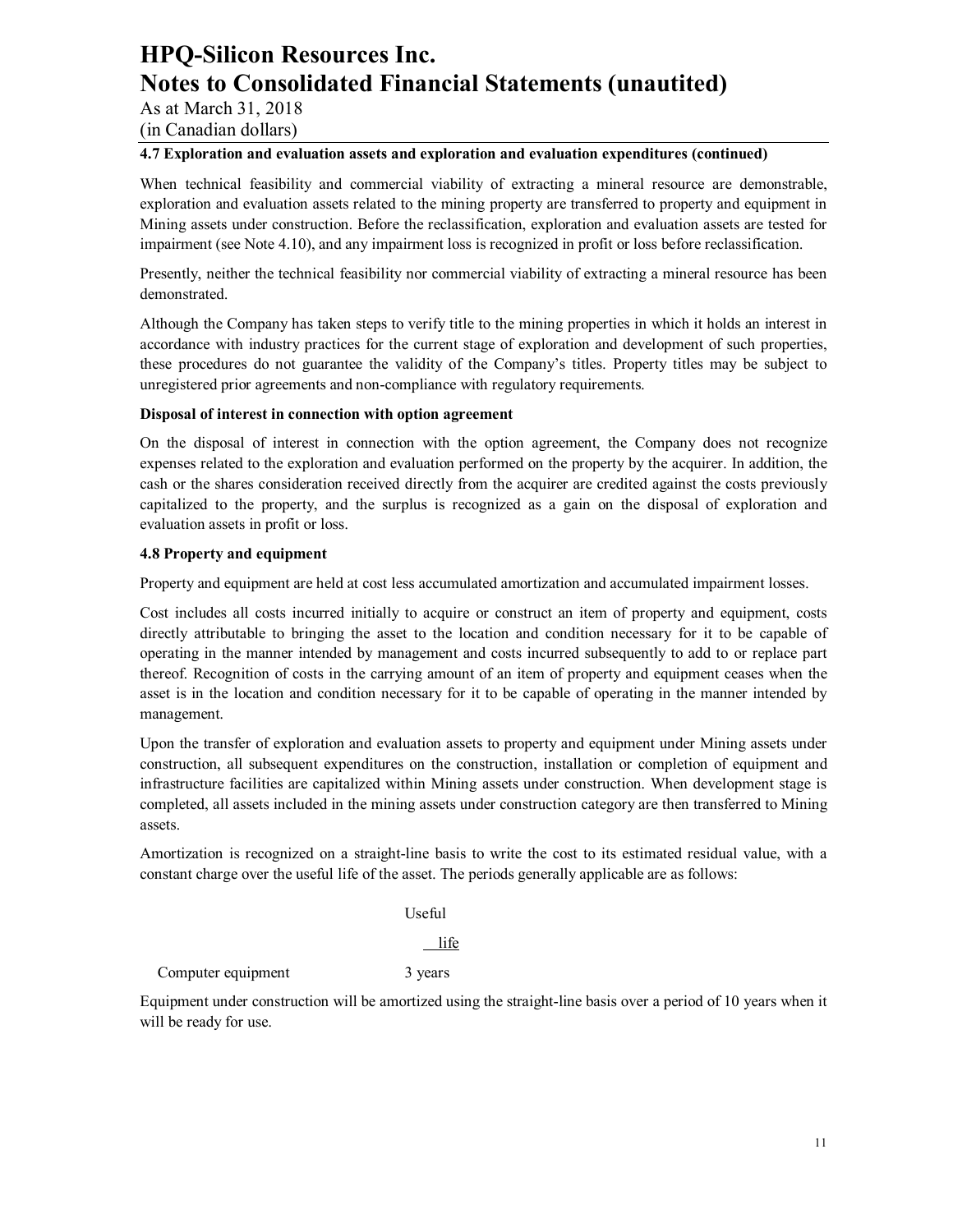As at March 31, 2018

(in Canadian dollars)

#### **4.8 Property and equipment (continued)**

The amortization expense for each period is recognized in profit or loss except for certain items of property and equipment related to exploration and evaluation activities where the amortization expense is included in the carrying amount of an exploration and evaluation asset when it relates to a specific exploration and evaluation project.

The residual value, amortization method and useful life of each asset are reviewed at least at each financial year-end.

The carrying amount of an item of property and equipment is derecognized upon disposal or when no future economic benefits are expected from its use or disposal. The gain or loss arising from the derecognition of an item of property and equipment is included in profit or loss when the item is derecognized.

#### **4.9Intangible assets**

Patents and intellectual property are intangible assets measured at historical cost less accumulated amortization and accumulated impairment losses, if any. The cost of patents consists of the cost of patent applications. The cost of intellectual property is initially comprised of the acquisition cost. Amortization is calculated on a straight-line basis over the estimated useful life of the patent and intellectual property, which is twenty years. The amortization period and amortization method are reviewed annually and adjusted prospectively as required.

#### **4.10 Impairment of exploration and evaluation assets, property and equipment and intangible assets**

For the purposes of assessing impairment, assets are grouped at the lowest levels for which there are largely independent cash inflows (cash-generating units). As a result, some assets are tested individually for impairment and some are tested at a cash-generating unit level.

Whenever events or changes in circumstances indicate that the carrying amount may not be recoverable, an asset or cash-generating unit is reviewed for impairment. Intangible assets that are not yet ready for use must be tested for impairment annually.

Impairment reviews for exploration and evaluation assets are carried out on a project by project basis, with each project representing a potential single cash generating unit. An impairment reviewis undertaken when indicators of impairment arise, but typically when one of the followingcircumstances apply:

- The right to explore the areas has expired or will expire in the near future with no expectation ofrenewal;
- No further exploration or evaluation expenditures in the area are planned or budgeted;
- No commercially viable deposits have been discovered, and the decision has been made todiscontinue exploration in the area;
- Sufficient work has been performed to indicate that the carrying amount of the expenditurecarried as an asset will not be fully recovered.

Additionally, when technical feasibility and commercial viability of extracting a mineral resource are demonstrable, the exploration and evaluation assets of the related mining property are tested for impairment before these items are transferred to property and equipment.

An impairment loss is recognized in profit or loss for the amount by which the asset's or cash-generating unit's carrying amount exceeds its recoverable amount. The recoverable amount of an asset or a cashgenerating unit is the higher of its fair value less cost to sell and its value in use.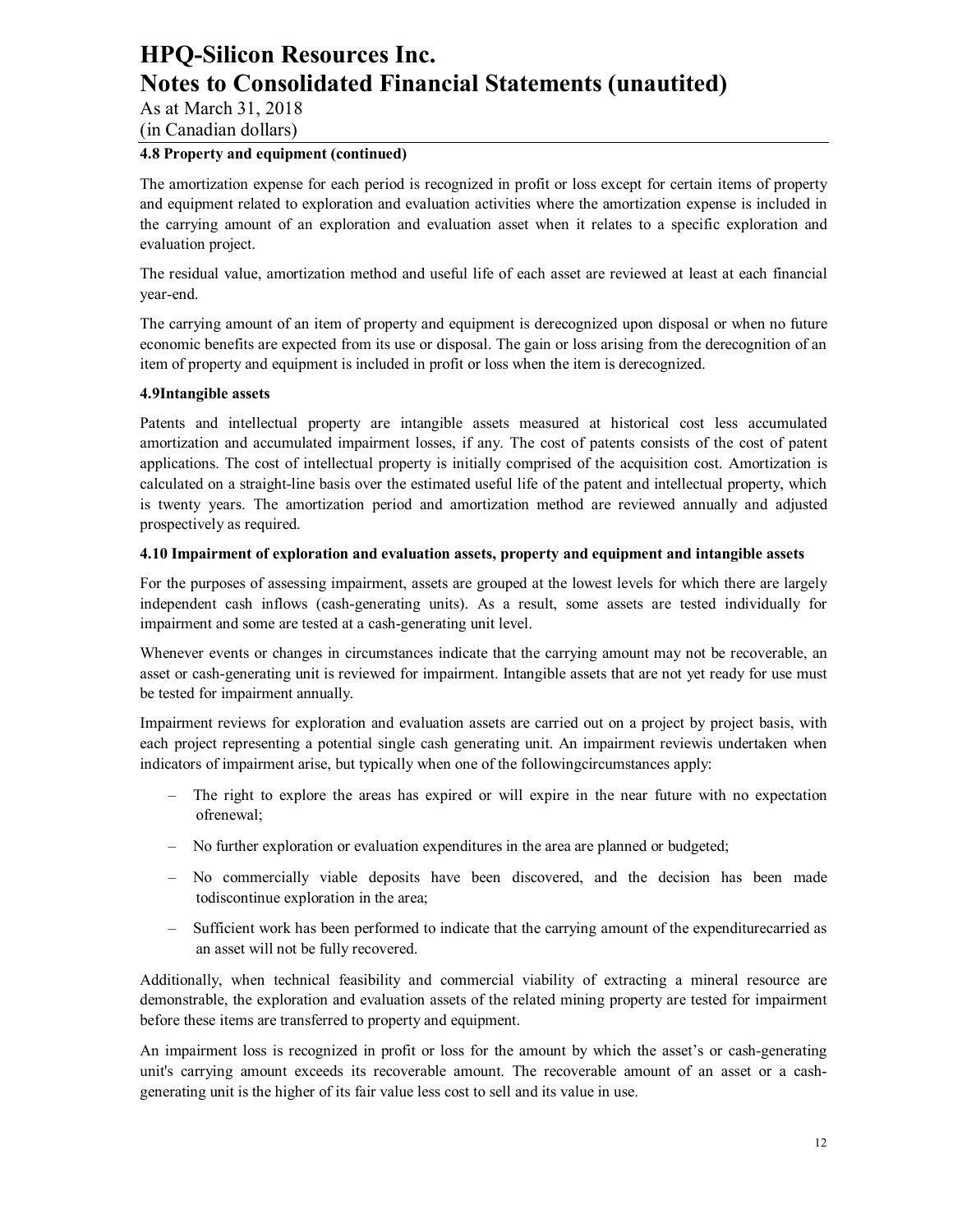As at March 31, 2018

(in Canadian dollars)

#### **4.10 Impairment of exploration and evaluation assets, property and equipment and intangible assets (continued)**

An impairment charge is reversed if the asset's or cash-generating unit's recoverable amount exceeds its carrying amount.

#### **4.11Assets held for distribution to the owners**

Non-current assets classified as held for distribution to the owners are presented separately and are measured at the lower of their carrying amount immediately prior to their classification as held for distribution to the ownersand their fair value less costs to sell.

#### **4.12 Provisions and contingent liabilities**

Provisions are recognized when present legal or constructive obligations as a result of a past event will probably lead to an outflow of economic resources from the Company and amounts can be estimated reliably. Timing or amount of the outflow may still be uncertain.Provisions are measured at the estimated expenditure required to settle the present obligation,based on the most reliable evidence available at the reporting date, including the risks and uncertainties associated with the present obligation.

Provisions are discounted when the time value of money is significant. The Company's operations are governed by government environment protection legislation. Environmental consequences are difficult to identify in terms of amounts, timetable and impact. As of the reporting date, management believes that the Company's operations are in compliance with current laws and regulations. Site restoration costs currently incurred are negligible. When the technical feasibility and commercial viability of extracting a mineral resource have been demonstrated, a restoration provision will be recognized in the cost of the mining property when there is constructive commitment that has resulted from past events, it is probable that an outflow of resources embodying economic benefits will be required to settle the obligation and the amount of the obligation can be measured with sufficient reliability.

In those cases where the possible outflow of economic resources as a result of present obligations is considered improbable or remote, no liability is recognized. Such situations are disclosed as contingent liabilities unless the outflow of resources is remote.

All provisions are reviewed at each reporting date and adjusted to reflect the current best estimate. No provision was recognized in the consolidated statements of financial position at March 31, 2018 and December 31, 2017.

#### **4.13 Income taxes**

Tax expense recognized in profit or loss comprises the sum of deferred tax and current tax not recognized directly in equity.

Calculation of current tax is based on tax rates and tax laws that have been enacted or substantively enacted by the end of reporting period. Deferred income taxes are calculated using the liability method.

Deferred tax assets are recognized to the extent that it is probable that the underlying tax loss or deductible temporary difference will be utilized against future taxable income. This is assessed based on the Company's forecast of future operating results, adjusted for significant non-taxable income and expenses and specific limits on the use of any unused tax loss or credit.

Deferred tax liabilities are generally recognised in full, although IAS 12 "Income Taxes" specifies limited exemptions. As a result of these exemptions the Company does not recognise deferred tax on temporary differences relating to goodwill, or to its investments in subsidiaries.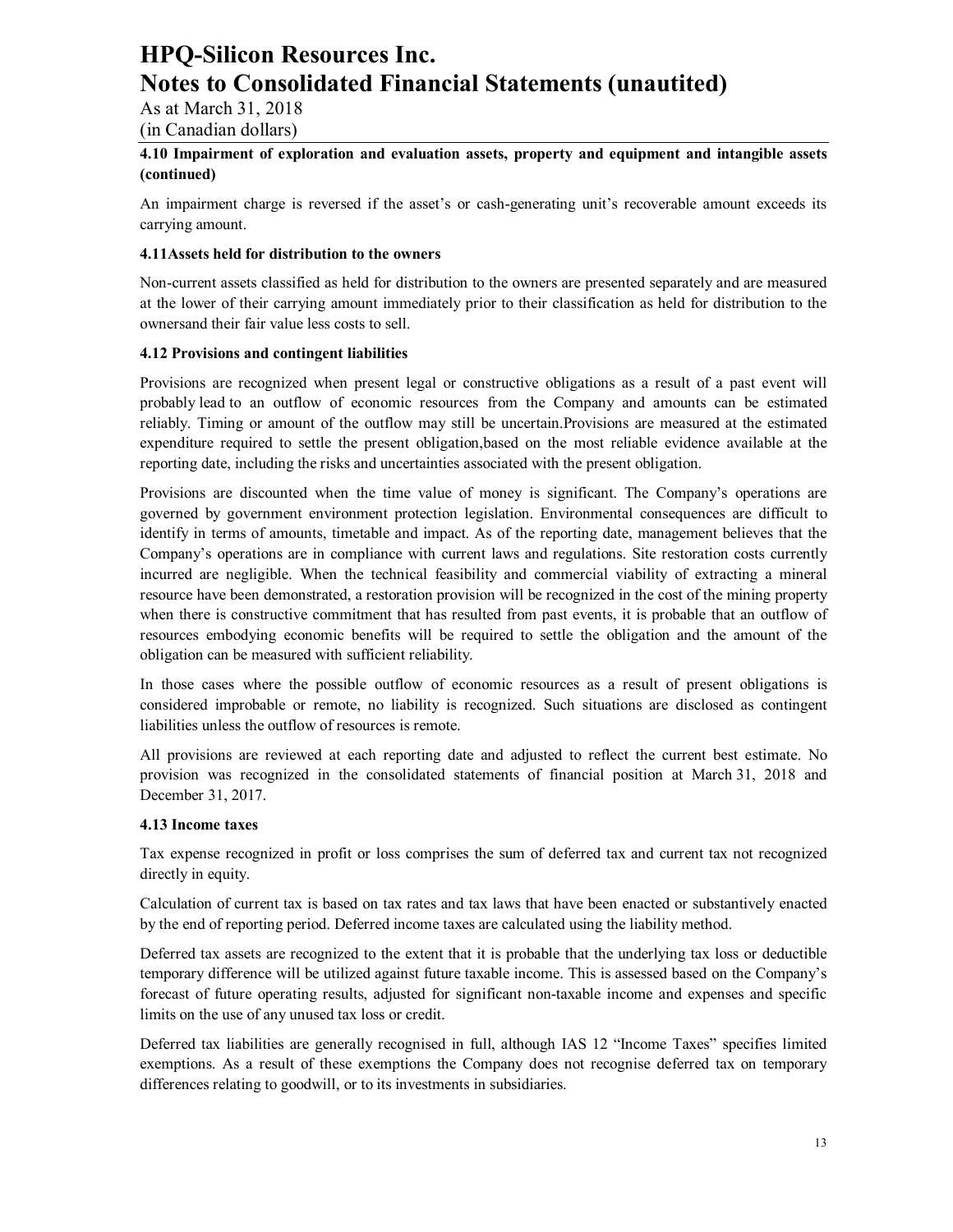As at March 31, 2018

(in Canadian dollars)

### **Tax related to flow-through placements**

According to the provisions of tax legislation relating to flow-through placements, the Company has to transfer its right to tax deductions for expenses related to exploration activities to the benefit of the investors. When the Company has fulfilled its obligation to transfer its right, which happens when the Company has incurred eligible expenditures and has renounced or has the intention to renounce to its right to tax deductions, a deferred tax liability is recognized for the taxable temporary difference that arises from difference between the carrying amount of eligible expenditures capitalized in the statement of financial position and its tax basis.

#### **4.14 Equity**

Share capital represents the amount received on the issue of shares. If shares are issued when share options, broker's options, broker's warrants, broker's units or warrants are exercised, the Share capital account also comprises the compensation costs or the value of the stock options, broker's options, warrants or broker's warrants previously recorded as Contributed surplus. In addition, if the shares are issued as consideration for the acquisition of a mineral property and other non-monetary assets, the shares were measured at fair value according to the quoted price on the day of the conclusion of the agreement.

#### **Unit placements**

Proceeds from unit placements are allocated between shares and warrants issued using the residual method. Proceeds are first allocated to the shares according to the quoted price of existing shares at the time of issuance and any residual in the proceeds is allocated to warrants.

#### **Flow-through placements**

Issuance of flow-through unitsrepresents in substance an issue of common shares, warrants and the sale of the right to tax deductions to the investors. When the flow-through units are issued, the sale of the right to tax deductions is deferred and presented as liability related to flow-through shares in the statement of financial position. The proceeds received from flow-through units are allocated between share

capital, warrants and the liability related to flow-through shares using the residual method. Proceeds are first allocated to shares according to the quoted price of existing shares at the time of issuance, then to warrants according to the fair value at the date of issuance and the residual proceeds are allocated to the liability related to flow-through shares. The fair value of the warrants is determined using the Black-Scholes valuation model. The liability related to flow-through shares recorded initially on the issuance of units is reversed on renouncement of the right to tax deductions to the investors and when eligible expenses are incurred and recognized in profit or loss in reduction of deferred income tax expense.

#### **Other elements of equity**

Contributed surplus includes charges related to share options, broker's options, broker's units, warrants and broker's warrantsuntil such options and warrants are exercised. When they are cancelled or expired, the related compensation cost is transferred in decrease of retained deficit. When options and warrants are exercised, the related compensation cost is transferred to share capital.

Retained deficit includesall current and prior period retained profits or losses, plus issuance costs, net of any underlying income tax benefit from these issuance costs and compensation related to options and warrants cancelled or expired, transferred from Contributed surplus.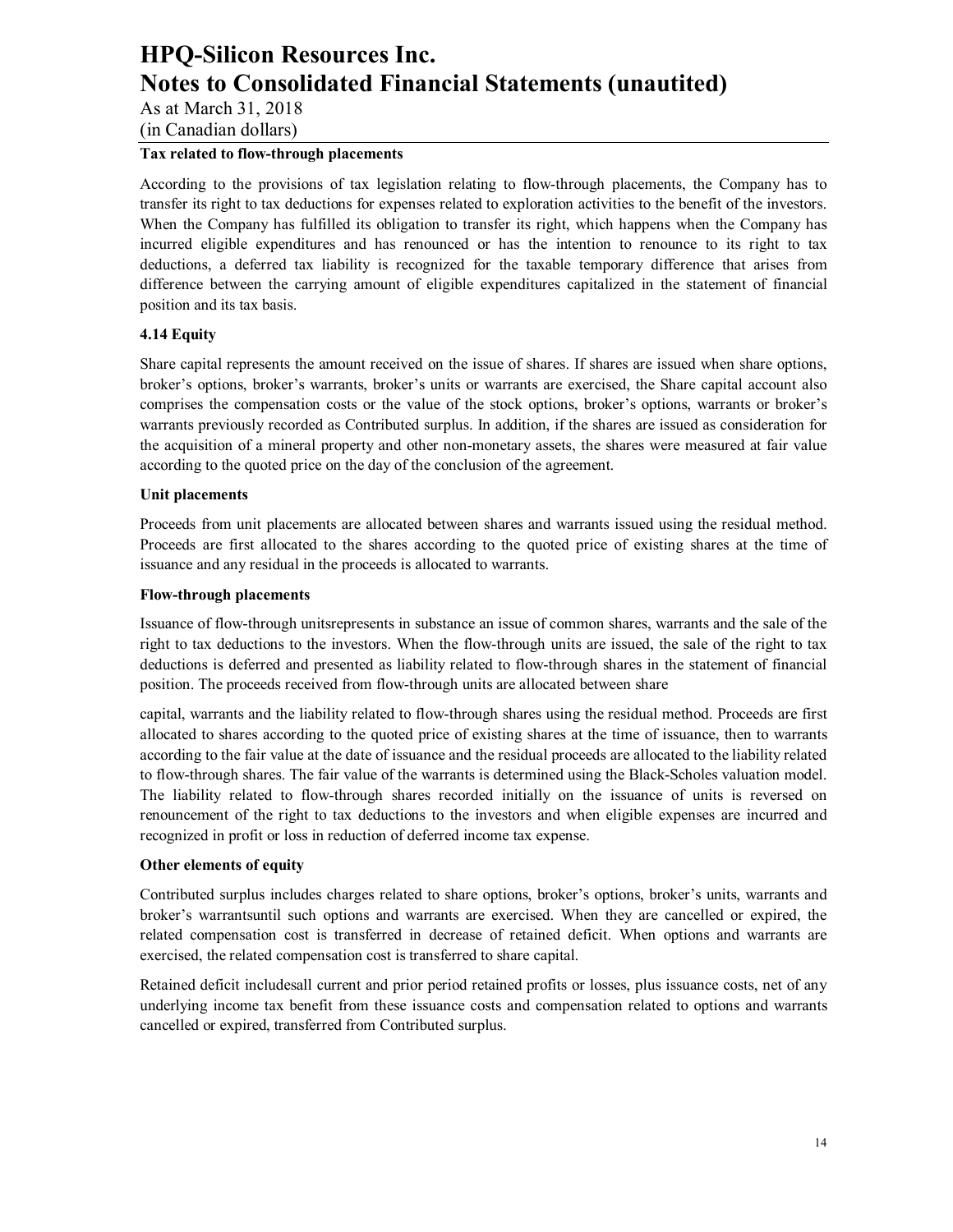As at March 31, 2018

(in Canadian dollars)

#### **4.15 Equity-settled share-based payments**

The Company operates equity-settled share-based payment plan for its eligible directors, officers, employees and consultants. TheCompany's plan does not feature any option for a cash settlement.

All goods and services received in exchange for the grant of any share-based payments are measured at their fair values, unless that fair value cannot be estimated reliably. If the Company cannot estimate reliably the fair value of the goods or services received, the Company shall measure their value indirectly by reference to the fair value of the equity instruments granted. For the transactions with employees and others providing similar services, the Company measured the fair value of the services rendered by reference to the fair value of the equity instruments granted.

All equity-settled share-based payments (except broker's warrants,unit broker's andbroker's options) are ultimately recognized as an expense in profit or loss or capitalized as exploration and evaluation assets, depending on the nature of the payment with a corresponding credit to Contributed surplus, in equity. Equitysettled share based payments to brokers, in respect of an equity financing are recognized as issuance cost of the equity instruments with a corresponding credit to contributed surplus, in equity.

The expense is allocated over the vesting period, based on the best available estimate of the number of share options expected to vest. Estimates are subsequently revised if there is any indication that the number of share options expected to vest differs from previous estimates. Any cumulative adjustment prior to vesting is recognized in the current period. No adjustment was made to any expense recognized in prior period if share options ultimately exercised are different to that estimated on vesting.

#### **4.16 Segmental reporting**

The Company presents and discloses segmental information based on information that is regularly reviewed by the chief operating decision-maker, i.e. the Chairman and the Board of Directors. The Company has determined that there was only one operating segment being the sector of exploration and evaluation of mineral resources.

#### **4.17 Standards, amendments and interpretations to existing standards that are not yet effective and have not been adopted early by the Company**

At the date of authorization of these consolidated financial statements, certain new standards, amendments and interpretations to existing standards have been published but are not yet effective, and have not been adopted early by the Company.

Management anticipates that all of the relevant pronouncements will be adopted in the Company's accounting policies for the first period beginning after the effective date of the pronouncement. Information on new standards, amendments and interpretations that are expected to be relevant to the Company'sconsolidated financial statements is provided below. Certain other new standards and interpretations have been issued but are not expected to have a material impact on the Company's consolidated financial statements.

#### **IFRS 9,** *Financial Instruments*

In July 2014, the IASB published IFRS 9 which replaces IAS 39, Financial Instruments: Recognition and Measurement. IFRS 9 introduces improvements which include a logical model for classification and measurement of financial assets, a single, forward-looking ''expected credit loss'' impairment model and a substantially-reformed approach to hedge accounting. This new standard is effective for annual reporting periods beginning on or after January 1, 2018.The Company has begun to assess the impact of this new standard on its consolidated financial statements.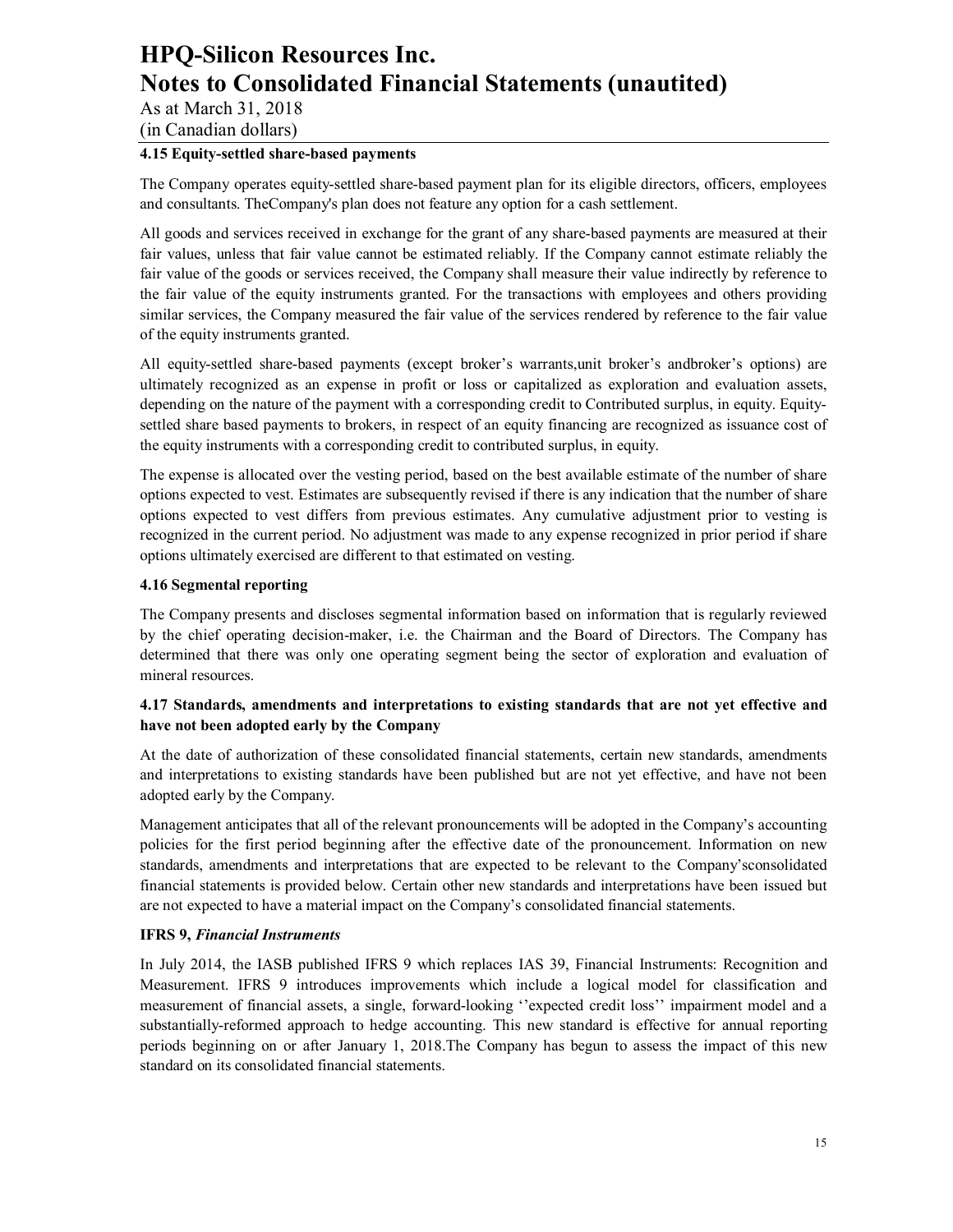As at March 31, 2018

(in Canadian dollars)

### **5. JUDGMENTS, ESTIMATES AND ASSUMPTIONS**

When preparing the consolidated financial statements, management undertakes a number of judgments, estimates and assumptions about recognition and measurement of assets, liabilities, income and expenses.

#### **5.1Significant management judgments**

The following are significant management judgments in applying the accounting policies of the Company that have the most significant effect on the consolidated financial statements.

#### **Recognition of deferred income tax assets and measurement on income tax expense**

Management continually evaluates the likelihood that its deferred tax assets could be realized. This requires management to assess whether it is probable that sufficient taxable income will exist in the future to utilize these losses within the carry-forward period. By its nature, this assessment requires significant judgment. To date, management has not recognized any deferred tax assets in excess of existing taxable temporary differences expected to reverse within the carry-forward period (see Note 4.13).

#### **Going concern**

The assessment of the Company's ability to continue as a going concern and to raise sufficient funds to pay for its ongoing operating expenditures, meets its liabilities for the ensuing year,and to fund planned and contractual exploration programs,involves significant judgment based on historical experience andother factors including expectationof future events that are believed to be reasonable under the circumstances. See Note 2 for more information.

#### **5.2Estimation uncertainty**

Information about estimates and assumptions that have the most significant effect on the recognition and measurement of assets, liabilities, income and expenses are discussed below. Actual results may be substantially different.

#### **Impairment of exploration and evaluation assets**

Determining if there are any facts and circumstances indicating impairment loss or reversal of impairment losses is a subjective process involving judgment and a number of estimates and assumptions in any cases (see Note 4.10).

When an indication of impairment loss or a reversal of an impairment loss exists, the recoverable amount the individual asset or the cash-generating units must be estimated.

In assessing impairment, the Company must make some estimates and assumptions regarding future circumstances, in particular, whether an economically viable extraction operation can be established, the probability that the expenses will be recover from either future exploitation or sale when the activities have not reached a stage that permits a reasonable assessment of the existence of reserves, the Company's capacity to obtain financial resources necessary to complete the evaluation and development and to renew permits. Estimates and assumptions may change if new information becomes available. If, after expenditure is capitalized, information becomes available suggesting that the recovery of expenditure is unlikely, the amount capitalized is written off in profit or loss in the period when the new information becomes available.

See Notes 6 and 8 for the exploration and evaluation assets impairment analysis and assets held for distribution to the owners.

During the period, the Company recognized to profit or loss a write-off of exploration and evaluation assets of nil (\$278,810 for the year ended December 31, 2017) and the assets held for distribution to the owners of \$589,592 as at December 31, 2017. No reversal of impairment losses has been recognized for the reporting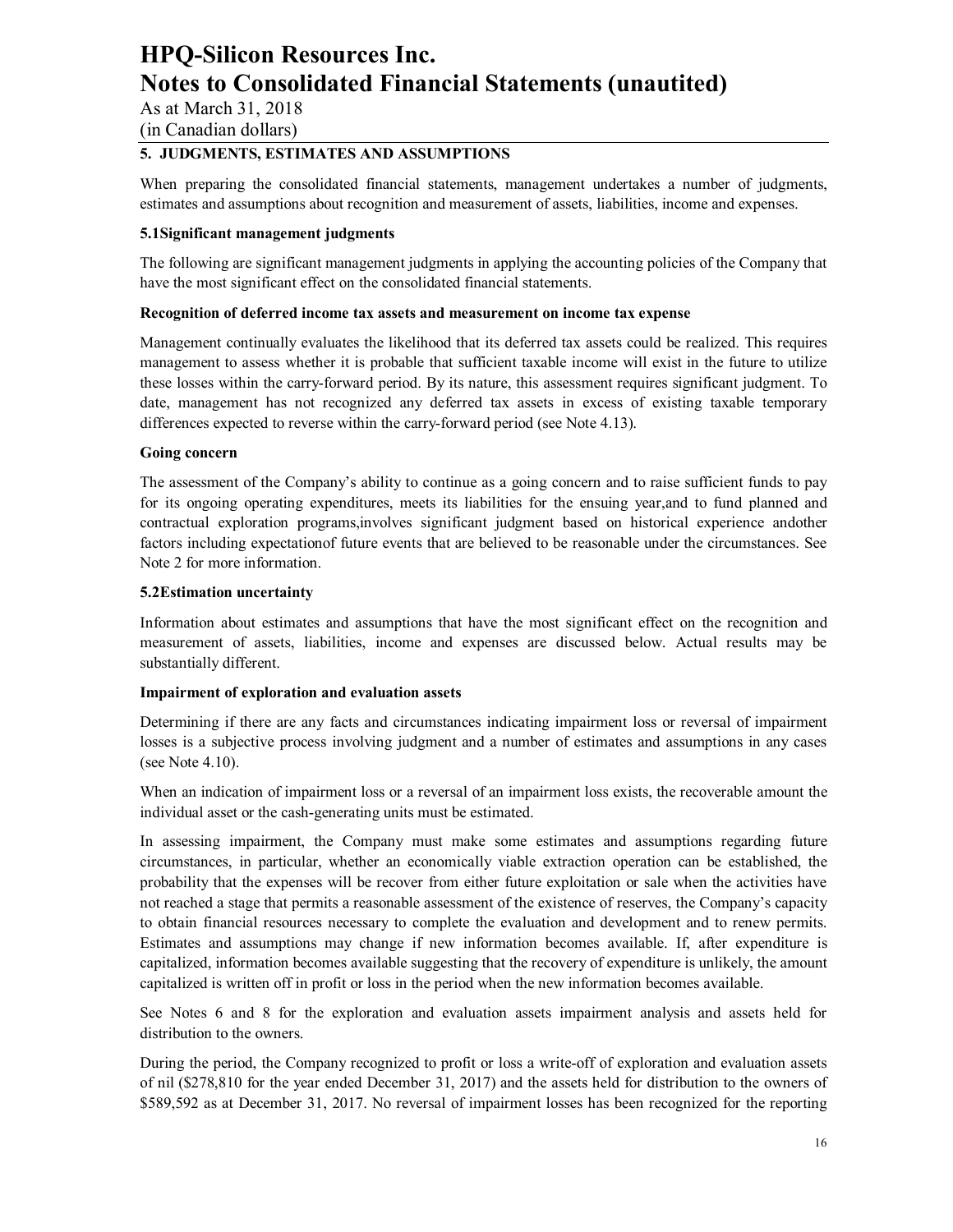As at March 31, 2018

(in Canadian dollars)

#### periods.

#### **Impairment of exploration and evaluation assets (continued)**

The remaining properties have not been tested for impairment as the Company has the ability to retainproperties as it has sufficient financial resources to meet its short-term obligations and expenditures are programmed over Future exercises. The rights to prospect for these properties will not expire in the near future and work has been carried out on these properties over the past three years.

#### **Impairment of property, plant and equipment and intangible assets**

An assessment of the facts and circumstances demonstrating the existence of any indication that an asset may have depreciated or recovered is a subjective process that involves judgment and often a number of estimates and assumptions.

In assessing impairment, management estimates the recoverable amount of each cash-generating asset or unit based on future cash flows and uses an interest rate to discount them. The uncertainty in the estimates is related to assumptions about future operating results and the determination of an appropriate discount rate. In As at March 31, 2018, \$255 (\$1,019 for the year ended December 31, 2017) was recorded on theproperty and equipment and no impairment on intangible assets.

#### **Share-based payments**

The estimation of share-based payment costs requires the selection of an appropriate valuation model and consideration as to the inputs necessary for the valuation model chosen. The Company has made estimates as to the volatility of its own shares, the probable life of share options, broker's options, broker's units, broker's warrants and warrants granted and the time of exercise of those share options and warrants. The model used by the Company is the Black-Scholes valuation model (see Notes 13.2, 13.3, 13.4, 13.5 and 14.2).

#### **Provisions and contingent liabilities**

Judgments are made as to whether a past event has led to a liability that should be recognized in the consolidated financial statements or disclosed as a contingent liability. Quantifying any such liability and provisions involves judgments and estimations. These judgments are based on a number of factors including the nature of the claims or dispute, the legal process and potential amount payable, legal advice received, previous experience and the probability of a loss being realized. Several of these factors are source of estimation uncertainty (see Note 23).

#### **Royalties payable**

Management uses its judgment to estimate the amount of royalties payable under the PUREVAP™ technology acquisition agreement (see Note 10). Unvertainty in estimates is relted to net revenue assumptions and the dertminantion of a suitable discount rate.

#### **Tax credits receivable**

The calculation of the Company's refundable tax credit on qualified exploration expenditure incurred and refundable tax credit involves a degree of estimation and judgment in respect of certain items whose tax treatment cannot be finally determined until a notice of assessment has been issued by the relevant taxation authority and payment has been received. Difference arising between the actual results following final resolution of some of these items and the assumptions made could necessitate adjustments to the refundable tax credit and refundable tax credit, exploration and evaluation assets, and income tax expense in future periods. See Note 4.6 for more information.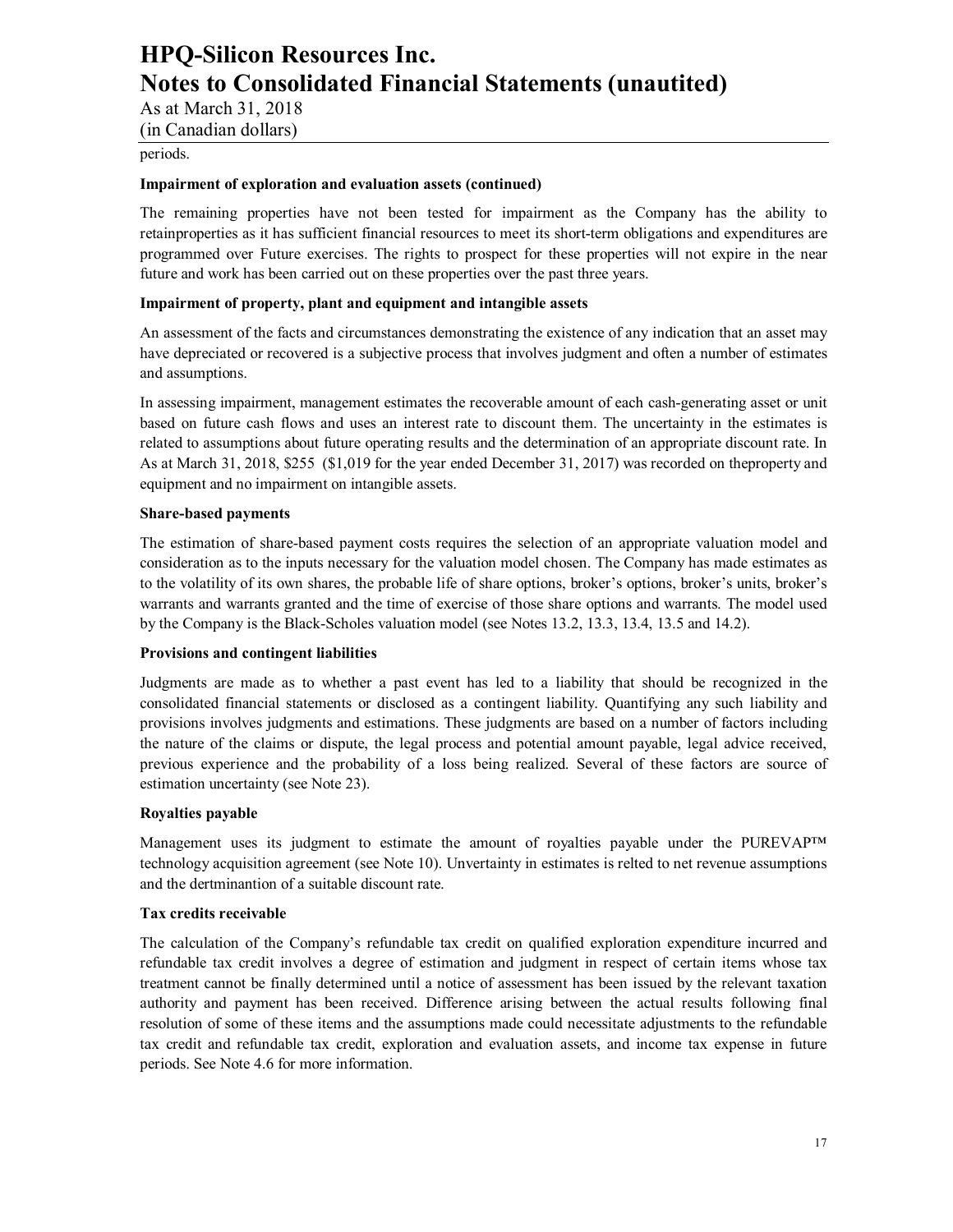As at March 31, 2018

(in Canadian dollars)

### **6. ASSETS HELD FOR DISTRIBUTION TO THE OWNERS**

The Company plans to sell its gold projects to its BGF subsidiary. These transfers should be paid by the issuance of common shares of BGF at a price of \$0.10 each.

The Company also plans to grant BGF a right to explore and extract base and precious metals, other than quartz, on its Roncevauxproperty in consideration of a royalty of 5% (NSR) and the issue by BGF of 100,000 common shares of its share capital at a price of \$0.10 each. This NSR may be redeemed in part by BGF by paying to the Company\$100,000 for each 0.1% to a maximum of 4%.

These transactions will have to be accepted by the shareholders and materialized through a plan of arrangement under the Canada Business Corporations Act.

BGF has begun the process of listing on the TSX Venture Exchange ("TSX-V") and is consideringentering into a minimum funding of \$500,000. HPQ expects to distribute approximately 80% of the shares ithas received from BGF to its shareholders, based on the approval already received from its shareholders at itsannual meeting in June 2016.

#### *Property Beauce Placer*

The Company holds a 100% interest in 152 claims (23 claims as at December 31, 2016).During the previous year, the Company purchased the royalty of 3.5% NSR on 5 claims for the amount of \$50,000 in cash.

On October 8, 2014, the Company signed a definitive agreement transaction with Fancamp Exploration Ltd. (''Fancamp'')for the purchase of 29 claims located in the municipality of Saint-Simon-les-Mines in the region of Beauce in Quebec. Following the approval of regulatory authorities on January 22, 2015, the Company issued 8,000,000 units (for a total value of \$591,762), each unit consisting of one common share and one warrant.

The Company must assume the payment to a third party of a royalty of 1.5% of which, at the option of the Company, 1% will be redeemable for an amount of \$1,000,000.

The carrying value of the exploration and evaluation assets included in this transaction has been reclassified under the Assets held for distribution to the owners' category in the near termfor an amount of \$1,505,000. During the last year, the management wrote off \$589,592 to present exploration and evaluation expenses at fair value in accordance with a 43-101 technical report.

The note payable that will be part of these transactions has been reclassified in the short-term category of the note payable classified for distribution to the owners.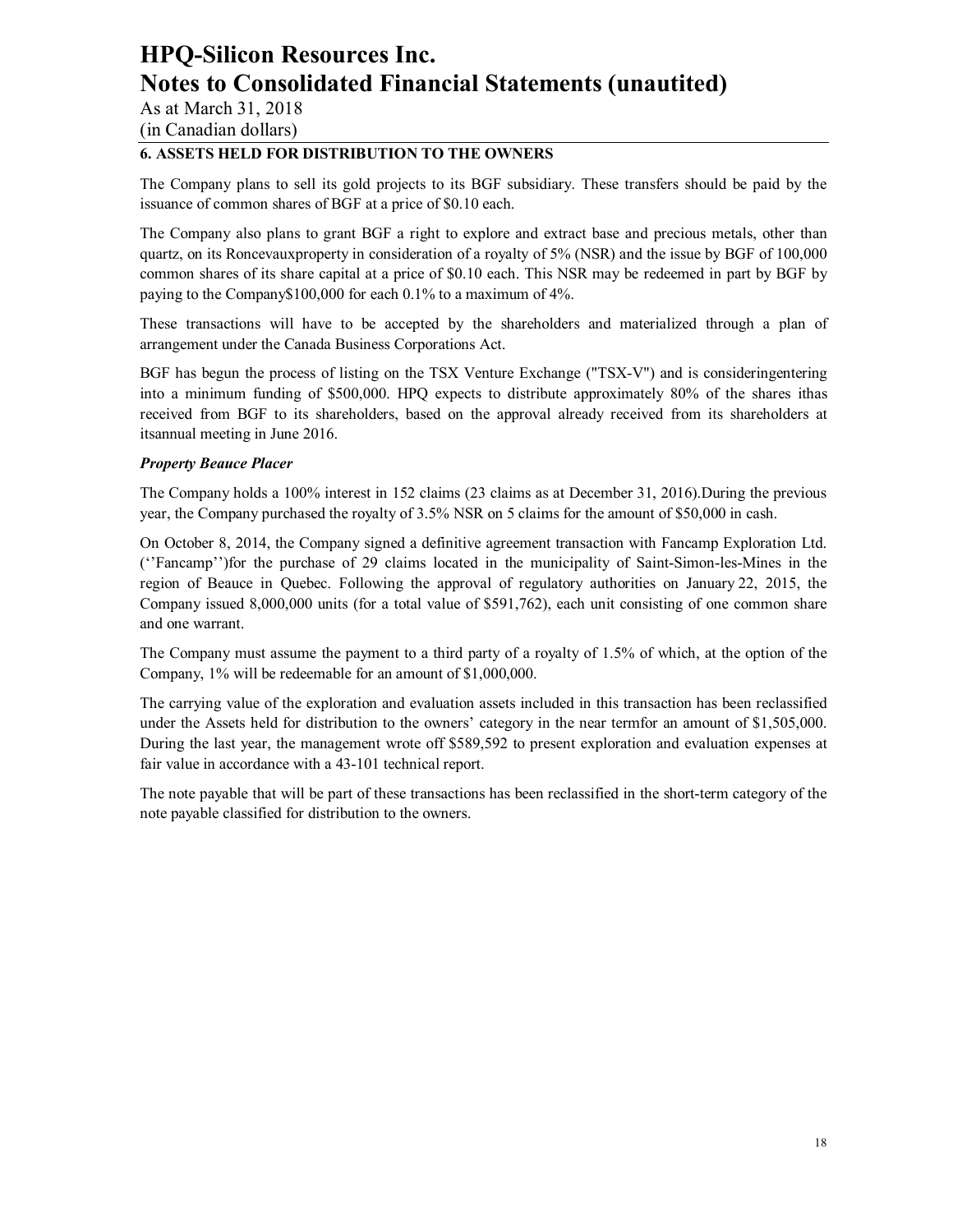As at March 31, 2018 (in Canadian dollars)

### **7. INSTALLMENTS ON DUE TO A COMPANY, TO DIRECTORS, OFFICERS AND COMPANIES OWNED BY A DIRECTOR OR AN OFFICER AND DUE TO DIRECTORS, OFFICERS AND A COMPANY OWNED BY A DIRECTOR**

The installments on due are the amounts paid by the Company on the payments due to a company, to directors, officers and companies owned by a director or an officer. These installments have a total nominal value of \$510,000 (\$127,000 to a company and \$383,000 to directors, officers and companies owned by a director or an officer; \$510,000 at December 31, 2017 of which \$127,000 to a company and \$383,000 to directors, officers and companies owned by a director or an officer). On December 23, 2015, the parties have agreed that installments on due are without interest (effective rate of 3%). The creditors have until December 23, 2018 to determine how they wish that the installments on due had to be compensated otherwise compensation must inevitably be made at that time.

The Company due to directors, officers and a company owned by a director salaries and remuneration for a nominal value of \$1,380,641(\$1,380,641 at December 31, 2017). The Company has obtained confirmation for said nominal value of \$1,380,641 debts, that they will not request payment thereof prior to 12 months plus one day following December 31, 2017. These amounts are classified as non-current liabilities and presented as due to directors, officers and a company owned by a director.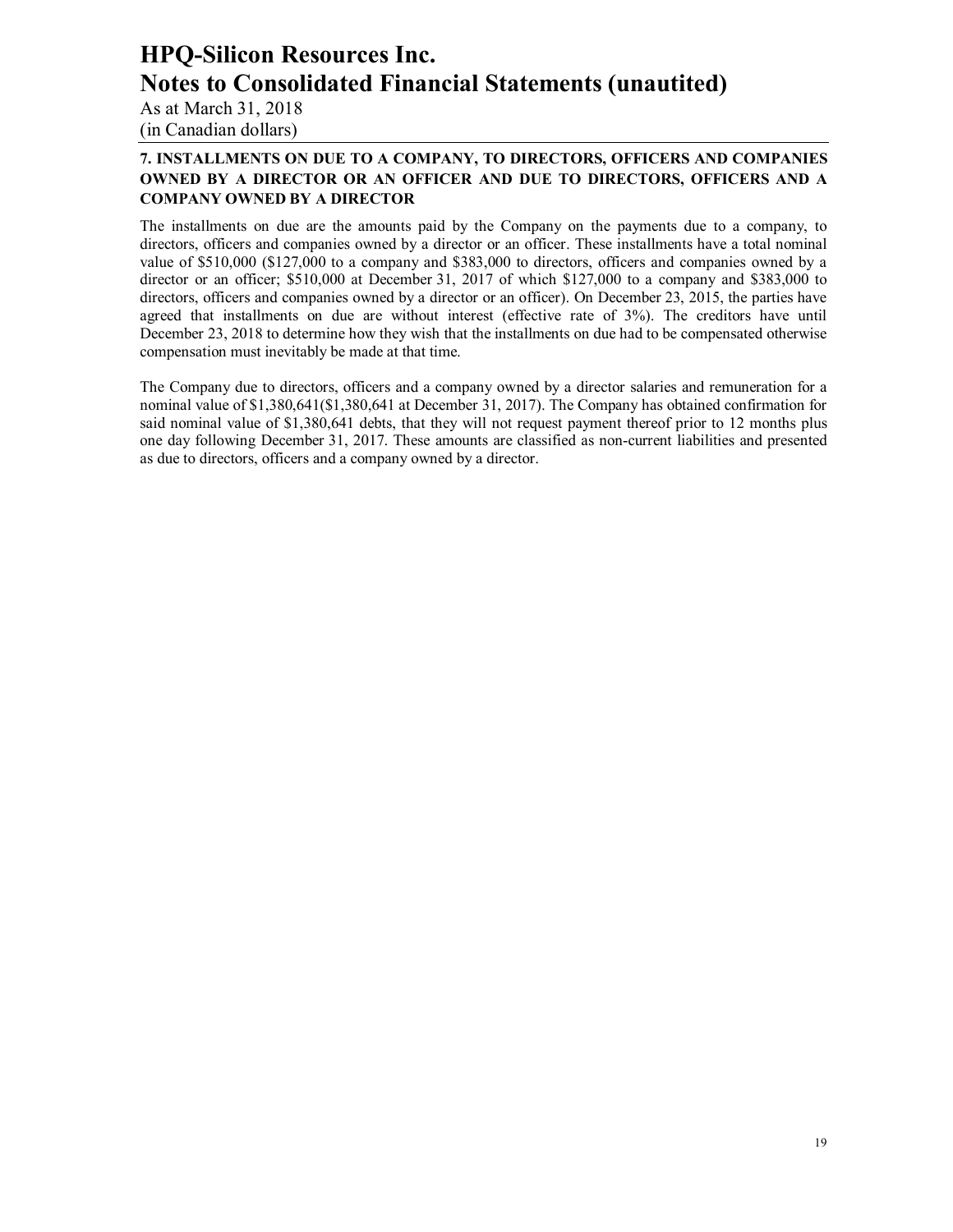As at March 31, 2018 (in Canadian dollars)

### **8. EXPLORATION AND EVALUATION ASSETS**

|                                                                                       | Balance at<br>January 1st,<br>2018    | Additions      | Tax<br>credits          | Write-off       | Balance at<br>March 31,<br>2018       |
|---------------------------------------------------------------------------------------|---------------------------------------|----------------|-------------------------|-----------------|---------------------------------------|
|                                                                                       | \$                                    | \$             | $\overline{\mathbb{S}}$ | $\overline{\$}$ | \$                                    |
| Quebec                                                                                |                                       |                |                         |                 |                                       |
| RoncevauxProperty<br>Mining rights<br><b>Exploration</b> and                          | 14,185                                |                |                         |                 | 14,185                                |
| evaluationexpenses                                                                    | 850,027                               | 7,677          |                         |                 | 857,704                               |
|                                                                                       | 864,212                               | 7,677          |                         |                 | 871,889                               |
| Martinville Property<br>Mining rights<br>Exploration and                              | 1,209                                 |                |                         |                 | 1,209                                 |
| evaluationexpenses                                                                    | 260,835                               |                |                         |                 | 260,835                               |
|                                                                                       | 262,044                               |                |                         |                 | 262,044                               |
| Carrière Montpetit Property<br>Mining rights<br>Exploration and<br>evaluationexpenses | 673<br>5,126<br>$\overline{5,799}$    |                |                         |                 | 673<br>5,126<br>5,799                 |
| <b>Drucourt Property</b><br>Mining rights<br>Exploration and<br>evaluationexpenses    | 658<br>128,359<br>129,017             | $\overline{a}$ |                         |                 | 658<br>128,359<br>129,017             |
| <b>MalvinaProperty</b><br>Mining rights<br>Exploration and                            | 220                                   |                |                         |                 | 220                                   |
| evaluationexpenses                                                                    | 5,126                                 |                |                         |                 | 5,126                                 |
| Silica-other Property<br>Mining rights<br>Exploration and<br>evaluationexpenses       | $\overline{5,}346$<br>3,586<br>12,251 |                |                         |                 | $\overline{5,}346$<br>3,586<br>12,251 |
|                                                                                       | 15,837                                |                |                         |                 | 15,837                                |
|                                                                                       |                                       |                |                         |                 |                                       |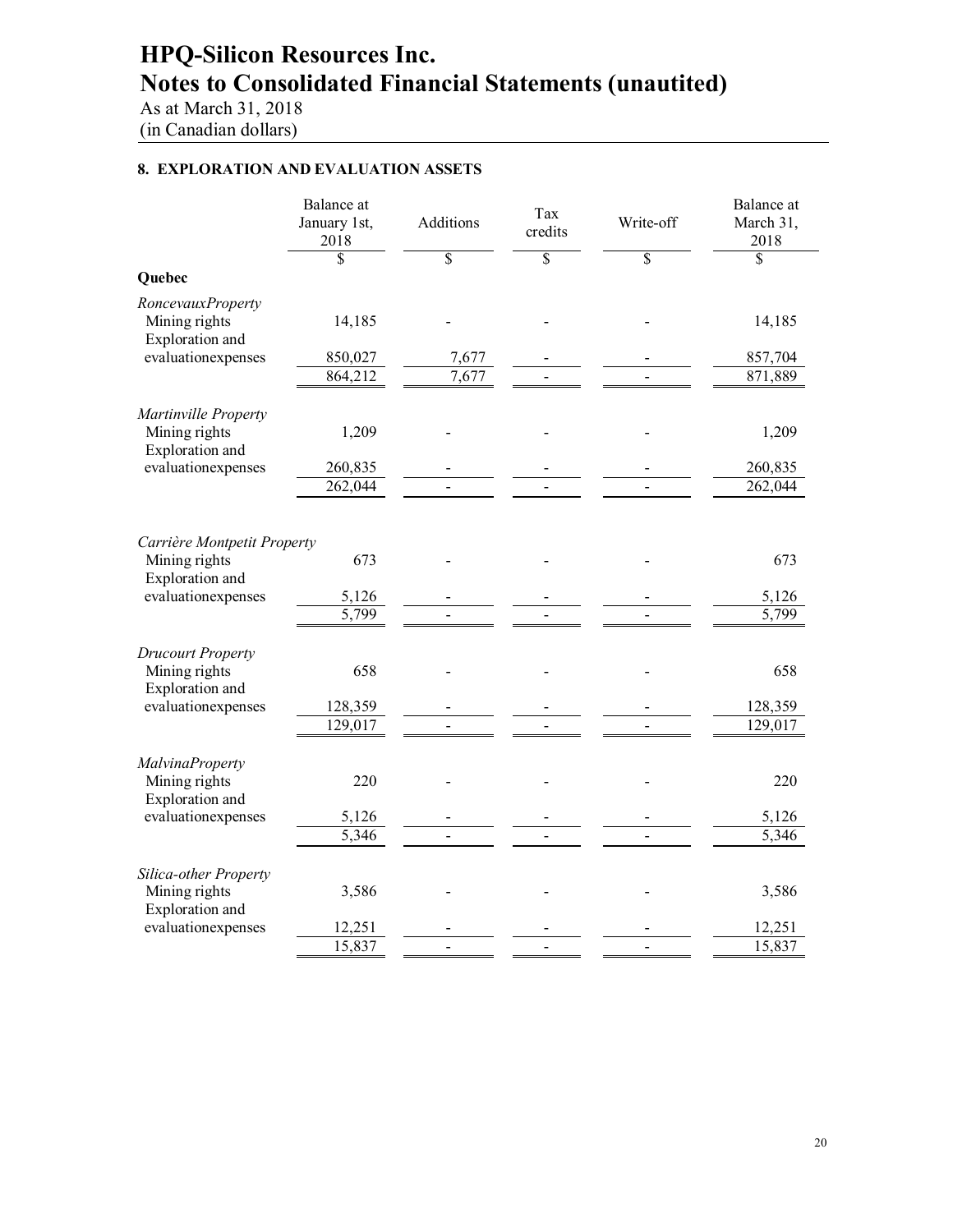As at March 31, 2018

(in Canadian dollars)

### **8. EXPLORATION AND EVALUATION ASSETS (continued)**

|                                             | Balance at<br>January 1st,<br>2018 | Additions      | Tax<br>credits | Write-off | Balance at<br>March 31,201<br>8 |
|---------------------------------------------|------------------------------------|----------------|----------------|-----------|---------------------------------|
|                                             | \$                                 | \$             | \$             | \$        | \$                              |
| Other-BeauceProperty<br>Mining rights       | 3,105                              |                |                |           | 3,105                           |
| Sommary<br>Mining rights<br>Exploration and | 23,636                             |                |                |           | 23,636                          |
| evaluationexpenses                          | 1,261,724<br>1,285,360             | 7,677<br>7,677 |                |           | 1,269,401<br>1,293,037          |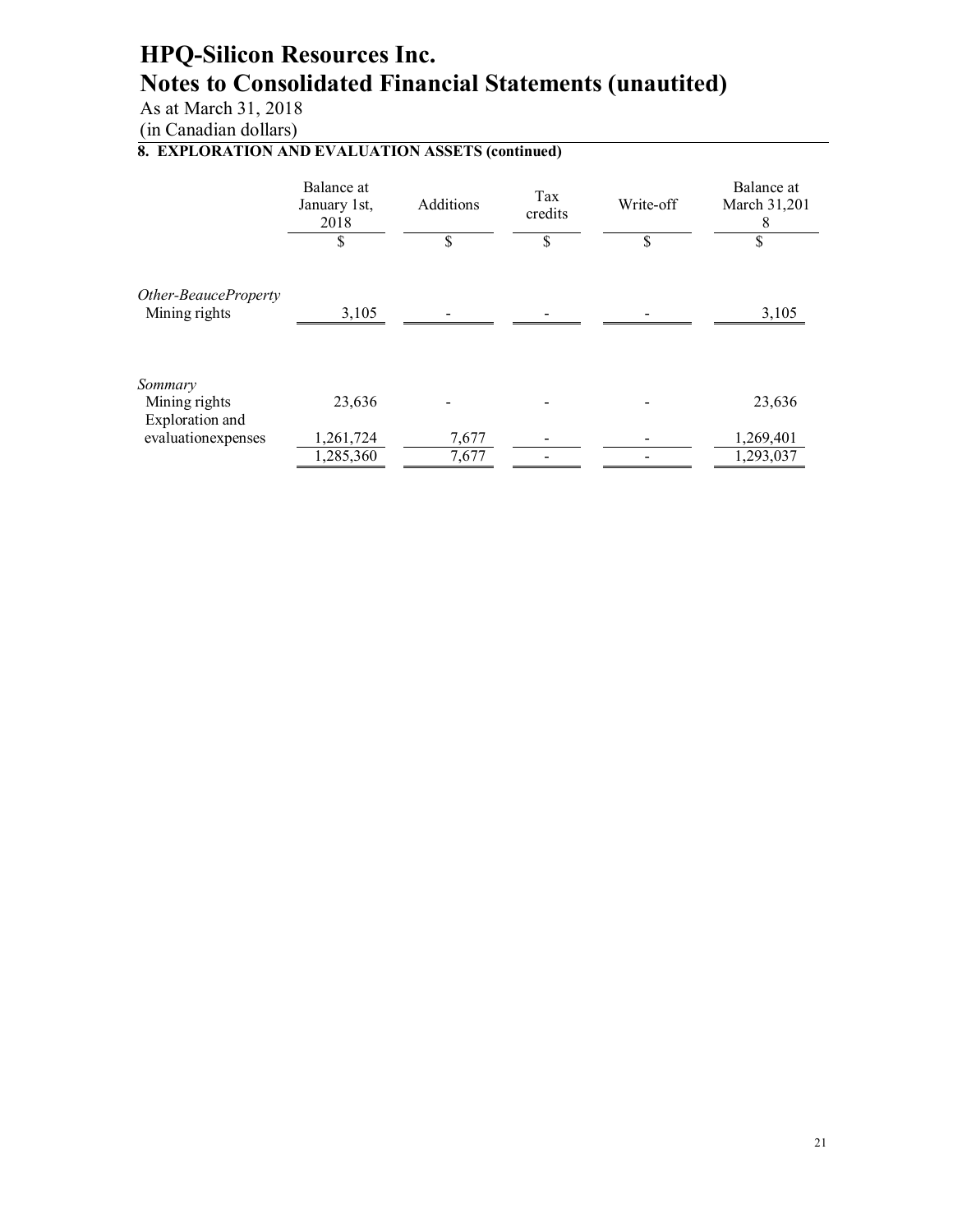As at March 31, 2018

(in Canadian dollars)

### **8. EXPLORATION AND EVALUATION ASSETS**

|                                                                 | Balance at<br>January 1st,<br>2017 | Additions               | Tax<br>credits          | Write-off               | Balance at<br>December 31,<br>2017 |
|-----------------------------------------------------------------|------------------------------------|-------------------------|-------------------------|-------------------------|------------------------------------|
|                                                                 | \$                                 | $\overline{\mathbb{S}}$ | $\overline{\mathbb{S}}$ | $\overline{\mathbb{S}}$ | $\overline{\mathbb{S}}$            |
| Quebec                                                          |                                    |                         |                         |                         |                                    |
| RoncevauxProperty<br>Mining rights<br>Exploration and           | 9,219                              | 4,966                   |                         |                         | 14,185                             |
| evaluationexpenses                                              | 92,736                             | 757,291                 |                         |                         | 850,027                            |
|                                                                 | 101,955                            | 762,257                 |                         |                         | 864,212                            |
| Martinville Property<br>Mining rights<br>Exploration and        | 440                                | 769                     |                         |                         | 1,209                              |
| evaluationexpenses                                              | 260,835                            |                         |                         |                         | 260,835                            |
|                                                                 | 261,275                            | 769                     |                         |                         | 262,044                            |
| Carrière Montpetit Property<br>Mining rights<br>Exploration and | 440                                | 233                     |                         |                         | 673                                |
| evaluationexpenses                                              | 5,126                              |                         |                         |                         | 5,126                              |
|                                                                 | 5,566                              | 233                     |                         |                         | 5,799                              |
| <b>Drucourt Property</b><br>Mining rights<br>Exploration and    | 658                                |                         |                         |                         | 658                                |
| evaluationexpenses                                              | 128,359                            |                         |                         |                         | 128,359                            |
|                                                                 | 129,017                            |                         |                         |                         | $\overline{1}29,017$               |
| <b>MalvinaProperty</b><br>Mining rights<br>Exploration and      | 220                                |                         |                         |                         | 220                                |
| evaluationexpenses                                              | 5,126                              |                         |                         |                         | 5,126                              |
|                                                                 | 5,346                              |                         |                         |                         | 5,346                              |
| Silica-other Property<br>Mining rights<br>Exploration and       | 40,563                             |                         |                         | (36,977)                | 3,586                              |
| evaluationexpenses                                              | 12,251                             |                         |                         |                         | 12,251                             |
|                                                                 | $\overline{52,81}4$                |                         |                         | (36, 977)               | 15,837                             |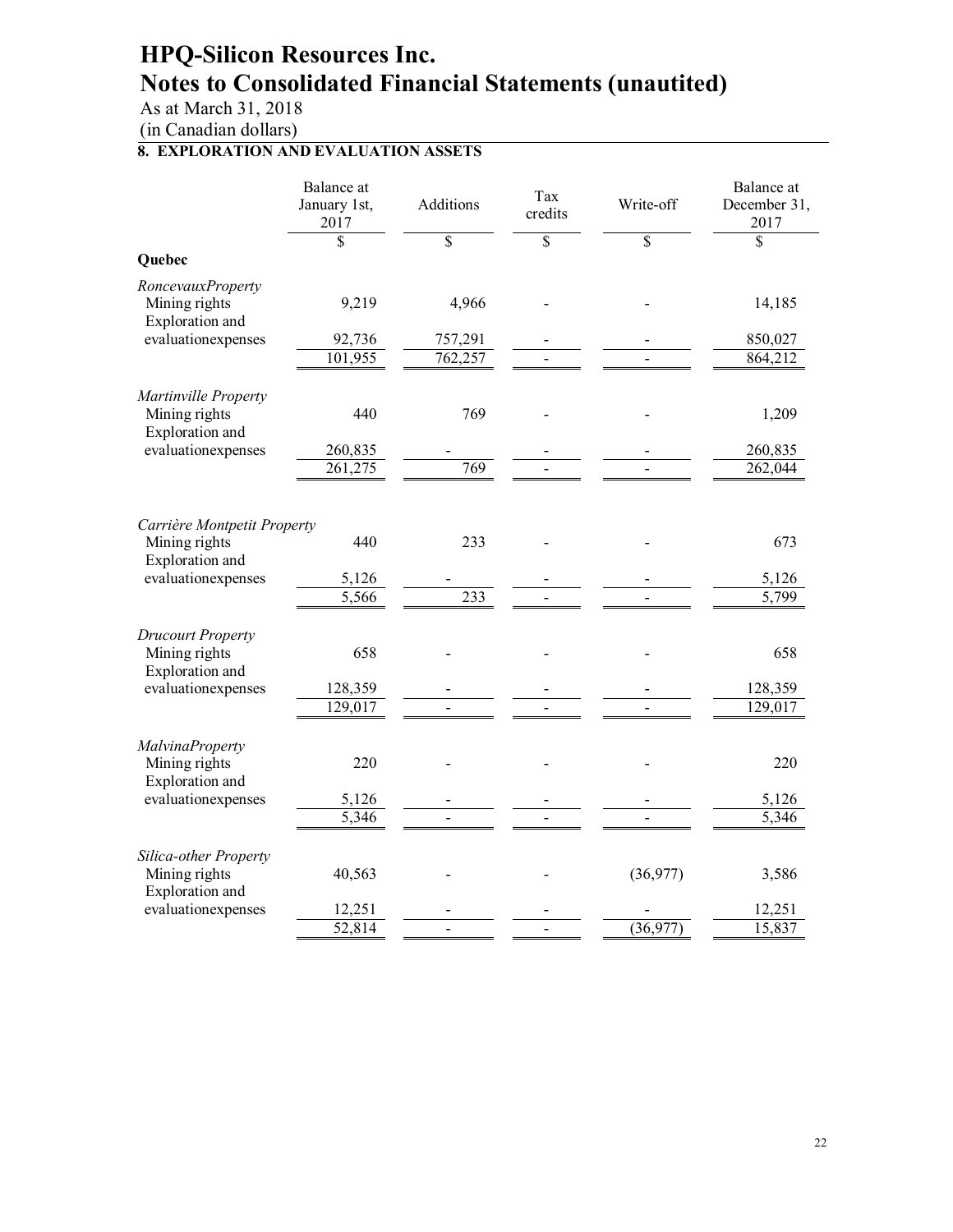As at March 31, 2018

(in Canadian dollars)

### **8. EXPLORATION AND EVALUATION ASSETS (continued)**

|                                                                              | Balance at<br>January 1st,<br>2017 | Additions          | Tax<br>credits | Write-off               | Balance at<br>December 31,<br>2017 |
|------------------------------------------------------------------------------|------------------------------------|--------------------|----------------|-------------------------|------------------------------------|
|                                                                              | \$                                 | \$                 | \$             | \$                      | \$                                 |
| <b>Other Property</b><br>Mining rights                                       | 15,225                             |                    |                | (15,225)                |                                    |
| Other-BeauceProperty<br>Mining rights                                        | 61,172                             |                    |                | (58,067)                | 3,105                              |
| <b>Bellechasse-Timmins Gold Property</b><br>Mining rights<br>Exploration and | 101,112                            |                    |                | (101, 112)              |                                    |
| evaluationexpenses                                                           | 37,189<br>138,301                  | 30,241<br>30,241   |                | (67, 430)<br>(168, 542) |                                    |
| Sommary<br>Mining rights                                                     | 229,049                            | 5,968              |                | (211, 381)              | 23,636                             |
| Exploration and<br>evaluationexpenses                                        | 541,622<br>770,671                 | 787,532<br>793,500 |                | (67, 430)<br>(278, 811) | 1,261,724<br>1,285,360             |

All write-offs are included within Write-off of exploration and evaluation assets in profit or loss.

During the last year, management written-off mining rights for the Silica-otherProperty, OtherProperty, Bellchasse-TimminsPropertyand Other-BeaucePropertyfor following reason: abandon of mining claims.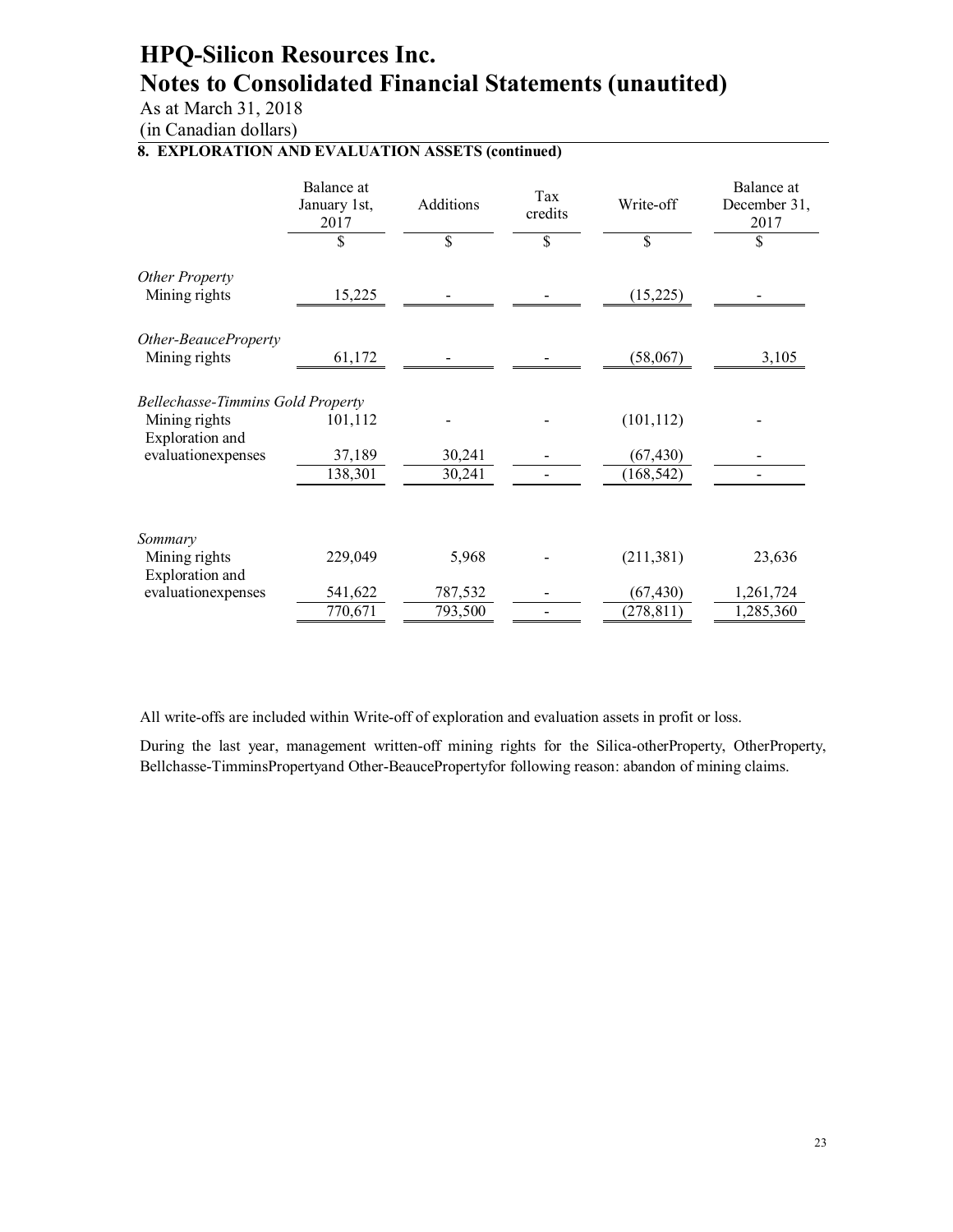As at March 31, 2018 (in Canadian dollars)

### **8. EXPLORATION AND EVALUATION ASSETS (continued)**

#### **Quebec**

#### *Bellechasse-Timmins GoldProperty*

During the last year, the Company has written off this property.

#### *Other-BeauceProperty*

During the last year, the Company has written off this property.

#### *DrucourtProperty*

The Company holds a 100% interest in 8 claimsacquired by staking.

#### *RoncevauxProperty*

The Company holds a 100% interest in 33 claims (33 claims as at December 31, 2017) acquired by staking.

#### *MalvinaProperty*

The Company holds a 100% interest in 2 claims acquired by staking.

#### *MartinvilleProperty*

The Company holds a 100% interest in 12 claims (12 claims as at December 31, 2017) acquired by staking.

#### *CarrièreMontpetitProperty*

The Company holds a 100% interest in 4 claims acquired by staking.

#### *Silica-otherProperty*

On March 5, 2015 the Company acquired 8 claims by the issuance of 400,000 units (for a total amount of \$36,053). Each unit is consisting of one common share and one warrant. During the last year, the Company has written off this property.

Also, the Company holds a 100% interest in 16 claims (16 claims as at December 31, 2017) acquired by staking.

#### *Other Property*

On December 22, 2015, the Company acquireda 100% interest in 4 claims (Châteaux Richer property, located in the township of Côte de Beaupré).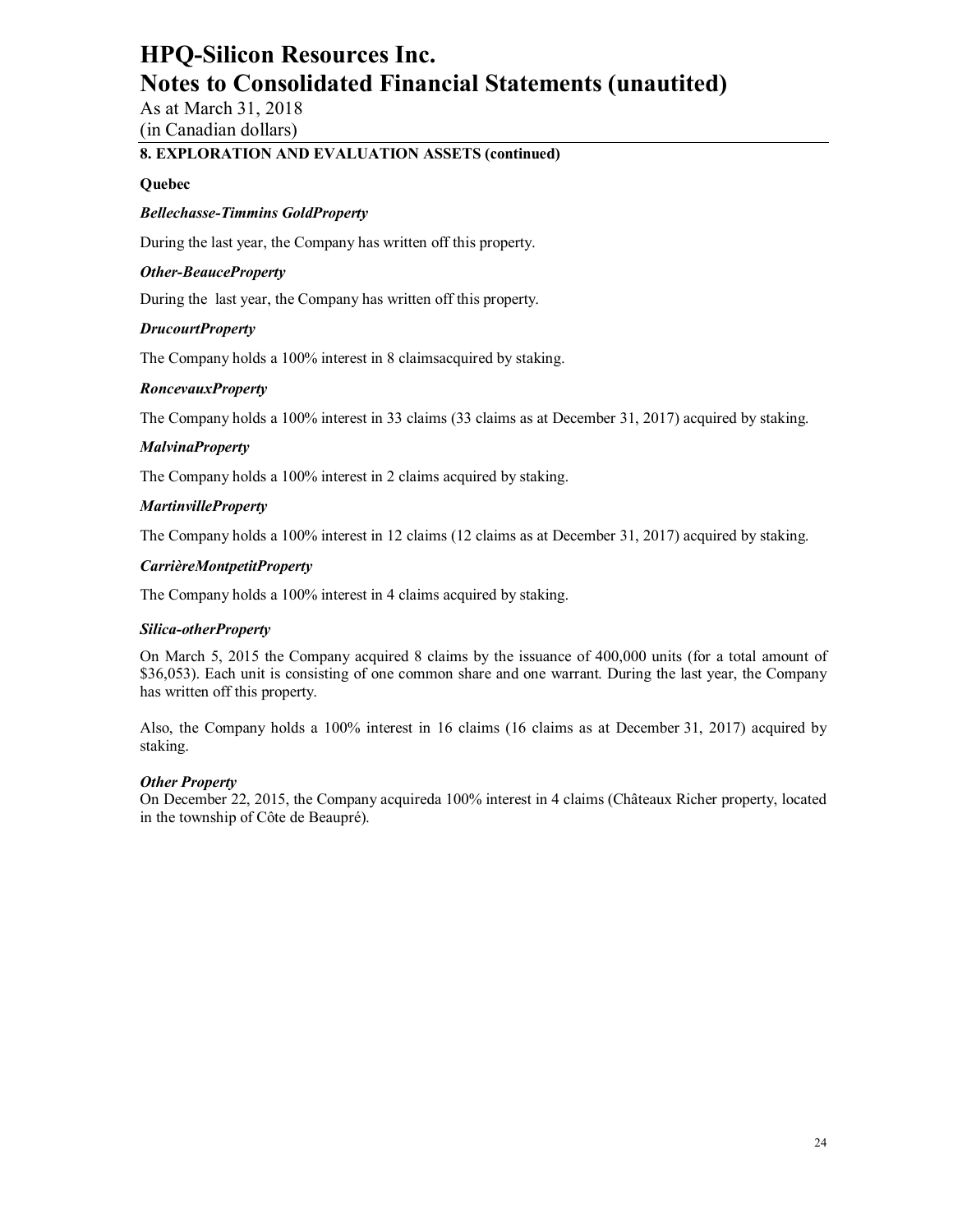As at March 31, 2018

(in Canadian dollars)

### **9. PROPERTY AND EQUIPMENT**

Property and equipment of the Company are composed of computer equipment and assets under construction.The carrying amount is set out as follows:

|                                           | Property and equipment         |              |           |
|-------------------------------------------|--------------------------------|--------------|-----------|
|                                           | Equipment<br>Computer<br>under |              |           |
|                                           | equipment                      | construction | Total     |
|                                           | \$                             | \$           | \$        |
| Gross carrying amount                     |                                |              |           |
| Balance at January 1 <sup>st</sup> , 2018 | 3,058                          | 3,266,800    | 3,269,858 |
| Additions                                 |                                |              |           |
| Balance at March 31, 2018                 | 3,058                          | 3,266,800    | 3,269,858 |
| <b>Accumulated depreciation</b>           |                                |              |           |
| Balance at January 1 <sup>st</sup> , 2018 | 1,359                          |              | 1,359     |
| Depreciation                              | 255                            |              | 255       |
| Balance at March 31, 2018                 | 1,614                          |              | 1,614     |
| <b>Carrying amount at March 31, 2018</b>  | 1,444                          | 3,266,800    | 3,268,244 |

#### Property and equipment

|                                             | Computer  | Equipment<br>under |           |
|---------------------------------------------|-----------|--------------------|-----------|
|                                             | equipment | construction       | Total     |
|                                             | \$        | \$                 | \$        |
| Gross carrying amount                       |           |                    |           |
| Balance at January 1 <sup>st</sup> , 2017   | 3,058     | 1,672,000          | 1,675,058 |
| Additions                                   |           | 1,594,800          | 1,594,800 |
| Balance at December 31, 2017                | 3,058     | 3,266,800          | 3,269,858 |
| <b>Accumulated depreciation</b>             |           |                    |           |
| Balance at January 1 <sup>st</sup> , 2017   | 340       |                    | 340       |
| Depreciation                                | 1,019     |                    | 1,019     |
| Balance at December 31, 2017                | 1,359     |                    | 1,359     |
| <b>Carrying amount at December 31, 2017</b> | 1,699     | 3,266,800          | 3,268,499 |

All depreciation and amortization expenses are presented in Amortization of property and equipment.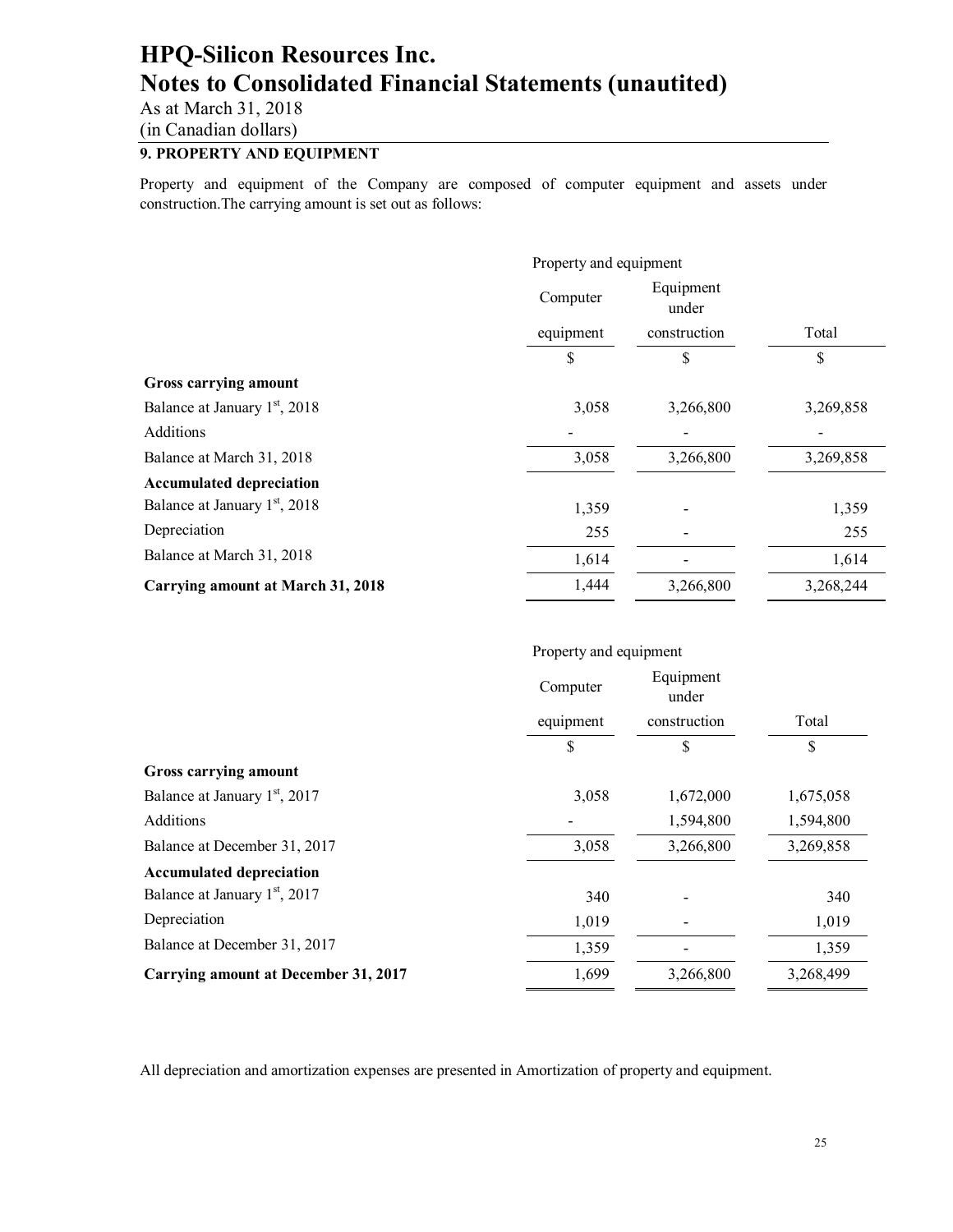As at March 31, 2018

(in Canadian dollars)

### **10. INTANGIBLE ASSETS**

The Company acquired the technology PUREVAP™ for the transformation of quartz into silicon metal high purity. Pursuant to the purchase agreement, the Company is committed to pay to the seller the greater of an annual royalty equal to 10% of the net revenues (as defined in the agreement) generated from the exploitation of the acquired technology or the minimum annual amounts per the agreement. The minimum annual amounts under the agreement are as follows:

|                | S       |
|----------------|---------|
| 2016           | 50,000  |
| 2018           | 150,000 |
| 2019           | 200,000 |
| 2020 and after | 250,000 |

The intellectual property and its related liability, royalties payable, were recognized upon acquisition for a total amount of \$815,427 and were calculated based on estimated cash flows under the agreement over a period of 20 years at a rate of 22%. The amount of \$50,000 recorded as a deposit in 2015 was reversed at the cost of the intellectual property. During the last year, an amount of \$1,000,000 paid in cash was also recorded at the cost of the intellectual property.

The Company's intangible assets include patents and intellectual property. The carrying amount is as follows:

|                                                       | Intangible assets<br>Intellectual |           |             |
|-------------------------------------------------------|-----------------------------------|-----------|-------------|
|                                                       | Patents                           | property  | Total       |
|                                                       | \$                                | \$        | \$          |
| Gross carrying amount                                 |                                   |           |             |
| Balance at January 1 <sup>st</sup> , 2018             | 39,739                            | 2,165,427 | 2, 205, 166 |
| <b>Additions</b>                                      | 32,734                            | 89,000    | 121,734     |
| Balance at March 31, 2018                             | 72,473                            | 2,254,427 | 2,326,900   |
| <b>Accumulated depreciation</b>                       |                                   |           |             |
| Balance at January $1st$ , 2018 and at March 31, 2018 |                                   |           |             |
| Carrying amount at March 31, 2018                     | 72,473                            | 2,254,427 | 2,326,900   |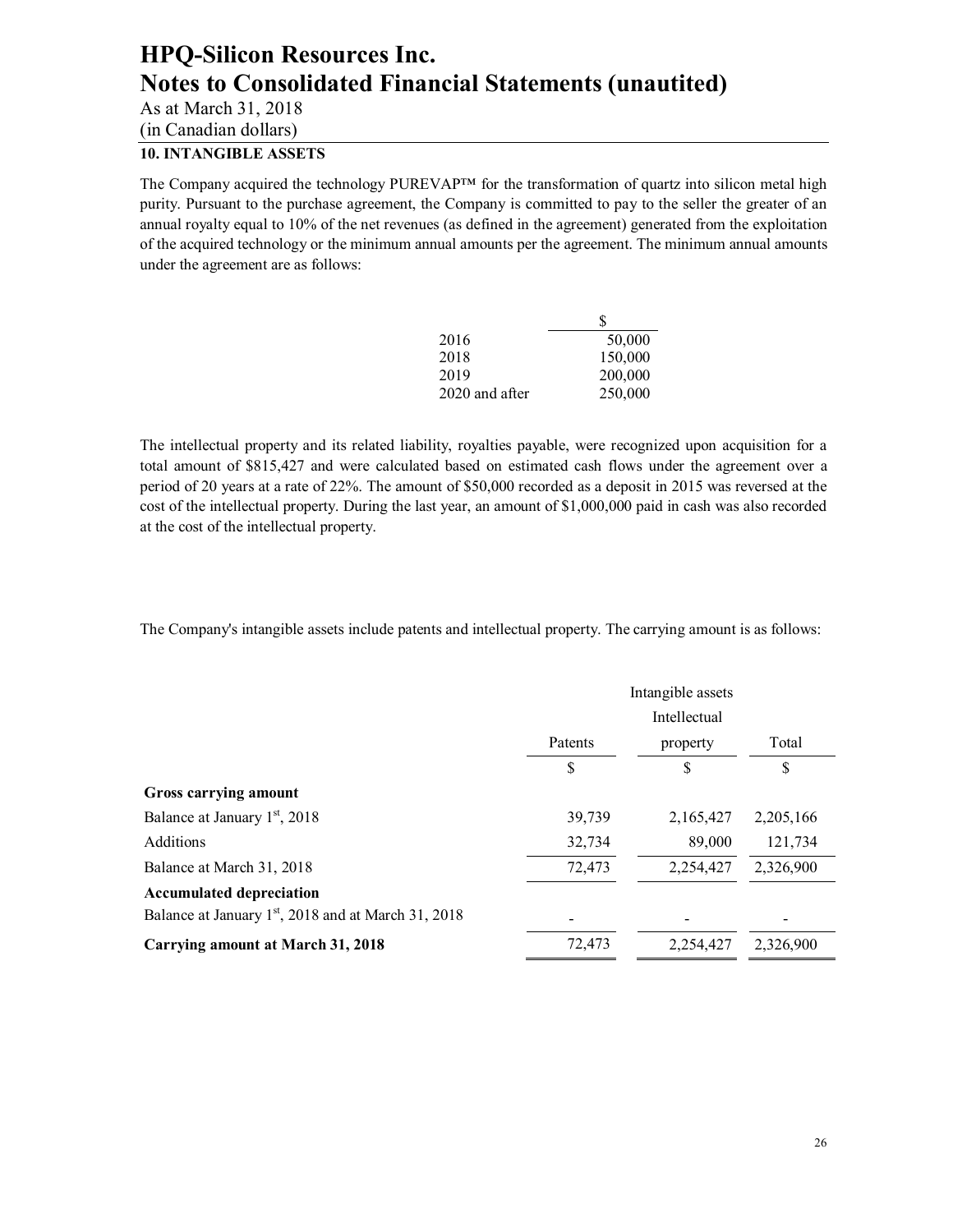As at March 31, 2018

(in Canadian dollars)

### **10. INTANGIBLE ASSETS (continued)**

|                                                                    | Intangible assets<br>Intellectual |           |           |
|--------------------------------------------------------------------|-----------------------------------|-----------|-----------|
|                                                                    | Patents                           | property  | Total     |
|                                                                    | S                                 | \$        | \$        |
| Gross carrying amount                                              |                                   |           |           |
| Balance at January 1 <sup>st</sup> , 2017                          | 32,635                            | 1,865,427 | 1,898,062 |
| <b>Additions</b>                                                   | 7,104                             | 300,000   | 307,104   |
| Balance at December 31, 2017                                       | 39,739                            | 2,165,427 | 2,205,166 |
| <b>Accumulated depreciation</b>                                    |                                   |           |           |
| Balance at January 1 <sup>st</sup> , 2017 and at December 31, 2017 |                                   |           |           |
| <b>Carrying amount at December 31, 2017</b>                        | 39,739                            | 2,165,427 | 2,205,166 |

All amortization expense will be reported in Amortization of intangible assets at the time the technology will be ready to be used.

#### **11. TRADE AND OTHER PAYABLES**

|                | March 31,<br>2018 | December 31<br>2017 |
|----------------|-------------------|---------------------|
|                |                   | P                   |
| Trade accounts | 89,224            | 60,379              |
| Other          | 107,994           | 110,376             |
|                | 197,218           | 170,755             |

#### **12. NOTE PAYABLE CLASSIFIED FOR DISTRIBUTION TO THE OWNERS**

On February 6, 2012, the Company signed an estate mortgage to secure a loan for a sum of \$180,000 bearing interest at compound rate of25% annually and secured by the land on Beauce Placer's property.On June 30, 2014, the Company signed a new note payable of \$50,000 for unpaid interest on capital. On January 6, 2015, the Company extended the maturity of the note of a value of \$230,000 until February 6, 2017. During the year 2016, the Company repaid the \$50,000 note. On October 6, 2017, the Company agreed with the Mortgagee to extend the term to July 31, 2019.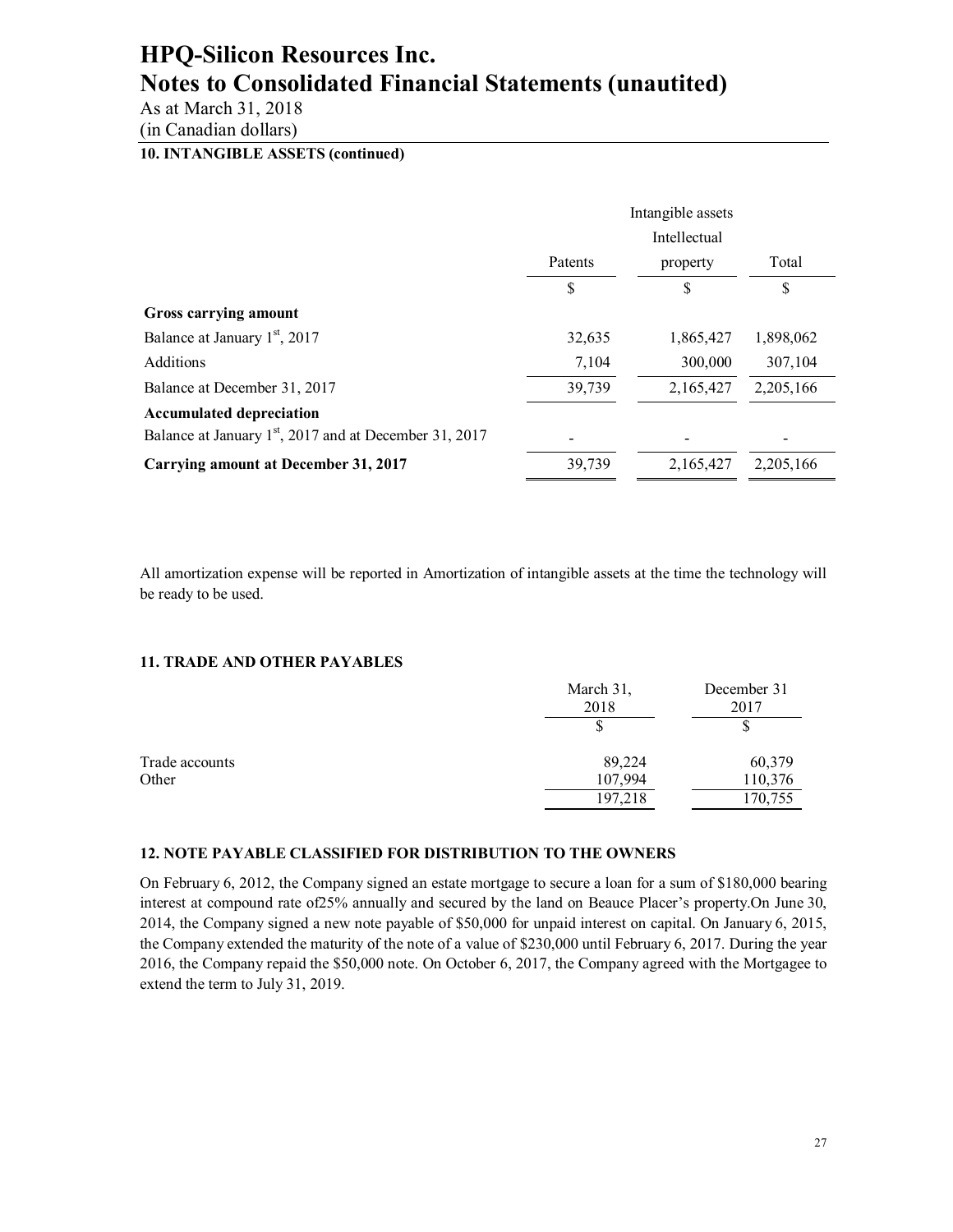As at March 31, 2018

(in Canadian dollars)

### **13. EQUITY**

#### **13.1Share capital**

The share capitalof the Company consists only of common shares and an unlimited number of shareswithout par value.All shares are participating and are equally eligible to receive dividends and the repayment of capital, and represent one vote each at the shareholder's meeting of HPQ.

|                                                             | March 31.<br>2018   | December 31.<br>2017 |
|-------------------------------------------------------------|---------------------|----------------------|
|                                                             | Number of<br>shares | Number of<br>shares  |
| Shares issued at the beginning                              | 192, 145, 349       | 154,699,336          |
| Private placements $(a)(c)(g)$                              |                     | 24,401,000           |
| Issuance for the payment of issuance cost of units (g)      |                     | 175 000              |
| Issuance for the payment of accounts payable $(b)(d)(e)(h)$ | 117,708             | 3,279,750            |
| Exercise of warrants                                        | 2,604,500           | 9,424,087            |
| Total shares issued and fully paid                          | 194,867,557         | 191,979,173          |
| Shares to be issued (f)                                     |                     | 166,176              |
| Total shares at the end                                     | 194,867,557         | 192, 145, 349        |

(a) On February 23, 2017, the Company completed a private financing for an amount of \$1,600,000. The Company issued 9,411,766 units consisting of one common share and one warrant. Each full warrant entitles the holder thereof to subscribe for an equivalent number of common shares of the Company at a price of \$0.25 per share, during a period of 24 months following the closing of the financing.No amount related to warrants was recorded.

In addition, the Company recorded an amount of \$28,305 commission fees as units'issue costs. The Company issued to the agent 166,500 warrants (for a value of \$14,792).Each warrant entitles the holder to subscribe to one common share of the Company at a price of \$0.25 per share for a period of 24 months from the date of closing of the financing and the Company issued to the agent 136,000 warrants (for a value of \$12,596).Each warrant entitles the holder to subscribe to one common share of the Company at a price of \$0.23 per share for a period of 24 months from the date of closing of the financing.No amount related to the warrants was recorded.

- (b) On March 3, 2017, the Company has settled a debt supplier of \$14,125 by the issuance of 88,280 common shares. No profit or loss was recorded on this transaction.
- (c) On March 7, 2017, the Company completed a private financing for an amount of \$423,000. The Company issued 2,488,234 units consisting of one common share and one warrant. Each warrant entitles the holder thereof to subscribe for an equivalent number of common shares of the Company at a price of \$0.25 per share, during a period of 24 months following the closing of the financing.No amount related to the warrants was recorded.
- (d) On September 12, 2017, the Company has settled a debt supplier of \$28,250 by the issuance of 191,470 common shares. No profit or loss was recorded on this transaction.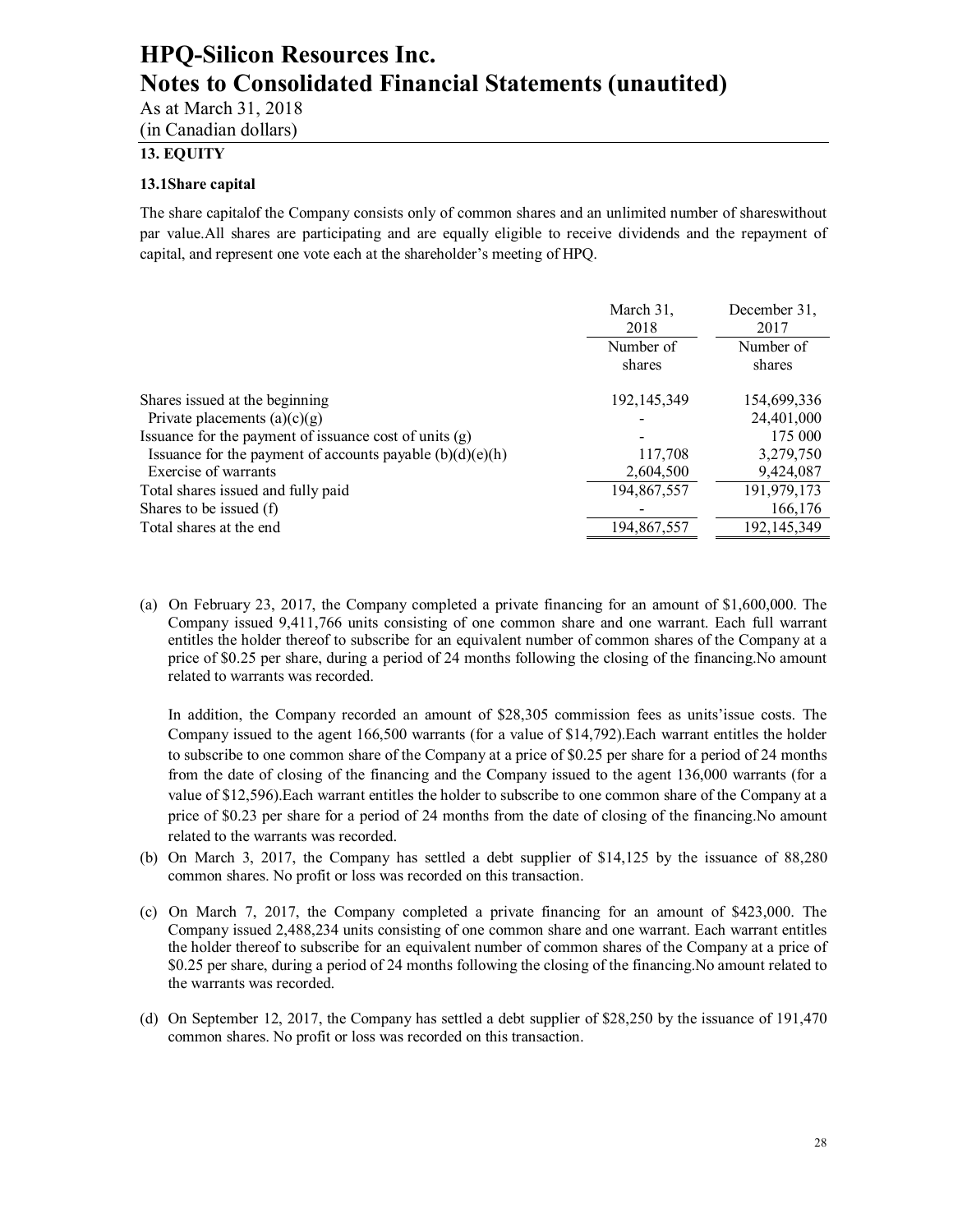As at March 31, 2018

(in Canadian dollars)

### **13.1Share capital (continued)**

- (e) On October 2, 2017, the Company has settled a debt supplier of \$300,000 by the issuance of 3,000,000 units consisting of one common share and one warrant. Each warrant entitles the holder to subscribe to one common share of the Company at a price of \$0.20 per share, during a period of 36 months following the closing of the financing. An amount of \$15,000 related to the warrants was recorded as an increase ofcontributed surplusandon profit or loss was recorded on this transaction.
- (f) On October 15, 2017, the Company has settled a debt supplier of \$14,125 by the issuance of 166,176 common shares.No profit or loss was recorded on this transaction.The common shares are to be issued on December 31, 2017.
- (g) On December 7, 2017, the Company completed a private financing for an amount of \$1,250,100. The Company issued 12,501,000 units consisting of one common share and onewarrant. Each warrant entitles the holder to subscribe to one common share of the Company at a price of \$0.15per share, during a period of 36 months following the closing of the financing.An amount of \$125,010 related to the warrants was recorded as an increase ofcontributed surplus.

In addition, as commission costs, the Company recorded an amount of \$76,475 commission fees as units'issue costs. The Company issued to the agent 414,750 broker's warrants (for a value of \$18,825).Each warrant entitles the holder to subscribe to one common share of the Company at a price of \$0.15 per share for a period of 36 months from the date of closing of the financing. The Company issued to the agent 175,000 common shares (for a value of \$15,750) and 175,000 broker's units (for a value of \$17,208). Each unit is composed of one common share and one warrant.Each broker's unit entitles the holder to acquire one common share of the Company at a price of \$0.10 per share and each warrant entitles the holder to subscribe to one common shares of the Company at a price of \$0.15 per share, for 36 months following the closing of the financing.

(h) On March 1, 2018, the Company has settled a debt supplier of \$14,125 by the issuance of 117,708 common shares. No profit or loss was recorded on this transaction.

#### **13.2 Warrants**

Outstanding warrants entitle their holders to subscribe to an equivalent number of common shares, as follows:

|                           |                       | March 31, 2018                              |                       | December 31, 2017                           |
|---------------------------|-----------------------|---------------------------------------------|-----------------------|---------------------------------------------|
|                           | Number of<br>warrants | Weighted<br>average<br>exercise price<br>\$ | Number of<br>warrants | Weighted<br>average<br>exercise price<br>\$ |
| Balance, beginning of     |                       |                                             |                       |                                             |
| reporting year            | 75,233,370            |                                             | 57,396,956            |                                             |
| Granted                   |                       |                                             | 27,401,000            | 0.20                                        |
| Exercised                 | (2,604,500)           | 0.07                                        | (9,424,087)           | 0.07                                        |
| Expired                   | (1,462,500)           | 0.35                                        | (140, 499)            | 0.10                                        |
| Balance, end of reporting |                       |                                             |                       |                                             |
| year                      | 71,166,370            |                                             | 75,233,370            |                                             |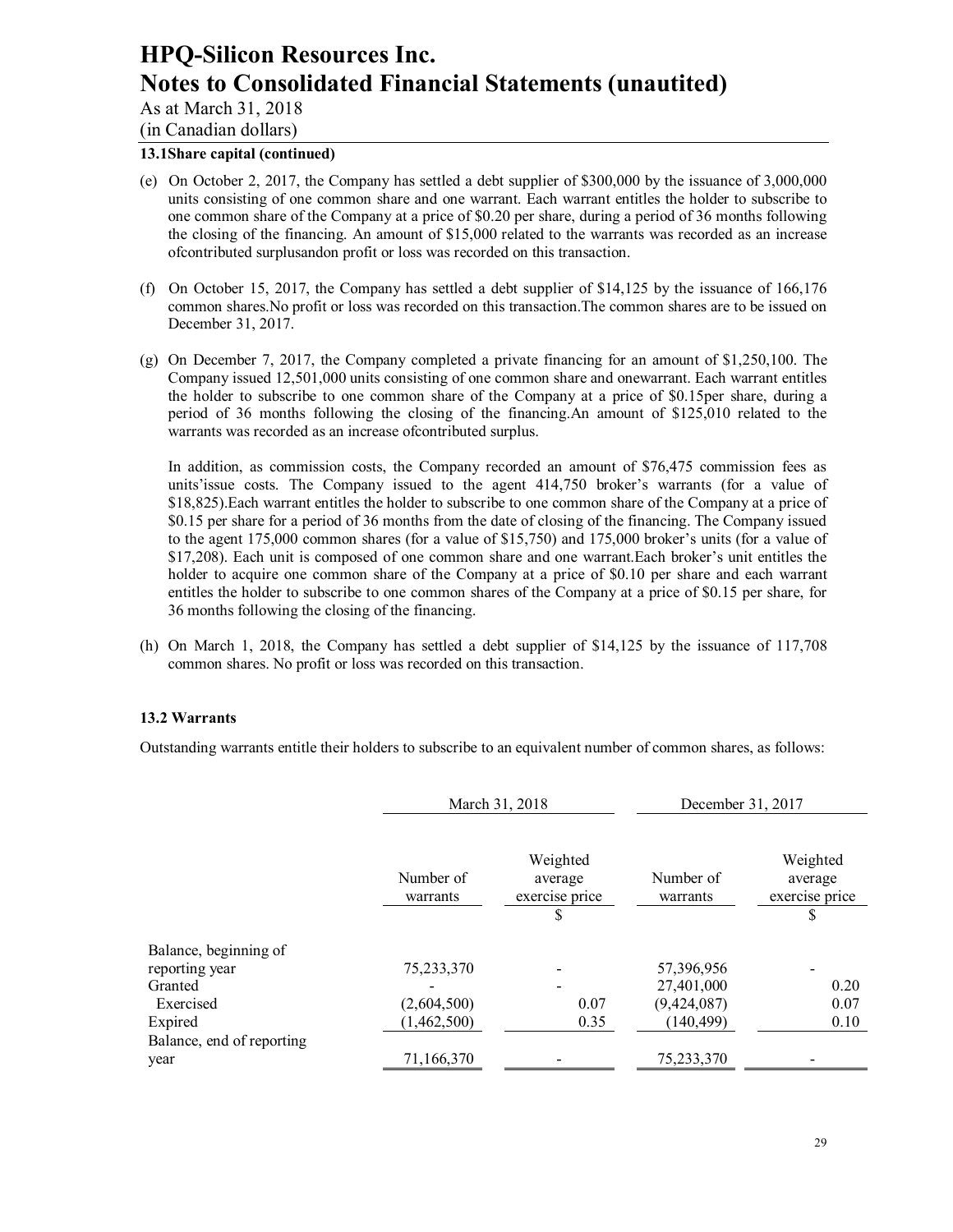As at March 31, 2018

(in Canadian dollars)

### **13.2 Warrants (continued)**

Outlined below are theoutstanding warrants which could be exercised for an equivalent number of common shares:

|                        | March 31, 2018 |                             | December 31, 2017       |                   |  |
|------------------------|----------------|-----------------------------|-------------------------|-------------------|--|
| <b>Expiration</b> date | Number         | Exercise<br>Number<br>price |                         | Exercise<br>price |  |
|                        |                | \$                          |                         | \$                |  |
| February, 2018         |                |                             | 1,800,000               | 0.07              |  |
| March, 2018            |                |                             | 1,462,500               | 0.35              |  |
| June, 2018             | 2,936,250      | 0.07                        | 3,740,750               | 0.07              |  |
| July, 2018             | 6,200,000      | 0.25                        | 6,200,000               | 0.25              |  |
| <b>August</b> , 2018   | 5,959,000      | 0.07                        | 5,959,000               | 0.07              |  |
| October, 2018          | 2,840,909      | 0.30                        | 2,840,909               | 0.30              |  |
| December, 2018         | 7,006,000      | 0.07                        | 7,006,000               | 0.07              |  |
| December, 2018         | 6,448,211      | 0.25                        | 6,448,211               | 0.25              |  |
| February, 2019         | 4,375,000      | 0.12                        | 4,375,000               | 0.12              |  |
| February, 2019         | 9,411,766      | 0.25                        | 9,411,766               | 0.25              |  |
| March, 2019            | 2,488,234      | 0.25                        | 2,488,234               | 0.25              |  |
| January, 2020          | 8,000,000      | $0.30 \text{ to } 0.40$     | 8,000,000               | $0.30$ to $0.40$  |  |
| October, 2020          | 3,000,000      | 0.20                        | 3,000,000               | 0.20              |  |
| December, 2020         | 12,500,000     | 0.15                        | 12,500,000              | 0.15              |  |
|                        | 71,166,370     |                             | $75,233,3\overline{70}$ |                   |  |

#### **13.3 Broker'soptions**

Outstanding broker's options entitle their holder to subscribe to an equivalent number of common shares, as follows:

|                                                   | March 31, 2018                                 |      | December 31, 2017 |                                          |
|---------------------------------------------------|------------------------------------------------|------|-------------------|------------------------------------------|
|                                                   | Weighteda<br>Number<br>verageexer<br>ciseprice |      | Number            | Weighted<br>average<br>exercise<br>price |
|                                                   |                                                | \$   |                   | \$                                       |
| Balance, beginning of reporting year<br>Exercised | 89,172                                         | 0.14 | 89,172            | 0.14                                     |
| Balance, end of reporting year                    | 89,172                                         | 0.14 | 89,172            | 0.14                                     |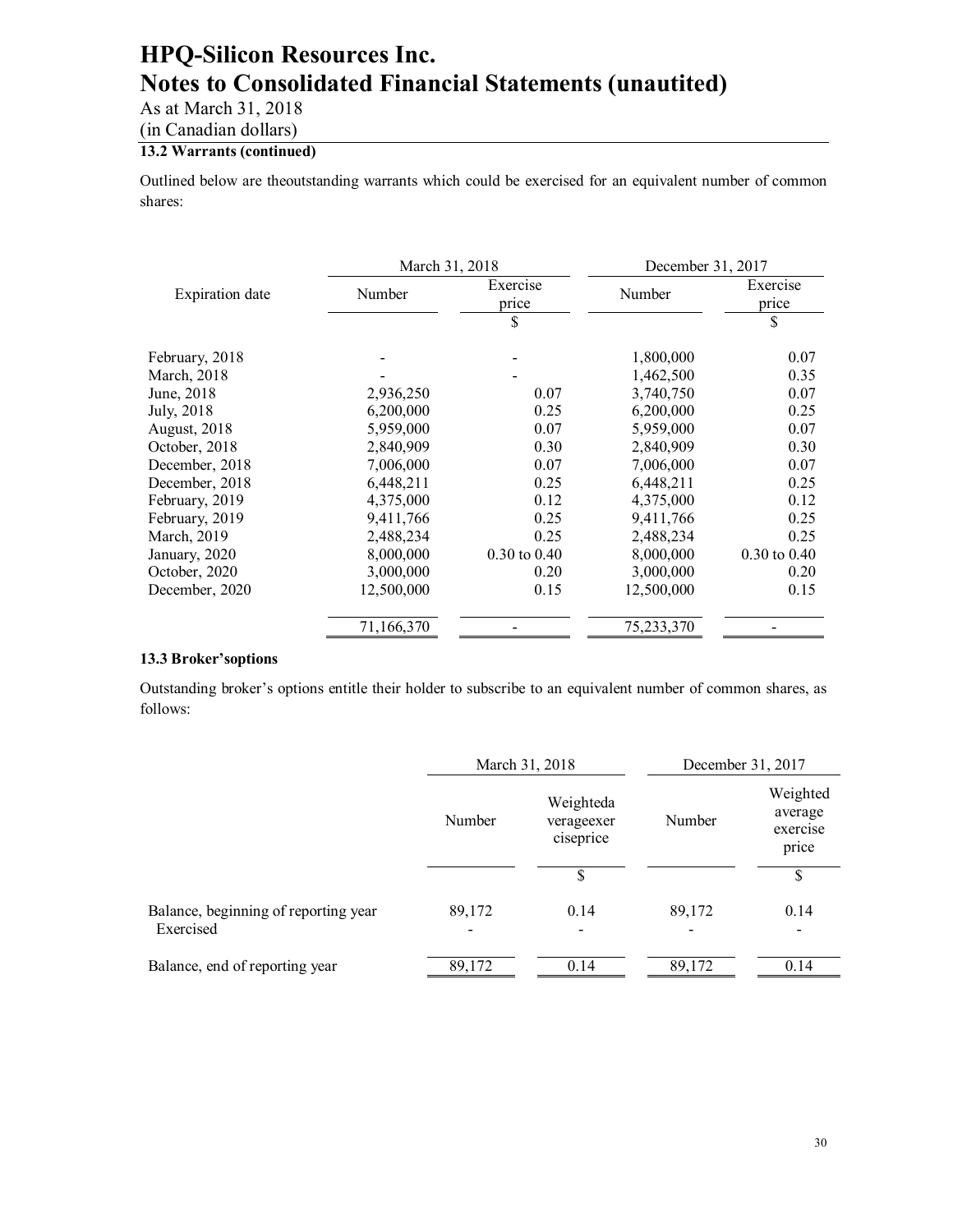As at March 31, 2018

(in Canadian dollars)

#### **13.3 Broker's options (continued)**

Outlined below are the outstanding broker's options which could be exercised for an equivalent number of commonshares:

|                        | March 31, 2018 |               | December 31, 2017 |                |
|------------------------|----------------|---------------|-------------------|----------------|
| <b>Expiration</b> date | Number         | Exerciseprice | Number            | Exercise price |
|                        |                |               |                   |                |
| July, 2018             | 89,172         | 0.14          | 89,172            | 0.14           |
|                        | 89,172         | 0.14          | 89,172            | 0.14           |

#### **13.4 Broker'swarrants**

Outstanding the broker's warrants entitle their holder to subscribe to an equivalent number ofcommon shares, as follows:

|                                                 | March 31, 2018                                     |           |                   | December 31,2017                         |
|-------------------------------------------------|----------------------------------------------------|-----------|-------------------|------------------------------------------|
|                                                 | Weighted<br>Number<br>average<br>exercise<br>price |           | Number            | Weighted<br>average<br>exercise<br>price |
|                                                 |                                                    | \$        |                   | \$                                       |
| Balance, beginning of reporting year<br>Granted | 752,690                                            | 0.19<br>۰ | 35,440<br>717,250 | 0.25<br>0.19                             |
| Balance, end of reporting year                  | 752,690                                            | 0.19      | 752,690           | 0.19                                     |

For the last year, the Company recorded an amount of \$46,213 as shareholders' equity instruments when the broker's warrants were issued and was recorded as an increase to contributed surplus and a decrease to retained deficit.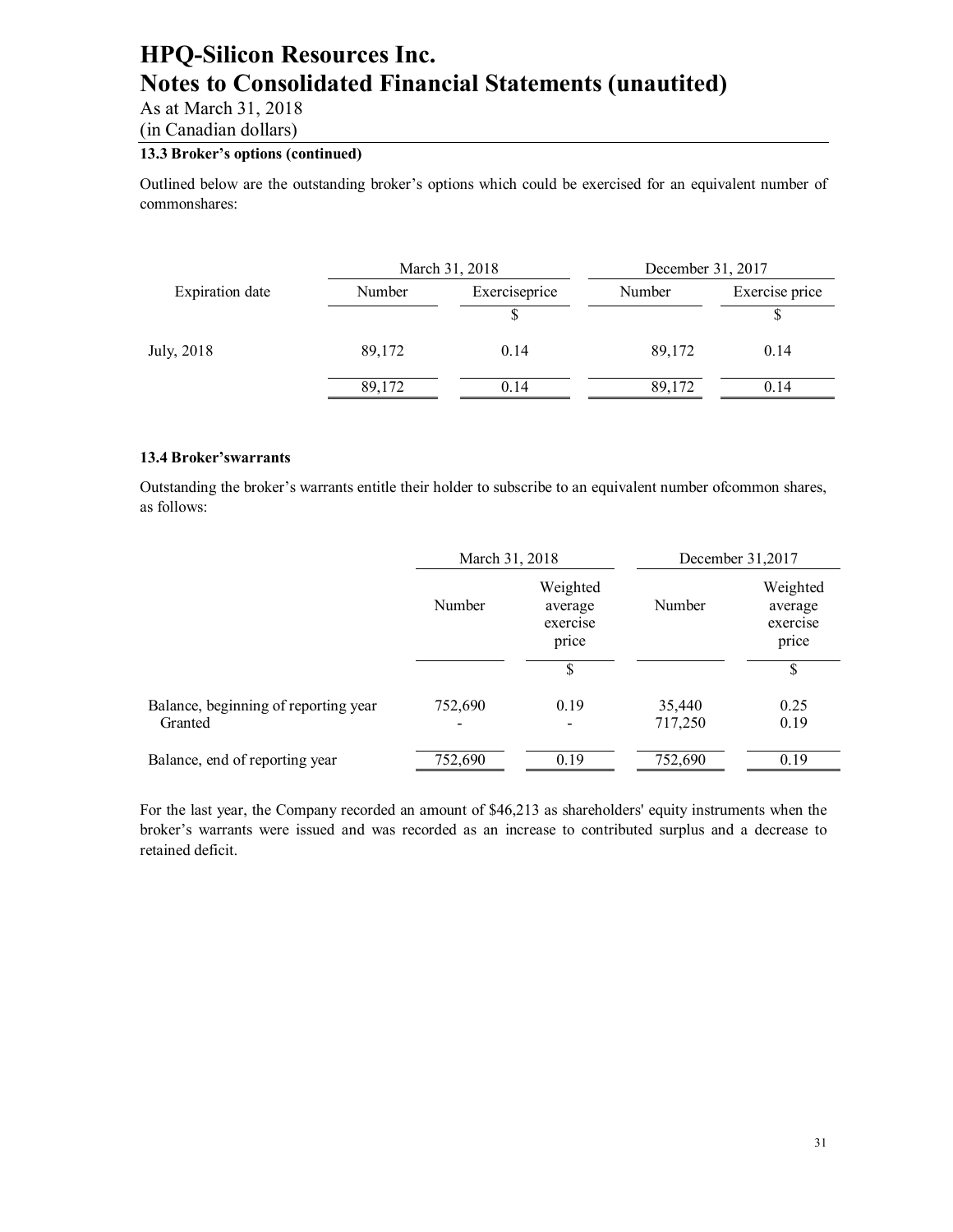As at March 31, 2018

(in Canadian dollars)

### **13.4Broker's warrants (continued)**

The weighted average fair value \$0.064 of the broker's warrants granted was estimated on the grant date using the Black-Scholes option pricing model, based on the following weightedaverage assumptions:

|                                         | 2017       |
|-----------------------------------------|------------|
|                                         |            |
| Average share price at date of grant    | \$0.13     |
| Expected dividend yield                 | $0\%$      |
| Expected weighted volatility            | 99%        |
| Average risk-free interest rate         | 1.30%      |
| Expected average life                   | 2.58 years |
| Average exercise price at date of grant | \$0.19     |

The underlying expected volatility was determined by reference to historical data the Company shares over the expected average life of the broker's warrants.

Outlined below are the outstanding broker's warrants which could be exercised for an equivalent number of ordinary shares:

|                        |         | March 31, 2018 |         | December 31, 2017 |
|------------------------|---------|----------------|---------|-------------------|
| <b>Expiration</b> date | Number  | Exerciseprice  |         | Exercise price    |
|                        |         |                |         |                   |
| December, 2018         | 35,440  | 0.25           | 35,440  | 0.25              |
| February, 2019         | 302,500 | 0.24           | 302,500 | 0.24              |
| December, 2020         | 414,750 | 0.19           | 414,750 | 0.19              |
|                        | 752,690 | 0.19           | 752,690 | 0.19              |

#### **13.5 Broker's units**

Broker's units during the year 2017 entitle the holder to subscribe at a price of \$0.10 to an equivalent number of units composed of one common share and one warrant.Each warrant entitles the holder to subscribe to one common shares of the Company at a price of \$0.15 per share, for 36 months following the closing of the financing.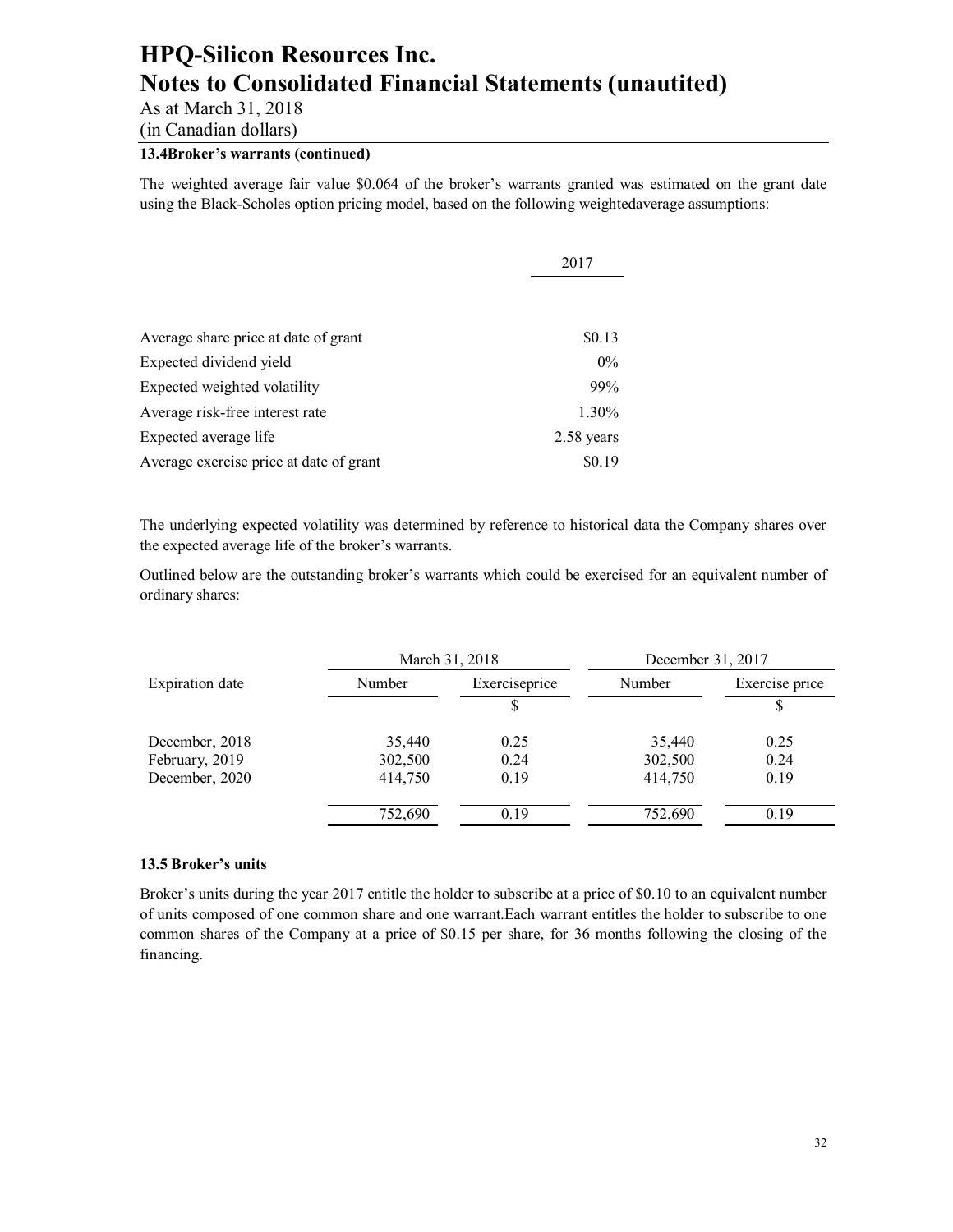As at March 31, 2018

(in Canadian dollars)

### **13.5Broker'sunits (continued)**

Broker's units are detailed as follows:

|                                      | December 31, 2017                     |
|--------------------------------------|---------------------------------------|
| Weighted<br>Number<br>exercise price | Weighted<br>average<br>exercise price |
|                                      | S                                     |
| 86,000<br>175,000                    | 0.19<br>0.10                          |
|                                      | $\overline{\phantom{a}}$              |
| 261,000                              | 0.13                                  |
|                                      |                                       |

For the last year, the Company recorded an amount of \$17,208 as issuance cost of equity instruments when the broker's units were grantedand was recorded as an increase to contributed surplus and a decrease to retained deficit.

The weighted average fair value of \$0.053 of the broker's units granted was estimated on the grant date using the Black-Scholes option pricing model based on the following weightedaverage assumptions:

|                                         | 2017      |  |
|-----------------------------------------|-----------|--|
| Average share price at date of grant    | \$0.09    |  |
| Expected dividend yield                 | $0\%$     |  |
| Expected weighted volatility            | 97%       |  |
| Averagerisk-free interest rate          | 1.71%     |  |
| Expected average life                   | 3.0 years |  |
| Average exercise price at date of grant | \$0.10    |  |

The underlying expected volatility was determined by reference to historical data the Company shares over the expected average life of the broker's units.

Broker's units are detailed as follows:

|                        | March 31, 2018 |               |         | December 31, 2017 |
|------------------------|----------------|---------------|---------|-------------------|
| <b>Expiration</b> date | Number         | Exerciseprice | Number  | Exerciseprice     |
|                        |                |               |         |                   |
| March, 2018            |                |               | 86,000  | 0.19              |
| December, 2020         | 175,000        | 0.10          | 175,000 | 0.10              |
|                        | 175,000        | 0.10          | 261,000 | 0.13              |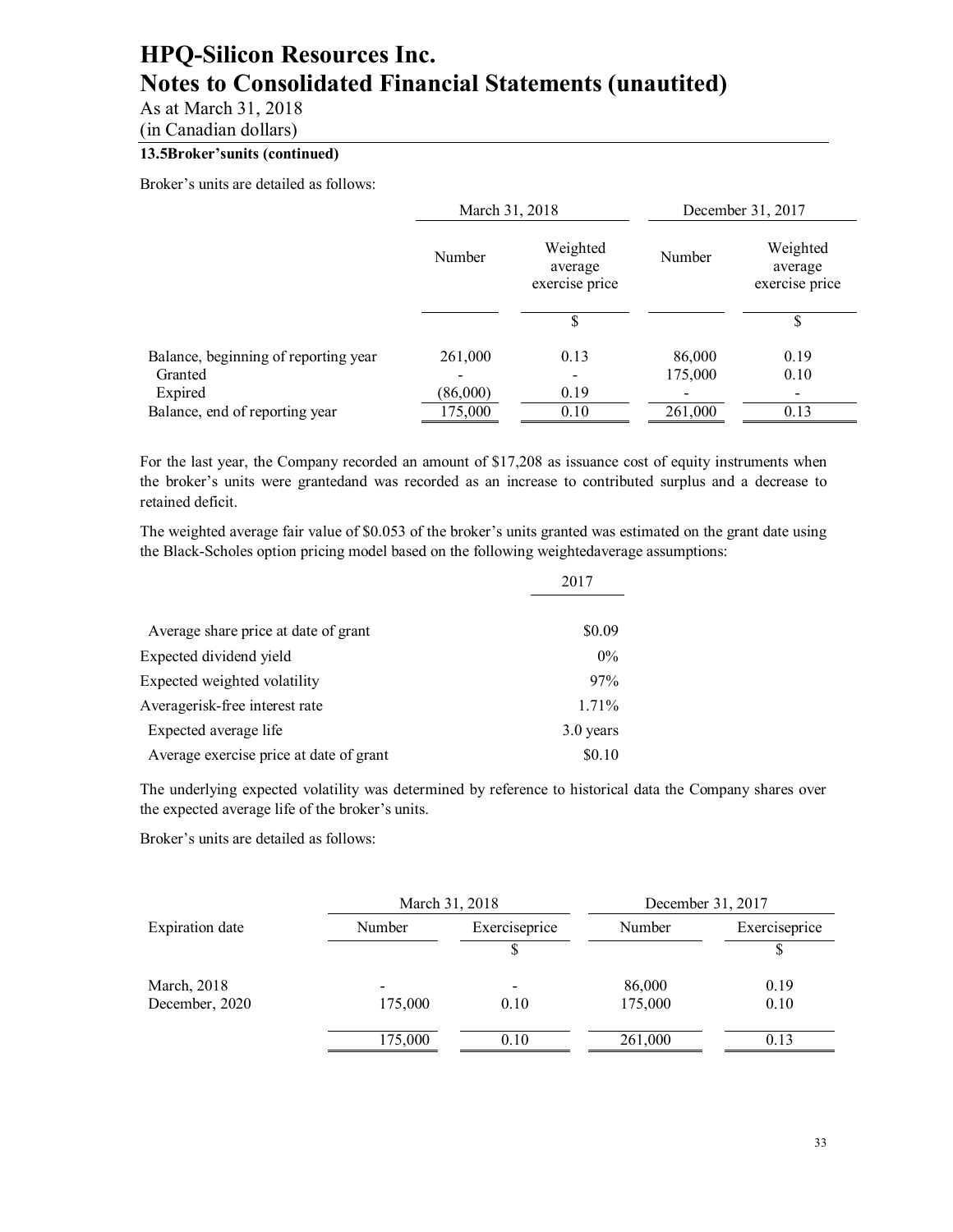As at March 31, 2018

(in Canadian dollars)

### **14. EMPLOYEE REMUNERATION**

#### **14.1 Salaries and employee benefits expense**

Salaries and employee benefits expense are analysed below:

|                       | As at March 31, |         |  |
|-----------------------|-----------------|---------|--|
|                       | 2018            | 2017    |  |
|                       |                 | Φ       |  |
| Salaries and benefits | 63,999          | 63,343  |  |
| Management fees       | 37,500          | 37,500  |  |
|                       | 101,499         | 101,843 |  |
|                       |                 |         |  |

#### **14.2 Share-based payments**

On September13, 2016, the Company adopteda newshare-based payment plan under which the Board of Directors may award to directors, officers, employees and consultants, share options entitling its holder to purchase common shares of the Company. The maximum number of shares issuable under the plan is 14,000,000 common shares (14,000,000 as at December 31, 2017).

The exercise price of each share option is determined by the Board of Directors and cannot be less than the market price of common shares as defined by TSX Venture Exchange policies on the day prior the award, and the term of the options cannot exceed ten years.

The maximum number of common shares that can be issued to a beneficiary, during any 12-month period is limited to 5% of issued and outstanding shares.

The maximum numbers of shares that can be issued toa consultant during any 12-month period is limited to 2% of issued and outstanding shares; moreover, the share options granted to consultants performing investor relations activities maybe exercised by stages over a 12-month periodafter the grant, at a rate of 25% per quarter.

All share-based paymentswill be settled in equity. The Company has no legal or constructive obligation to repurchase or settle theshare options in cash.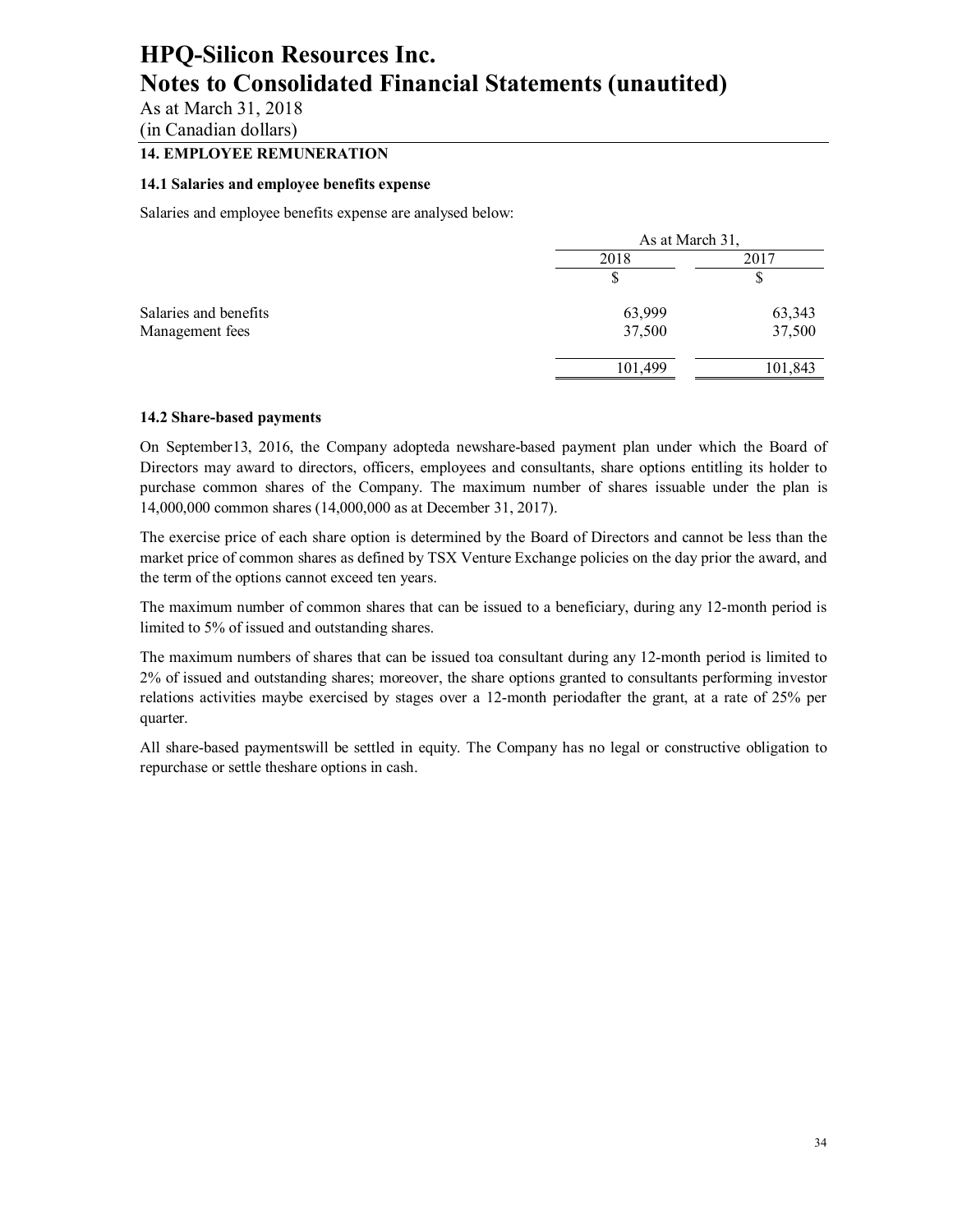As at March 31, 2018

(in Canadian dollars)

### **14.2 Share-based payments (continued)**

The Company's share options are as follows for the reporting periods presented:

|                                                                   | March 31, 2018 |                                                | December 31, 2017                    |                                                |
|-------------------------------------------------------------------|----------------|------------------------------------------------|--------------------------------------|------------------------------------------------|
|                                                                   | Number         | Weighted<br>average<br>exercise<br>price<br>\$ | Number                               | Weighted<br>average<br>exercise<br>price<br>\$ |
| Outstanding, beginning of<br>reporting year<br>Granted<br>Expired | 13,200,000     | 0.18                                           | 11,650,000<br>3,500,000<br>(1950000) | 0.19<br>0.12<br>0.12                           |
| Outstanding, end of reporting<br>year                             | 13,200,000     | 0.18                                           | 13,200,000                           | 0.18                                           |
| Exercisable, end of reporting<br>year                             | 13,200,000     | 0.18                                           | 13,200,000                           | 0.18                                           |

The table below summarizes the information related to outstanding share options as at March 31, 2018:

| Outstanding options |          |             |  |
|---------------------|----------|-------------|--|
|                     |          | Weighted    |  |
|                     | Weighted | average     |  |
|                     | average  | remaining   |  |
| Number of           | exercise | contractual |  |
| options             | price    | life        |  |
|                     | \$       | (years)     |  |
| 3,200,000           | 0.07     | 2.45        |  |
| 3,800,000           | 0.12     | 4.39        |  |
| 600,000             | 0.15     | 0.72        |  |
| 400,000             | 0.19     | 3.50        |  |
| 5,200,000           | 0.30     | 3.51        |  |
| 13,200,000          | 0.18     | 3.38        |  |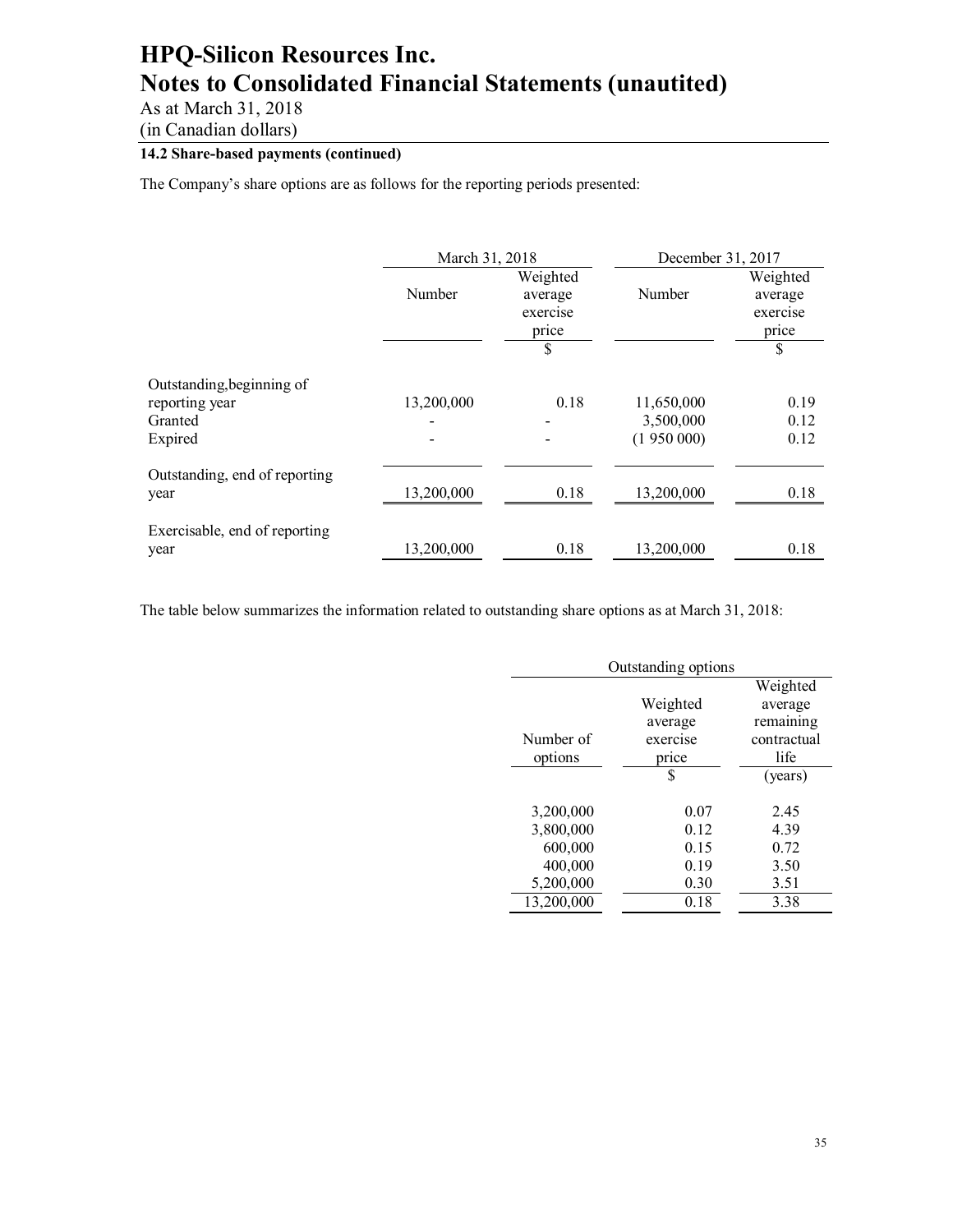As at March 31, 2018

(in Canadian dollars)

### **14.2 Share-based payments (continued)**

The table below summarizes the information related to outstanding share options as at December 31, 2017:

| Outstanding options |          |             |  |
|---------------------|----------|-------------|--|
|                     |          | Weighted    |  |
|                     | Weighted | average     |  |
|                     | average  | remaining   |  |
| Number of           | exercise | contractual |  |
| options             | price    | life        |  |
|                     | \$       | (years)     |  |
|                     |          |             |  |
| 3,200,000           | 0.07     | 2.70        |  |
| 3,800,000           | 0.12     | 4.64        |  |
| 600,000             | 0.15     | 0.97        |  |
| 400,000             | 0.19     | 3.75        |  |
| 5,200,000           | 0.30     | 3.76        |  |
| 13,200,000          | 0.18     | 3.63        |  |

The weighted fair value of the granted options of \$0.072 as at December 31, 2017 was determined using the Black-Scholes option pricing model, based on the following weighted average assumptions:

|                                         | 2017    |
|-----------------------------------------|---------|
|                                         |         |
| Average share price at date of grant    | \$0.10  |
| Expected dividend yield                 | $0\%$   |
| Expected weighted volatility            | $100\%$ |
| Average risk-free interest rate         | 1.82%   |
| Expected average life                   | 5 years |
| Average exercise price at date of grant | \$0.12  |

The underlying expected volatility was determined by reference to historical data of the Company's shares over the expected average life of the share options. No special features inherent to the share options granted were incorporated into measurement of fair value.

In total, an amount of \$253,493 as at December 31, 2017 of employee remuneration expenses (all of which related to equity-settled share-based payment transactions) were included in profit or loss (\$228,144 as salaries and employee benefits expense and \$25,349 as professional and consultation fees as at December 31, 2017) and credited to contributed surplus.In addition, the Company granted 500,000 options to a consultant for a total value of \$32,708 as at December 31, 2017.

An amount of \$16,354 as at December 31,2017 was recorded in profit or loss and credited to contributed surplus for the 250,000 share options that were acquired during thie last year.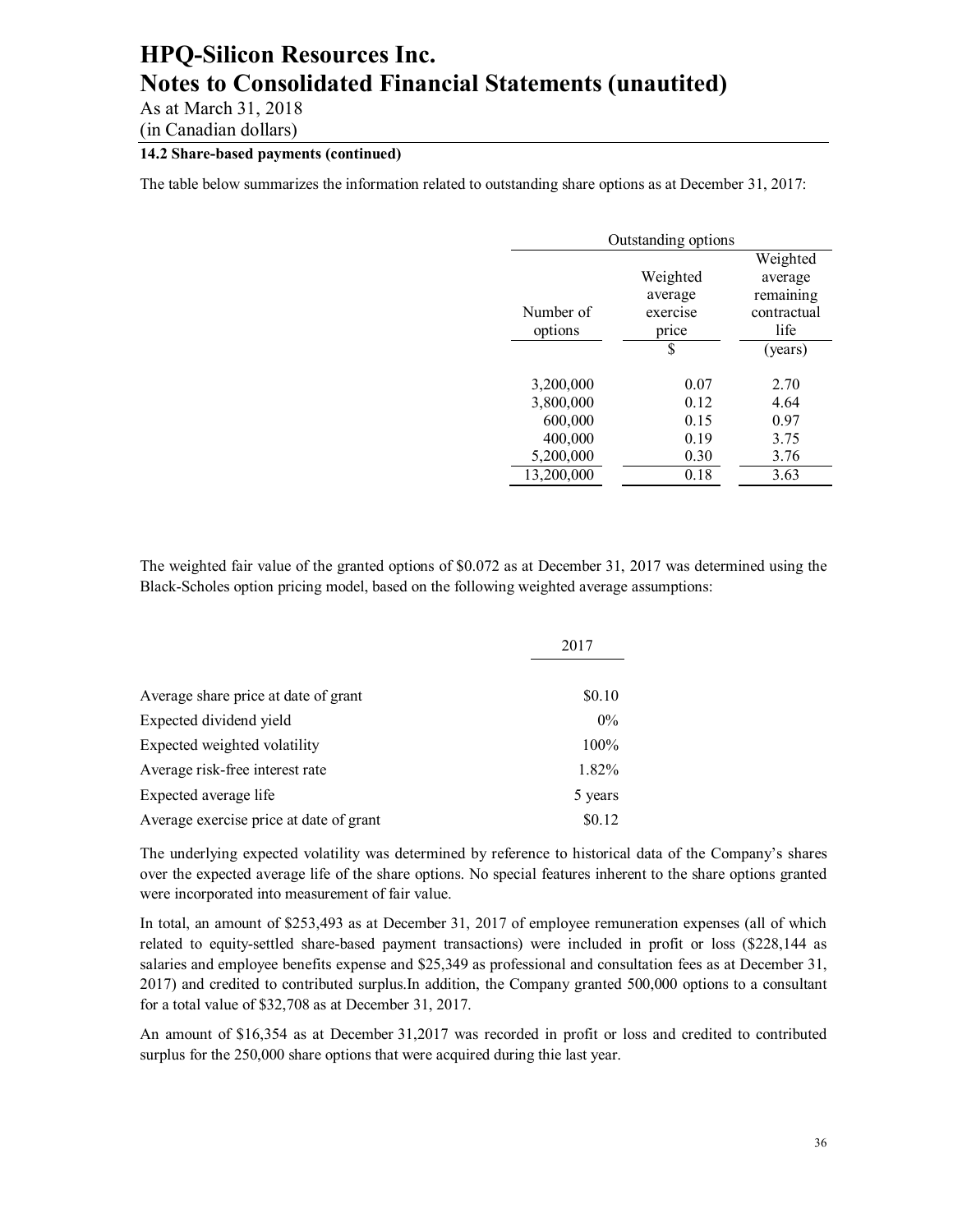As at March 31, 2018 (in Canadian dollars)

#### **15. FAIR VALUE MEASUREMENT**

#### **15.1 Financial instruments measured at fair value**

The hierarchy groups financial assets and liabilities into three levels based on the significance of inputs used in measuring the fair value of the financial assets and liabilities. The fair value hierarchy levels are as follows:

- Level 1: Quoted prices (unadjusted) in active markets for identical assets or liabilities at the reporting date;
- Level 2: Inputs other than quoted prices included within Level 1 that are observable for the asset or liability, either directly or indirectly; and
- Level 3: Inputs for the assets or liabilities that are not based on observable market data.

The fair value of the marketable securities in a quoted company was estimated based on the market price at the closing date.

Marketable securities in a quoted company measured at fair value in the consolidated statement of financial position as at March 31, 2018 are classified as Level 1.

#### **15.2 Financial instruments measured at amortized cost for which a fair value is disclosed**

The fair value of installments on due to directors, officers and companies owned by a director or officer, installments on due to a company, due to directors, officers and a company owned by a director, officerin non-current androyalties payable was estimated using an analysis of discounted cash flows with an interest rate for similar financial instruments. The fair value approximates the carrying value at the end of the period. Financial instruments are classified in Level 2 of the fair value hierarchy, except for royalties payable which are classified in Level 3 of the fair value hierarchy.

#### **16. OTHER OPERATING EXPENSES**

Other operating expenses are detailed as follows:

|                                                             | March 31, |         |
|-------------------------------------------------------------|-----------|---------|
|                                                             | 2018      | 2017    |
|                                                             | S         | S       |
| Professional and consultation fees                          | 91,654    | 126,295 |
| Investors relations fees (1)                                |           | 29,927  |
| Traveling expenses                                          | 28,948    | 2,646   |
| Office expenses                                             | 22,446    | 11,232  |
| Information to shareholders and registration fees           | 25,209    | 17,324  |
| Bank charges                                                | 558       | 1,286   |
| Change in the present value of the installments on due to a |           |         |
| company, at the effective rate (2)                          |           | 1,629   |
|                                                             | 168,815   | 190.339 |

(1) Including share-basedpayments of \$8,177 in 2017

(2) Relating to professional and consultation fees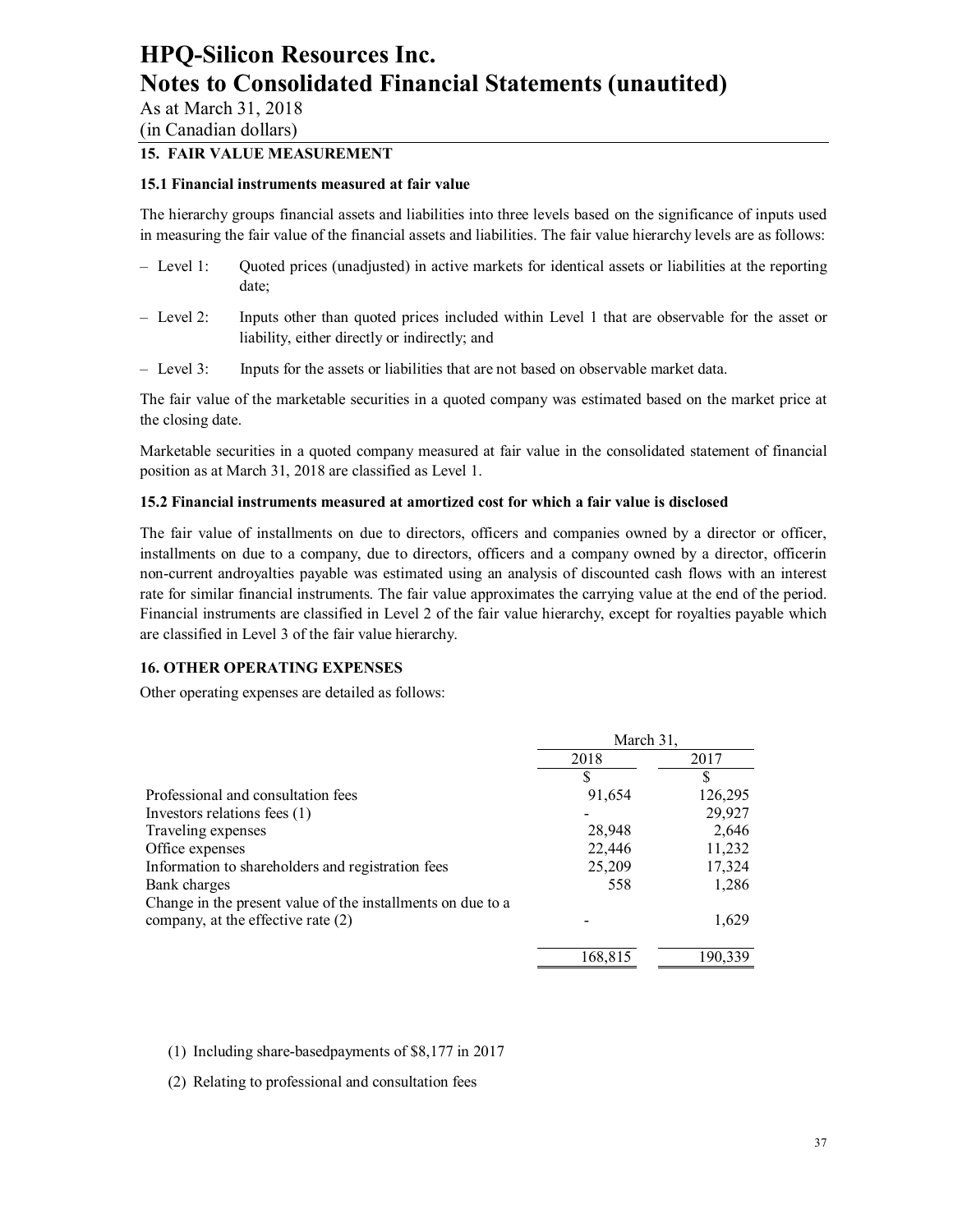As at March 31, 2018

(in Canadian dollars)

### **17. FINANCE INCOME AND FINANCIAL COSTS**

Finance income may be analyzed as follows for the reporting periods presented:

|                                                                  | March 31, |         |
|------------------------------------------------------------------|-----------|---------|
|                                                                  | 2018      | 2017    |
|                                                                  | \$        | S       |
| Net change in fair value of marketable securities in a quoted    |           |         |
| company                                                          | 171,043   | 230,000 |
| Accretion revenues - installments on due to directors, officers  |           |         |
| and companies owned by a director or an officer at the effective |           |         |
| rate                                                             | 2,386     | 2,729   |
| Accretion revenues- installments on due to a company at the      |           |         |
| effective rate                                                   | 927       | 899     |
|                                                                  | 174.359   | 233,628 |

Financial costs may be analyzed as follows for the reporting periods presented:

|                                                                                                      | March 31, |           |
|------------------------------------------------------------------------------------------------------|-----------|-----------|
|                                                                                                      | 2018      | 2017      |
|                                                                                                      |           |           |
| Interest charges on notes payable                                                                    | (11,096)  | (11, 342) |
| Accretion expenses-royalties payable<br>Accretion expenses- due to directors, officers and companies | (54, 715) | (44, 848) |
| owned by a director                                                                                  | (3,212)   | (5,717)   |
|                                                                                                      | (69, 023) | (61, 907) |

#### **18. LOSS PER SHARE**

The calculation of basic loss per share is based on the loss for the period divided by the weighted average number of shares in circulation during the period. In calculating the diluted loss per share, dilutive potential common shares such as warrants, agent's options, broker's warrants, broker's units and share options have not been included as they would have the effect of decreasing the loss per share. Decreasing the loss per share would be antidilutive. Details ofshare optionsand warrants issued that could potentially dilute earnings per share in the future are given in Notes 13.2 to 13.5 and 14.2.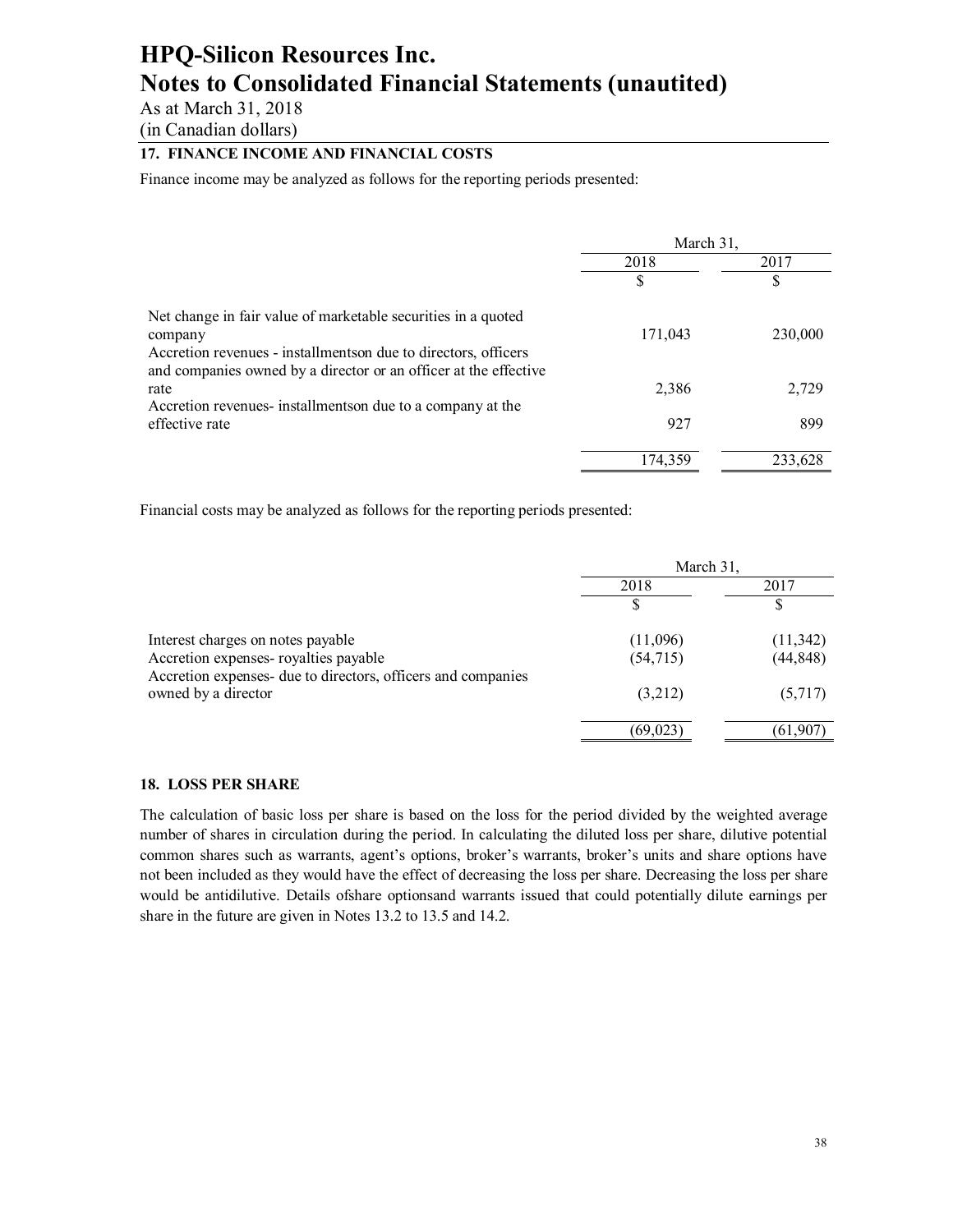As at March 31, 2018

### (in Canadian dollars)

### **18. LOSS PER SHARE(continued)**

Both the basic and diluted loss per share have been calculated using the loss as the numerator, i.e. no adjustment to the loss were necessary in 2018 and 2017.

|                                               | March 31,    |             |
|-----------------------------------------------|--------------|-------------|
|                                               | 2016         | 2017        |
| Net loss                                      | \$(189, 458) | \$(120,716) |
| Weighted average number of outstanding shares | 194,572,799  | 164,858,100 |
| Basic and diluted loss per share              | \$(0.00)     | \$(0.00)    |

See Note 24 for transactions involving shares completed after March 31, 2018.

#### **19. ADDITIONAL INFORMATION – CASH FLOWS**

The changes in working capital items are detailed as follows:

|                                                                        | As at March 31, |            |
|------------------------------------------------------------------------|-----------------|------------|
|                                                                        | 2018            | 2017       |
|                                                                        |                 |            |
| Goods and services tax receivable                                      | 75,547          | 71,642     |
| Prepaid expenses                                                       | (46,980)        | 8,790      |
| Advance for exploration expenses                                       |                 | 45,600     |
| Trade and other payables                                               | (7, 545)        | (202, 502) |
|                                                                        | 21,022          | (76, 470)  |
| Non-cash balance sheet transactions are detailled as follows:          |                 |            |
|                                                                        | 2018            | 2017       |
|                                                                        | \$              | \$         |
| Issuance of shares for payment of an account payable                   | 14,125          | 14,125     |
| Issuance of equity instruments for issuance cost of units              |                 | 27,388     |
| Trade and other payables included in exploration and evaluation assets | 7,678           | 22,268     |
| Trade and other payables included in intangible assets                 | 35,271          |            |

#### **20. RELATED PARTY TRANSACTIONS**

The Company's related parties include key management and a company held by a director or an officer, as described below.

Unless otherwise stated, none of the transactions incorporated special terms and conditions and no guarantees were given or received. Outstanding balances are usually settled in cash.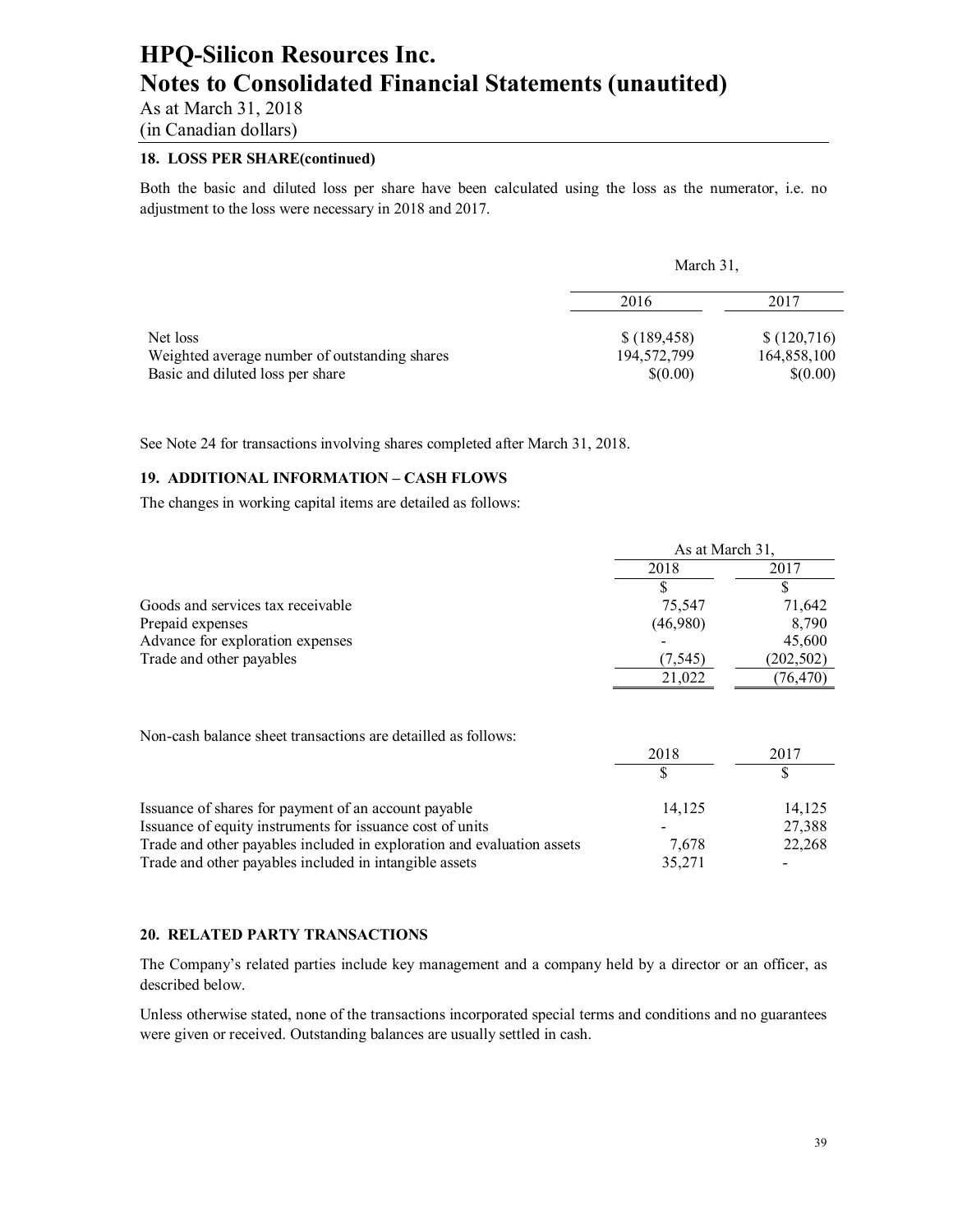As at March 31, 2018

(in Canadian dollars)

#### **20.1 Transactions with key management personnel**

Key management personnel of the Company are members of the Board of Directors and officers. Key management personnel remuneration includes the following expenses:

|                                        |         | As at March 31. |  |
|----------------------------------------|---------|-----------------|--|
|                                        | 2018    | 2017            |  |
|                                        |         |                 |  |
| Short-termemployeebenefits             |         |                 |  |
| Salaries and employee benefits expense | 63,999  | 64,343          |  |
| Management fees <sup>(1)</sup>         | 37,500  | 37,500          |  |
| Total remuneration                     | 101.499 | 101,843         |  |

(1) Paid to a company owned by a director

On March 31, 2018, the installments to directors, officers and companies owned by a director or an officer total \$376 378 (\$373,992 as at December 31, 2017) (see Note 7).

Trade and other payables include and amount of\$2,895 due to directors and to a company owned by a director (\$27,895 as at December 31, 2017).

On March 31, 2018, due to directors, officers and acompany owned by a director total \$1,373,350 (\$1,370,138 as at December 31, 2017).

#### **21. CAPITAL MANAGEMENT POLICIES AND PROCEDURES**

The Company's capital management objectives are to ensure the Company's ability to continue as a going concern, to increase the value of the assets of the business, and to provide an adequate return to owners of the Company.

These objectives will be achieved by identifying the right exploration projects, adding value to these projects and ultimately taking them through to production or sale and cash flows, either with partners or by the Company's own means.

The Company monitors capital on the basis of the carrying amount of equity.

The Company is not exposed to any externally imposed capital requirements except when the Company issues a flow-through placement for which an amount should be used for exploration work. See all the details in Note 23.

The Company finances its exploration and evaluation activities mainly by seeking additional capital either through private placements or public placements. When funding conditions are not optimal, the Company can sign option agreements or other agreements to be able to continue its exploration and evaluation activities or can slow down its activities until conditions funding improves.

#### **22. FINANCIAL INSTRUMENT RISKS**

The Company is exposed to various risks in relation to financial instruments. The main types of risks are marketrisk, credit risk and liquidity risk.

The Company risk management is coordinated in close cooperation with the Board of Directors. The Company's risk management focuses on actively securing the Company short-term to medium-term cash flows by minimizing the exposure to financial markets.

The Company does not actively engage in the trading of financial assets for speculative purposes.

The most significant financial risks to which the Company is exposed are described below.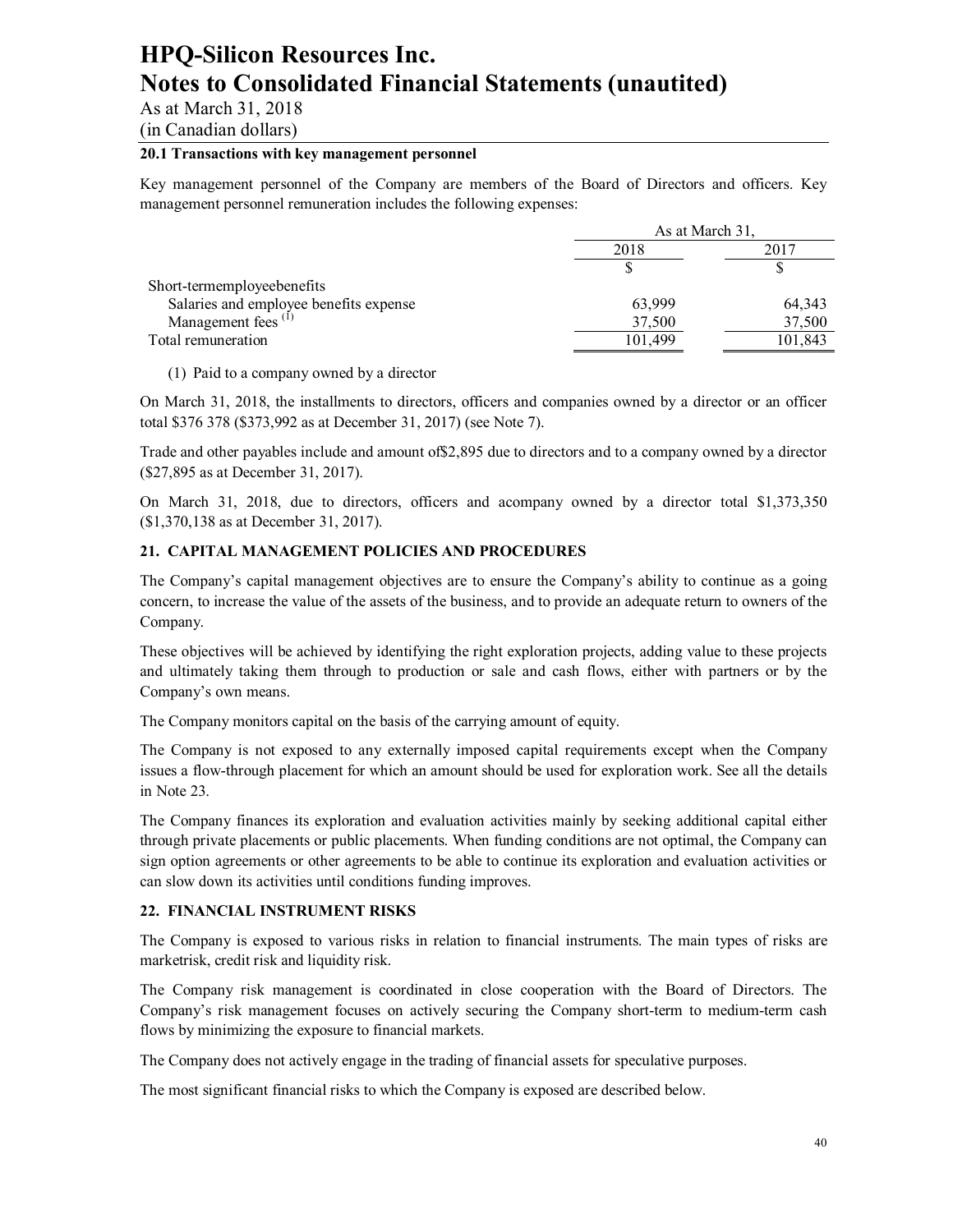### As at March 31, 2018

(in Canadian dollars)

### **22.1Market risk**

Market risk is the risk that the fair value or future cash flows of a financial instrument will fluctuate due to changes in market prices. The Company is exposed to other price risk.

Other price risk sensitivity

The Company was exposed to fluctuations in the market prices of its holding marketable securities in a quoted company. The maximum risk to which the shares were exposed is equal to their fair value.

If the quoted share price for these shares had changed by  $\pm$  13% as at March 31, 2018 ( $\pm$  13% as at December 31, 2017), the profit or loss and equity would have changed by \$74,952 (\$51,857 as at December 31, 2017).

#### **22.2 Credit risk**

Credit risk is the risk than another party to a financial instrument fails to its obligations and, therefore, leads the Company to incur a financial loss.

The Company's maximum exposure to credit risk is limited to the carrying amount of cash, instalments on due to a company and installments on due to directors, officers and companies owned by a director or an officer for an amount of \$640,293 as at March 31, 2018 (\$811,346 as at December 31, 2017).

The credit risk for installments on due to a company and installments on dueto directors, officers and companies owned by a director or an officer is considered limited. The Company continuously monitors default of counterparties. No impairment loss has been recognized in the periods presented.

The Company's management considers that all the above financial assets, for each of the reporting dates under review are of good credit quality.

The credit risk for cash is considered negligible, since the counterparty is a reputable bank with high quality external credit ratings.

#### **22.3 Liquidity risk**

Liquidity risk is the risk that the Company will encounter difficulty in meeting obligations with financial liabilities that are settled by cash or another financial asset.

Liquidity risk management serves to maintain a sufficient amount of cash and to ensure that the Company has financing sources such as private and public investments for a sufficient amount.

Over the year, the Company has financed its exploration programs, its working capital requirements and acquisitions of mining properties through private placements.

The Company expects to respect its obligations with its cash flows related to placements.

Trade and other payables for an amount of \$197,218 (\$170,755 as at December 31, 2017), the note payable classified for distribution to the owners for an amount of \$180,000 (\$180,000 as at December 31, 2017) and royalties payable in the current liabilitiesof \$150,000 (\$150,000 as at December 31, 2017) (see Note 10) have contractual maturities ofless than twelve months. The due to directors, officers and a company owned by a director of \$1,380,641(\$1,380,641 as at December 31, 2017) have maturities until December 31, 2018. For maturities of royalties payable in the non-current liabilities, see Note 10.

The Company considers expected cash flows from financial assets in assessing and managing liquidity risk, in particular its cash.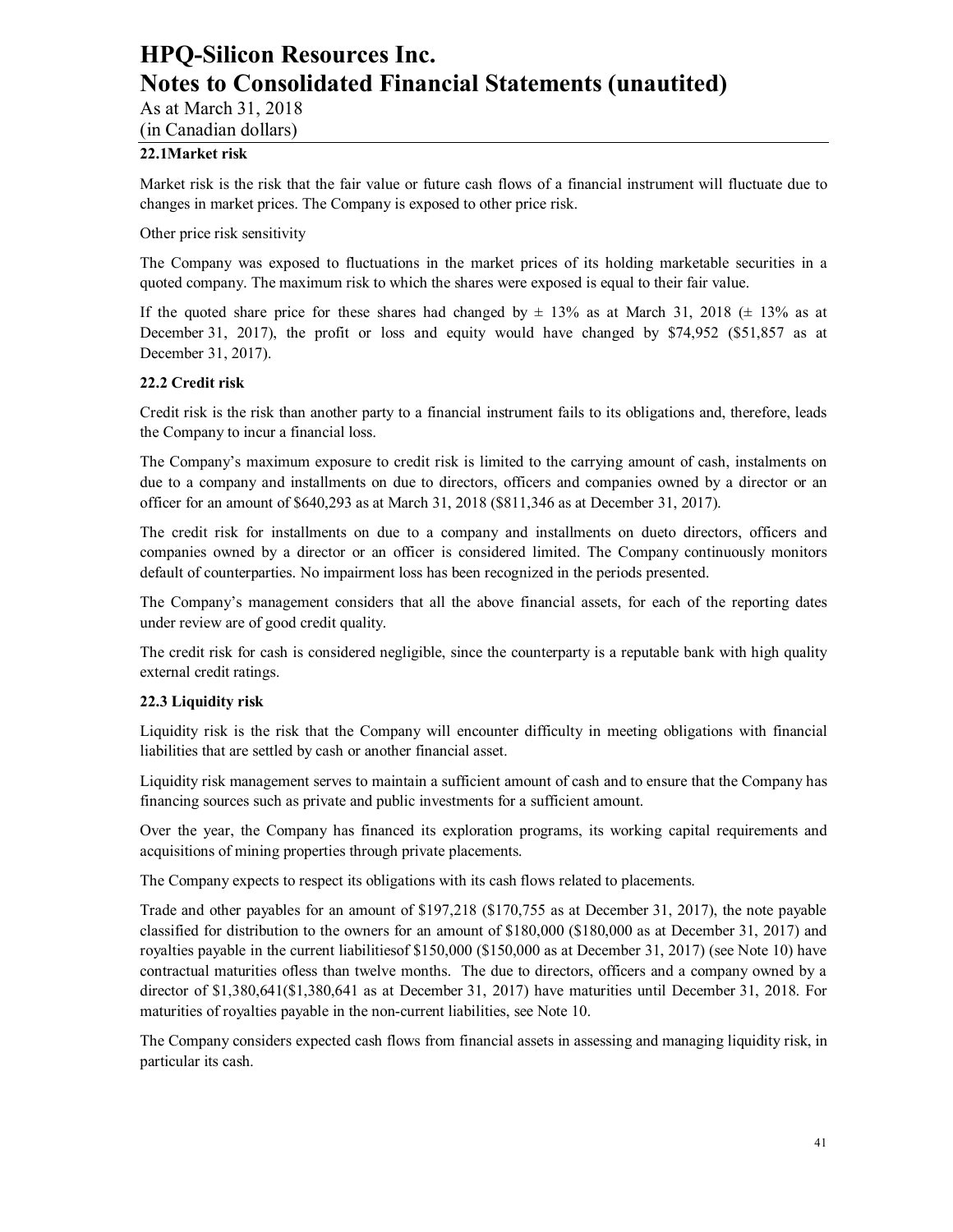As at March 31, 2018

(in Canadian dollars)

### **23. CONTINGENCIES AND COMMITMENTS**

The Company is partially financed through the issuance of flow-through units and, according to tax rules regarding this type of financing, the Company is engaged in realizing mining exploration work.

These tax rules also set deadlines for carrying out the exploration work, which must be performed no later than the first of the following dates:

- Two years following the flow-throughfinancings;
- One year after the Company has renounced the tax deductions relating to the exploration work.

However, there is no guarantee that the Company's exploration expenses will qualify as Canadian exploration expenses, even if the Company is committed to taking all the necessary measures in this regard. Refusal of certain expenses by the tax authorities would have a negative tax impact for investors.

The Company entered into agreements with subscribers whereby the Company had to incur \$245,000 of Canadian Exploration Expenses ("CEE") before December 31, 2012. The Company had incurred \$163,875 in CEE before December 31, 2012 and an approximate balance of \$77,000 of CEE renounced to the investors was not been incurred as at December 31, 2012 and was used for other purposes than exploration expenses. The maximal contingency for the Company, in relation to non-compliance with its obligations with subscribers, is approximately \$55,000. As at February 28, 2014, the Company had produced the reductions forms related to the amount of \$77,000 in CEE renounced to the investors and that have not been incurred as at December 31, 2012.As at December 31, 2016, an amount of \$8,131 pertaining to part XII.6 taxes is included in trade accounts.

The Company entered into agreements with subscribers whereby the Company had to incur \$1,245,000 of Canadian Exploration Expenses ("CEE") before December 31, 2017. The Company had incurred \$919,296 in CEE before December 31, 2017 and an approximate balance of \$293,000 of CEE renounced to the investors was not been incurred as at December 31, 2017 and was used for other purposes than exploration expenses. The maximal contingency for the Company, in relation to non-compliance with its obligations with subscribers, is approximately \$220,000. As at February 28, 2018, the Company has produced the reductions forms related to the amount of \$293,000 in CEE renounced to the investors and that have not been incurred as at December 31, 2017. As at December 31, 2017, an amount of \$40,482 pertaining to part XII.6 taxes is included in trade accounts.

The Company agreed to continue the contract for another year under the same terms and conditions asstipulated inthe agreement signed on July 15, 2014 with AGORACOM. The Companywill issue shares for services rendered by AGORACOM in exchange for the online advertising, marketing and branding services. The number of shares to be issued at the end of each period will be determined by using the closing price of the shares of the Company on the TSX Venture Exchange at the date of issue invoice.The term of the agreement is 12 months starting on July 15, 2017 and the services totalizing \$50,000 must be paid by the Company at the end of each quarter for the amount of \$12,500 plus TVH.

On April 12, 2016, the Company entered into a service relationship agreement with investors with the company Paradox Public Relations Inc. Under the agreement, the Company will pay monthly fees of \$6,500 for a period of 24 months and will issue 500,000 share options to purchase shares at a price of \$0.15 per share over a period of 12 months following the grant at a rate of 25% per quarter.As at December 31, 2017, 500,000 share options (250 000 share options as at December 31, 2016) has been vested.

As at March 31, 2018, in addition to the royalties payable mentioned in Note 10, the Company is committed for the purchase of the pilot equipment which was about \$3,271,600.